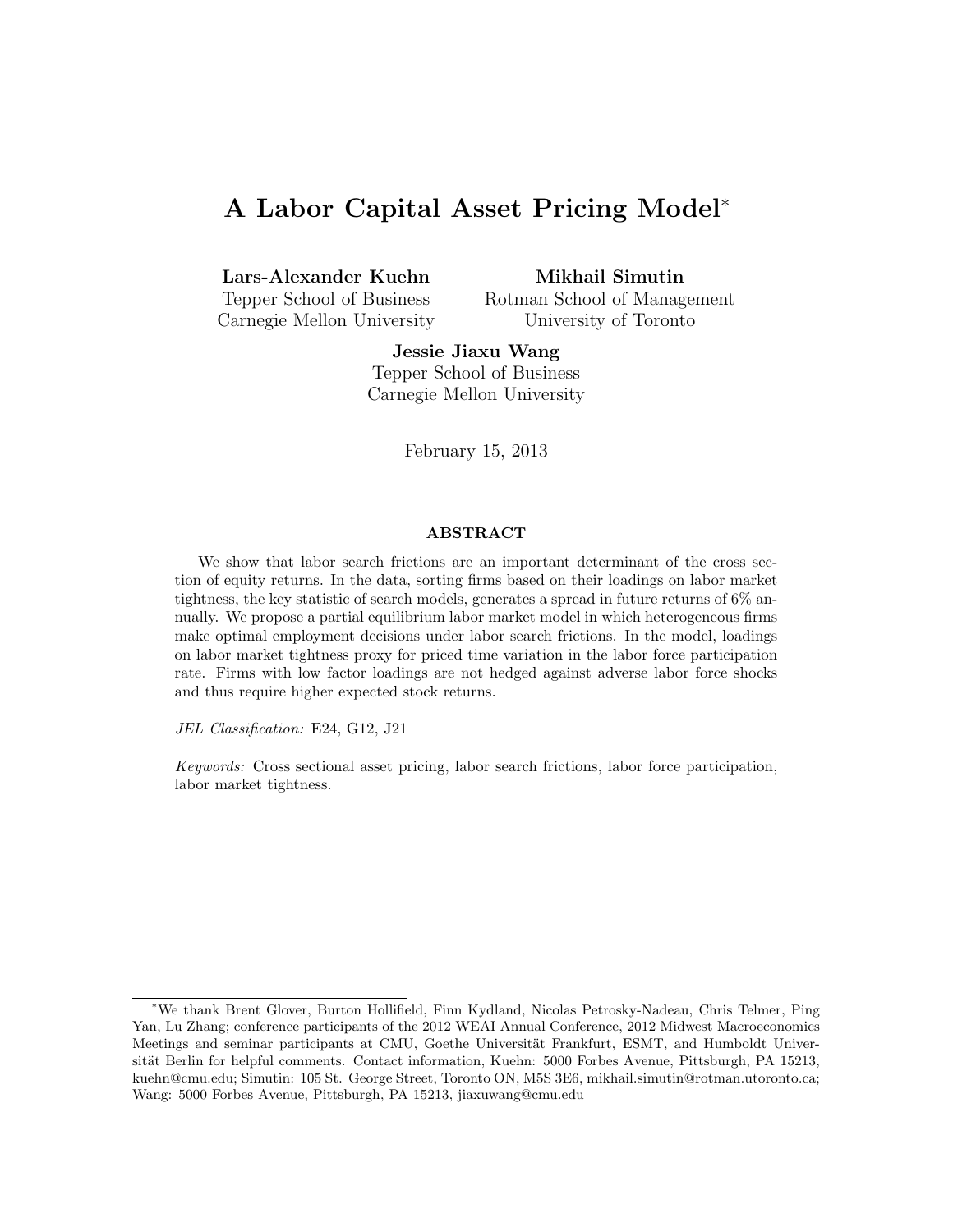## I. Introduction

Dynamics in the labor market are an integral component of business cycles. More than 10 percent of U.S. workers separate from their employers each quarter. Some move directly to a new job with a different employer, some become unemployed and some exit the labor force. These large flows, however, are very costly for firms because they need to spend time and resources to search for new employees.<sup>1</sup>

Building on the seminal contributions of Diamond (1982), Mortensen (1972, 1982), and Pissarides (1985, 2000), we show that labor search frictions are an important determinant of the cross-section of equity returns.<sup>2</sup> In search models, firms post vacancies looking for workers, and unemployed workers search for jobs. The likelihood of matching a worker with a vacant job is determined endogenously and depends on the congestion of the labor market which is measured as ratio of vacant positions to unemployed workers. This ratio is usually referred to as labor market tightness and is the key variable of our analysis.

We begin by studying the empirical relation between labor market conditions and the cross section of equity returns. To construct aggregate labor market tightness, we compute the ratio of the monthly vacancy index from the Conference Board to the unemployed population. Rather than using the unemployment rate as a proxy for the unemployed population,  $3$  we normalize employment by the total population, thereby correcting for time variation in the labor force participation rate as reported by the Bureau of Labor Statistics. Consistent with the empirical exercise, shocks to the labor force participation rate are a key driver of the model.

To measure the sensitivity of firm value to labor market conditions, we estimate loadings of equity returns with respect to log changes in labor market tightness controlling for the

<sup>&</sup>lt;sup>1</sup>These search costs arise because of heterogeneity among workers and jobs and information imperfections. Davis, Faberman, and Haltiwanger (2006) document that the average duration for a job position being vacant ranges from 14 to 25 days. "According to the U.S. Department of Labor, it costs one-third of a new hire's annual salary to replace them. Direct costs include advertising, sign on bonuses, headhunter fees and overtime. Indirect costs include recruitment, selection and training and decreased productivity while current employees pick up the slack." (Advance Online)

<sup>&</sup>lt;sup>2</sup>The importance of labor market dynamics for the business cycle has long been recognized (e.g., Merz) (1995) and Andolfatto (1996)).

<sup>3</sup>See for instance Shimer (2005) and Hornstein, Krusell, and Violantel (2005).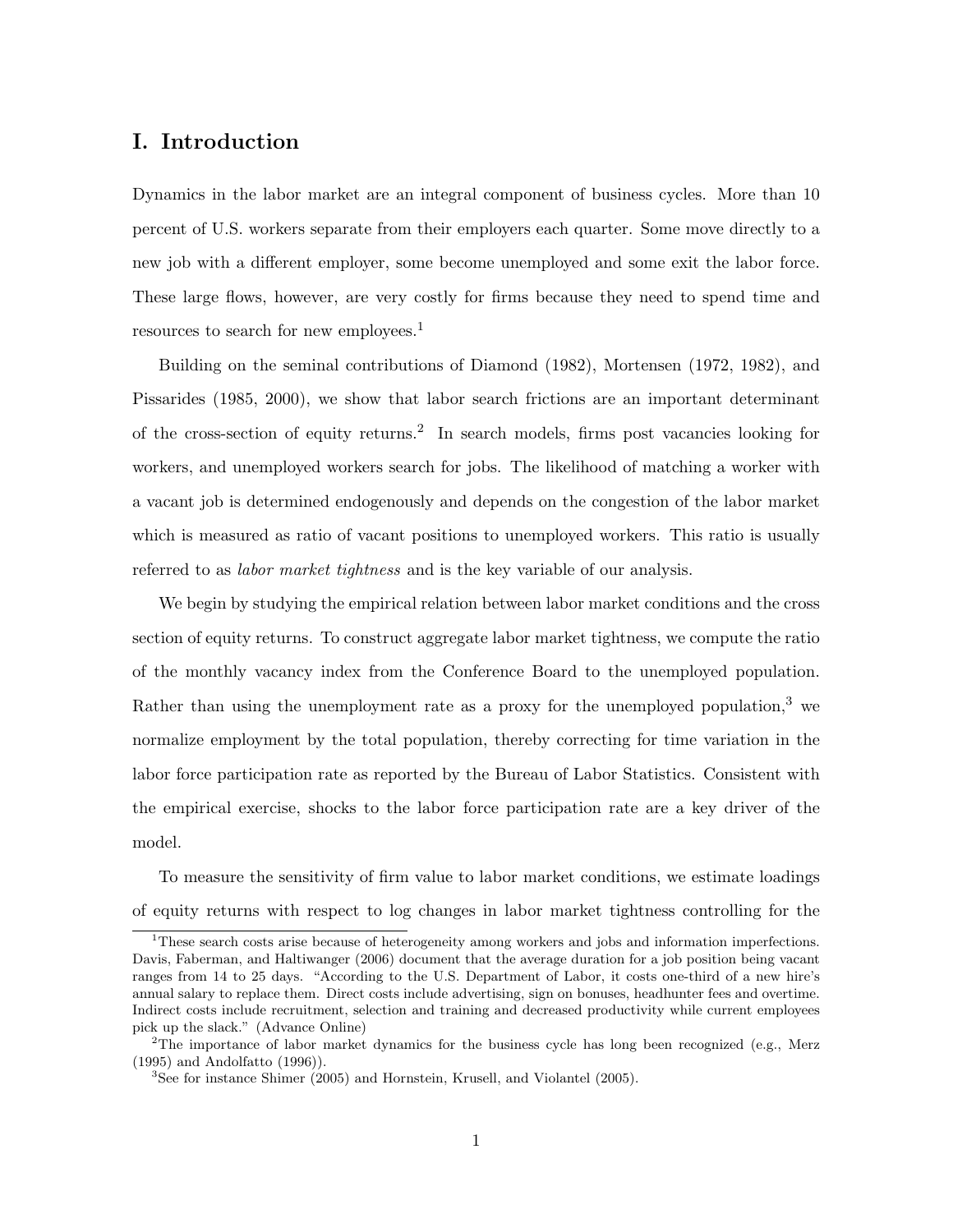market return. We use rolling regressions based on three years of monthly data to allow for time variation in the loadings. Using the panel of US stock returns over the 1954 to 2009 period, we show that the loadings on the changes in the labor market tightness robustly and negatively relate to future stock returns in the cross section. Sorting stocks into deciles on the basis of the estimated loadings, we find an average return spread between firms in the lowand high-loading portfolios of 6% per year. This difference cannot be explained by commonly considered asset pricing models, for example, the Fama and French (1993) three-factor model.

Portfolio sorts are potentially problematic as such univariate analysis fails to account for other firm characteristics that have been shown to relate to future returns. To ensure that the relation between labor search frictions and future stock returns is not attributable to such characteristics, we also run Fama and MacBeth (1973) regressions of annual stock returns on the estimated loadings and other firm attributes. We include conventionally used control variables such as a firm's market capitalization and recently documented determinants of the cross-section of stock returns that may potentially correlate with the estimated loadings, such as new hiring rates of Bazdresch, Belo, and Lin (2012).

The Fama-MacBeth analysis confirms the robustness of results obtained in simple portfolio sorts. The coefficients of the labor market tightness loadings are negative and statistically significant in all regression specifications. The magnitude of the coefficients suggests that the relation is economically important: for each one standard deviation increase in the loading, subsequent annual returns decline by approximately 1.4%.

To interpret the empirical findings, we propose a labor augmented capital asset pricing model. We build a partial equilibrium labor market model and study its implications for firm employment policies and stock returns. For tractability we do not model the supply of labor as optimal households decisions, instead we assume an exogenous pricing kernel. Our model features a cross section of firms with heterogeneity in their idiosyncratic shocks and employment levels, extending the representative firm framework in Pissarides (1985) and Mortensen and Pissarides (1994). Firms maximize their value either by posting vacancies to recruit workers or by firing workers to downsize. Both firm policies are costly at proportional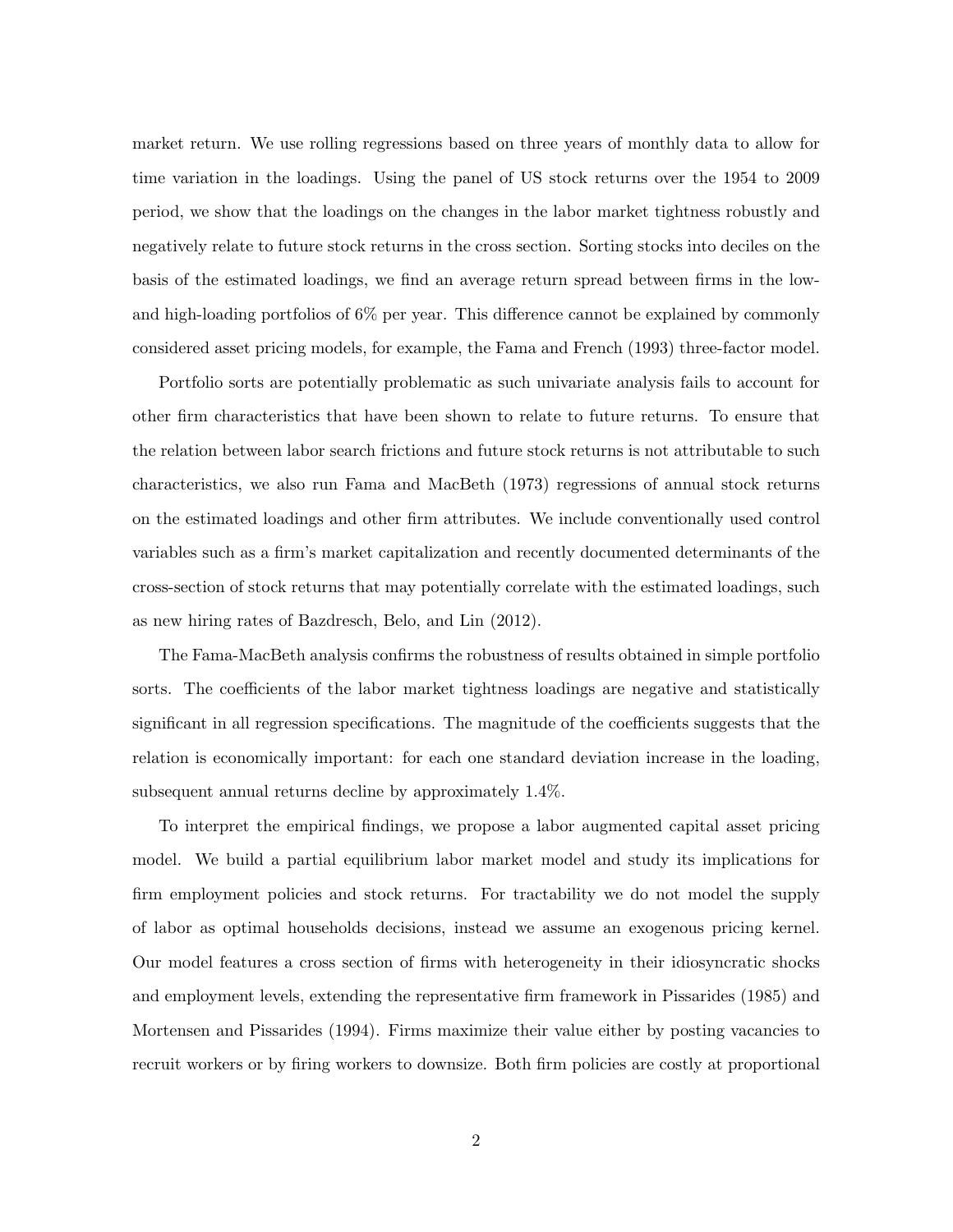rates.

In our model, the fraction of successfully filled vacancies depends on labor market tightness which results from the aggregation of firms vacancy policies. As such, equilibrium in the labor market requires that firm hiring policies are consistent with the implied labor market tightness. This imperfect labor market matching creates rents in equilibrium which are shared between each firm and its workforce according to a collective Nash Bargaining wage rate.

Our model is driven by two aggregate shocks, both of which are priced. The first shock is an aggregate productivity shock which proxies for the market return. The second shock is a shock to the mass of workers which we interpret as labor market participation shock. A positive labor market participation shock reduces the congestion of the labor market as there are more unemployed workers looking for jobs. As a result, posting vacancies to hire workers becomes more attractive for firms.

Quantitatively, our model replicates the negative relation between loadings on labor market tightness and future returns. As an equilibrium outcome of the labor market, labor market tightness is negatively related to labor market participation shocks. Consequently, firms with low labor market tightness loadings are very sensitive to labor market conditions arising from labor force participation shocks. After an adverse labor force participation shock, these firms face higher average recruiting costs as the labor market becomes more congested. As a result, these firms are riskier and require higher risk premia as their cash flows are not hedged against adverse labor force shocks.

To solve the model numerically we follow the idea of approximate aggregation introduced in Krusell and Smith (1998). We approximate the firm level distribution with labor market tightness which is a sufficient statistic to solve the firm's problem. Its dynamics are approximated with a log-linear functional form. The application of Krusell and Smith (1998) here differs from Zhang (2005) in an important way. Zhang (2005) assumes that firms can perfectly forecast the next period's industry equilibrium given the current information set. In contrast, we assume that future labor market tightness is stochastic and firms form rational expectations about it. This modeling assumption is consistent with our empirical evidence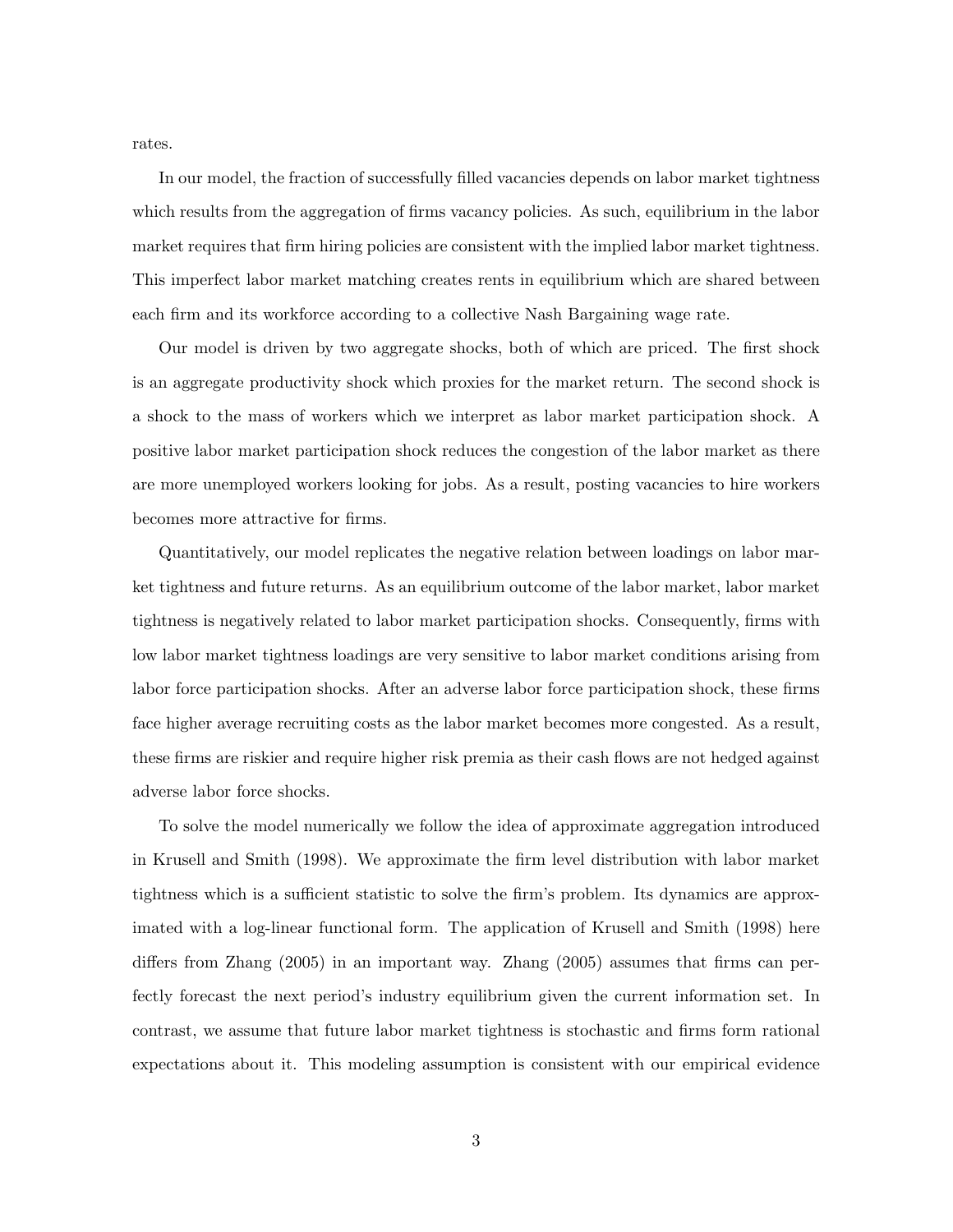that stock return loadings with respect to labor market tightness affect valuations.

Our paper builds on the production based asset pricing literature started by Cochrane (1991) and Jermann (1998). Pioneered by Berk, Green, and Naik (1999), there exists now a large literature studying cross sectional asset pricing implications of firm real investment decisions, for instance, Gomes, Kogan, and Zhang (2003), Carlson, Fisher, and Giammarino (2004), Zhang (2005), and Cooper (2006). More closely related are Papanikolaou (2011), and Kogan and Papanikolaou (2012a,b) who highlight that investment specific shocks are related to firm risk premia. We differ by studying frictions on the labor market and specifically shocks to the labor force.

The impact of labor market frictions on the aggregate stock market has been analyzed by Danthine and Donaldson (2002), Merz and Yashiv (2007), and Kuehn, Petrosky-Nadeau, and Zhang (2012). Along this line, there also exist recent papers linking cross-sectional asset prices to labor related firm characteristics. Gourio (2007), Chen, Kacperczyk, and Ortiz-Molina (2011) and Favilukis and Lin (2012) consider labor operating leverage coming from rigid wages, Donangelo (2012) focuses on labor mobilities, Eisfeldt and Papanikolaou (2012) study organizational capital embedded in specialized labor input, and Bazdresch, Belo, and Lin (2012) analyze convex labor adjustment costs. We differ by exploring the impact of search costs on cross sectional asset prices.

## II. Empirical Results

In this section, we document a robust negative relation between the stock return correlations with changes in labor market conditions and future equity returns. We establish this result by studying portfolios sorted by loadings on the labor market tightness factor and confirm it using Fama and MacBeth (1973) regressions. We also show that loadings on the factor explain average industry returns.

#### A. Data

Our sample includes all common stocks (share code of 10 or 11) listed on NYSE, AMEX, and Nasdaq (exchange code of 1, 2, or 3) available from CRSP. To obtain meaningful risk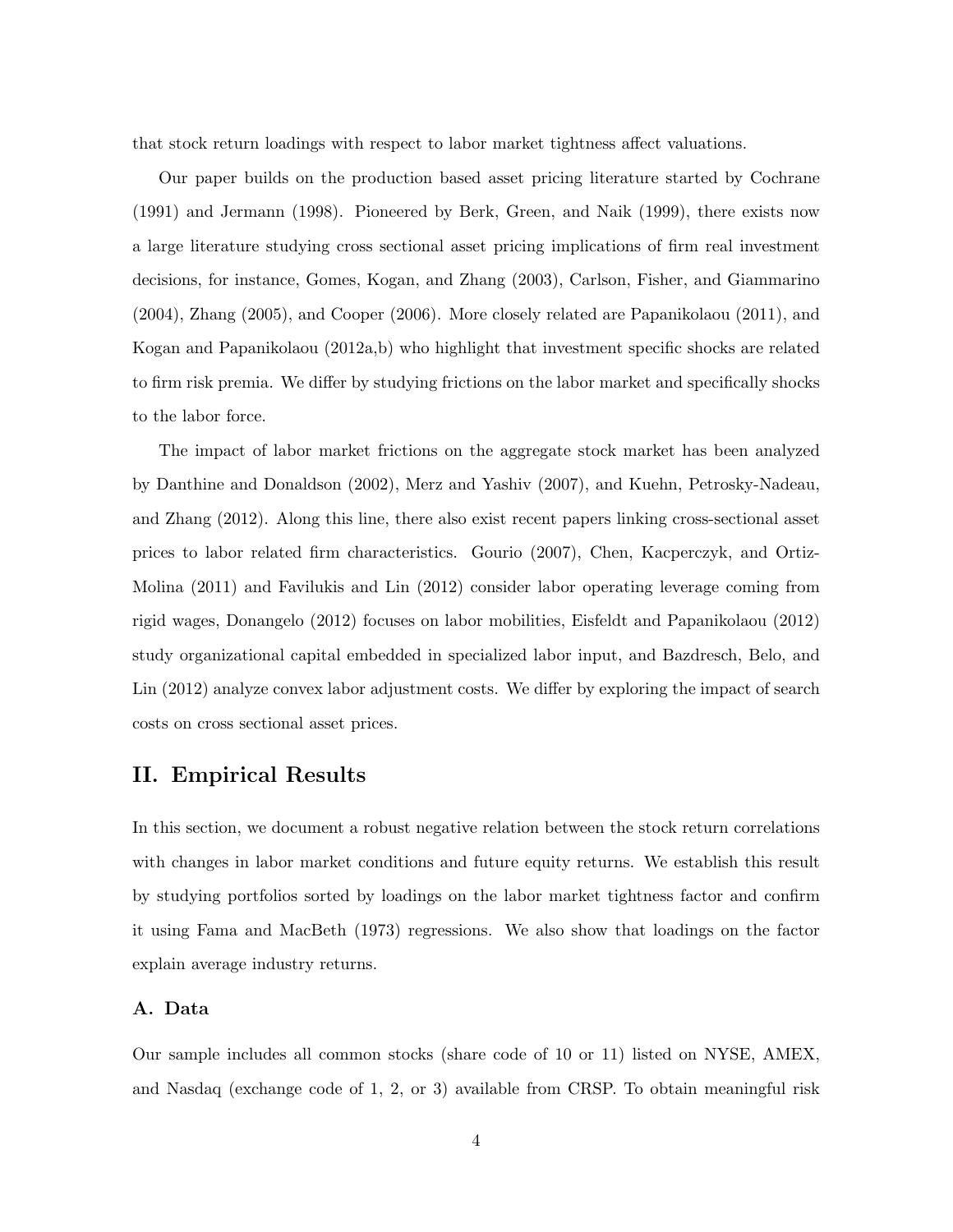loadings at the end of month t, we require each stock to have non-missing returns in at least 24 of the last 36 months  $(t - 35$  to t). Availability of data on vacancy and unemployment rates restricts our tests based on portfolio sorts to the 1954-2009 period. Fama-MacBeth regressions additionally require Compustat data on book equity and other firm attributes, and consequently analysis based on those data is conducted for the 1960-2009 sample. In the Appendix we list the exact formulas for all of the firm characteristics used in our tests.

#### B. Labor Market Tightness Factor

We obtain the monthly vacancy index from the Conference Board and the monthly labor force participation and unemployment rate from the Current Population Survey of the Bureau of Labor Statistics.<sup>4</sup> We define labor market tightness as the ratio of total vacancy postings to total unemployed workers. The total number of unemployed workers is the product of unemployment rate and labor force participation rate (LFPR). Hence labor market tightness is given by

$$
\theta_t = \frac{\text{Vacancy Index}_t}{\text{Unemployment Rate}_t \times \text{LFPR}_t}.\tag{1}
$$

Figure 1 plots the monthly time series of  $\theta_t$  and its components. Labor market tightness is strongly procyclical and autocorrelated as in Shimer (2005). We define the labor market tightness factor in month  $t$  as the change in logs of this ratio:

$$
\vartheta_t = \log(\theta_t) - \log(\theta_{t-1}).\tag{2}
$$

The time series properties of  $\vartheta_t$ , its components and other macro variables are summarized in Table 1. Despite being a highly procyclical factor,  $\vartheta_t$  does not strongly comove with other monthly macro factors that are known to have non-zero prices of risk, such as dividend yield, term spread, default spread, change in the consumer price index, and change in industrial production.

<sup>4</sup>The respective websites are http://www.conference-board.org/data/helpwantedonline.cfm and http://www.bls.gov/cps. Help Wanted Advertising Index was discontinued in October 2008 and replaced with the Conference Board Help Wanted OnLine index. We concatenate the two time series to obtain the vacancy index. The index is not available after 2009 as the Conference Board replaced it with the actual number of online advertised vacancies.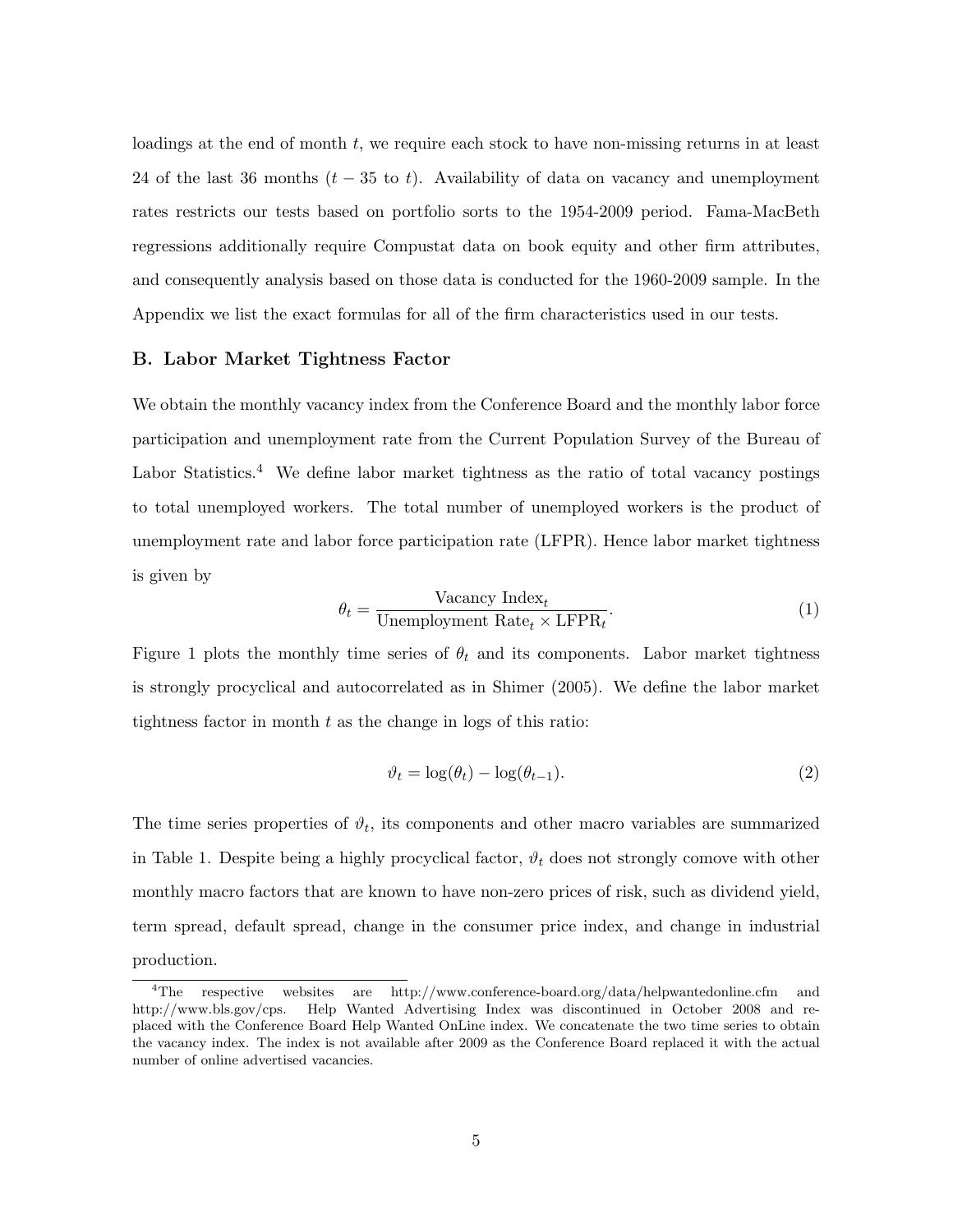To study the relation between stock return loadings on changes in labor market tightness and future equity returns, we first estimate loadings  $\beta_{i,\tau}^{\theta}$  on the  $\theta$  factor for each stock i at the end of each month  $\tau$  from rolling two-factor model regressions

$$
R_{i,t} - R_{f,t} = \alpha_{i,\tau} + \beta_{i,\tau}^M(R_{M,t} - R_{f,t}) + \beta_{i,\tau}^\theta \vartheta_t + \varepsilon_{i,t},\tag{3}
$$

where  $R_{f,t}$  is the risk-free rate of return, and  $R_{i,t}$  and  $R_{M,t}$  are stock i and market excess returns in month  $t \in \{\tau - 35, \tau\}$ . Figure 2 plots the time series of cross-sectional average, median, and other percentiles of the loadings on the labor market tightness factor, highlighting wide cross-sectional differences in the computed loadings. We now turn to exploring whether these loadings have significant predictive power for stock returns.

#### C. Evidence from Portfolio Sorts

At the end of each month  $\tau$ , we rank stocks into deciles on the basis of loadings on the labor market tightness factor  $\beta_{i,\tau}^{\theta}$  computed from regressions (3). We skip a month to allow information on the vacancy and unemployment rates to become publicly available and hold the resulting ten value-weighted portfolios without rebalancing for one year ( $\tau + 2$  through  $\tau$  + 13, inclusive). Consequently, in month  $\tau$  each decile portfolio contains stocks that were added to that decile at the end of months  $\tau - 13$  through  $\tau - 2$ . This design is similar to the approach used to construct momentum portfolios and ensures that noise due to seasonalities is reduced. We show robustness to alternative portfolio formation methods in the next section.

Table 2 presents average firm characteristics of the resulting decile portfolios. No strong relation emerges between loadings on the labor market tightness factor and any of the considered characteristics. Firms in the high decile are on average somewhat smaller than those in the low group, but the relation is not monotonic. Median characteristics are qualitatively similar to the reported averages and are omitted for brevity.

For each decile portfolio, we obtain monthly time series of returns from January 1954 until December 2009. Table 3 summarizes raw returns of each decile and of the portfolio that is long the decile with low loadings on the labor market tightness factor and short the group with high loadings. Table 3 also shows loadings on market, value, size, and momentum factors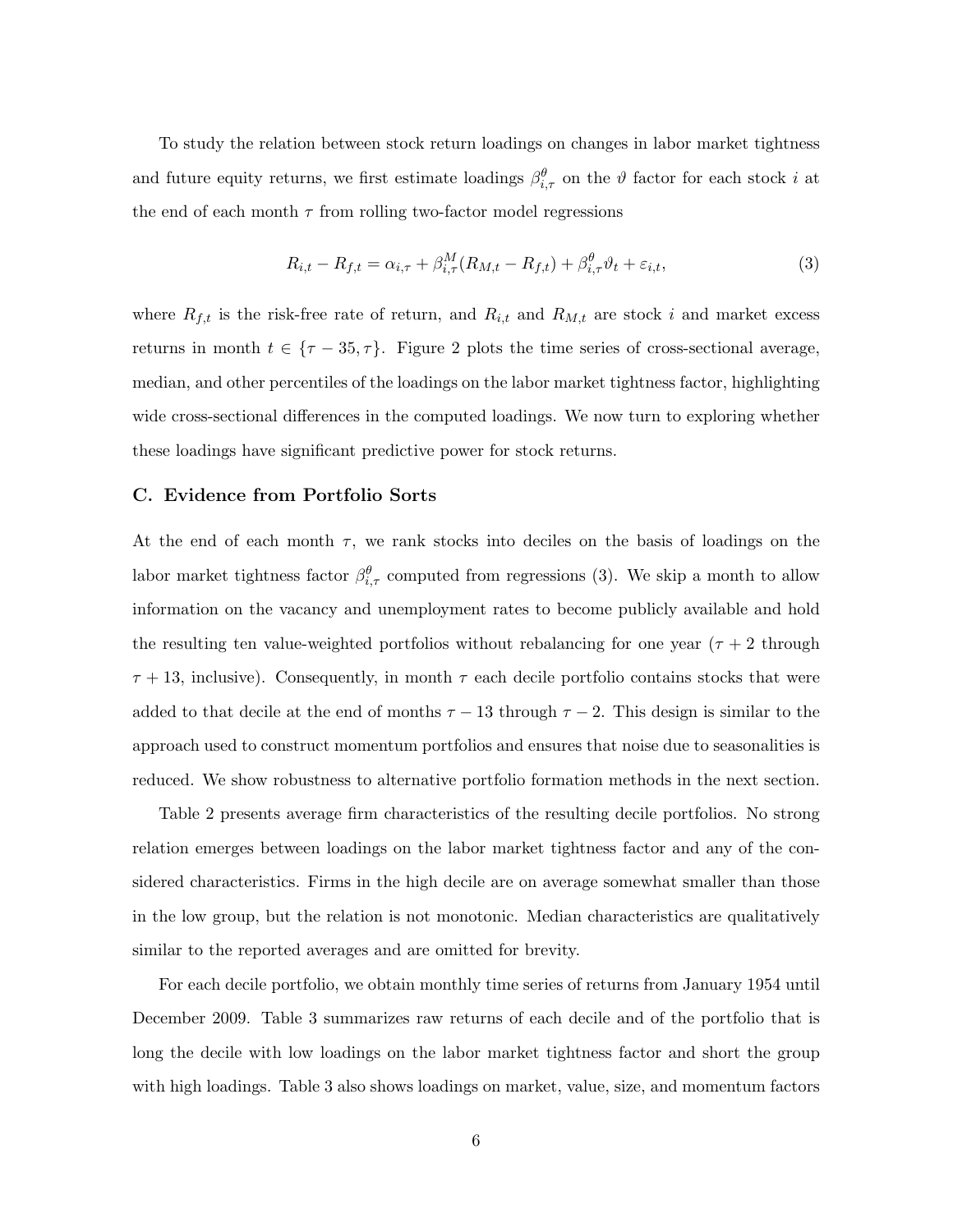of each group. Firms in the high decile have somewhat larger size betas and lower value and momentum loadings. To account for differences in risk across the deciles, we also present alphas from market, Fama and French (1993), and Carhart (1997) models.

Both raw and risk-adjusted returns of the ten portfolios indicate a strong negative relation between loadings on the labor market tightness factor and future stock performance. Firms in the low  $\beta^{\theta}$  decile earn the highest average return, 1.14% monthly, whereas the high beta group performs most poorly, generating on average just 0.64% per month. The difference in performance of the two deciles, at 0.50%, is economically large and statistically significant  $(t\text{-statistic of } 3.60)$ . The corresponding differences in alphas are similarly striking, ranging from 0.43% (t-statistic of 3.06) for Carhart four-factor alphas to 0.55% (t-statistic of 3.95) for market model alphas.

Results of portfolio sorts thus strongly suggest that the loadings on the labor market tightness factor are an important predictor of future returns. To evaluate robustness of this relation over time, Panel A of Figure 3 plots cumulative returns of the portfolio that is long the low decile and short the high group. The cumulative return is steadily increasing throughout the sample period, indicating that the relation between the loadings on the labor market tightness factor and future stock returns persists over time. Table 4 presents summary statistics for returns on this portfolio and for market, value, size, and momentum factors. The long-short labor market tightness factor portfolio is less volatile than the market or the momentum factors (see also Panel B of Figure 3) and achieves a Sharpe ratio (0.14) comparable to that of the value factor.

#### D. Evidence from Portfolio Sorts: Robustness

We now demonstrate robustness of the relation between stock return loadings on changes in labor market tightness and future equity returns to considering alternative portfolio formation approaches, excluding micro cap stocks, and using a modified definition of labor market tightness factor. Table 5 summarizes the results of the robustness tests.

Portfolio formation design employed in the previous section is motivated by investment strategies such as momentum studied the prior literature. It involves holding 12 overlapping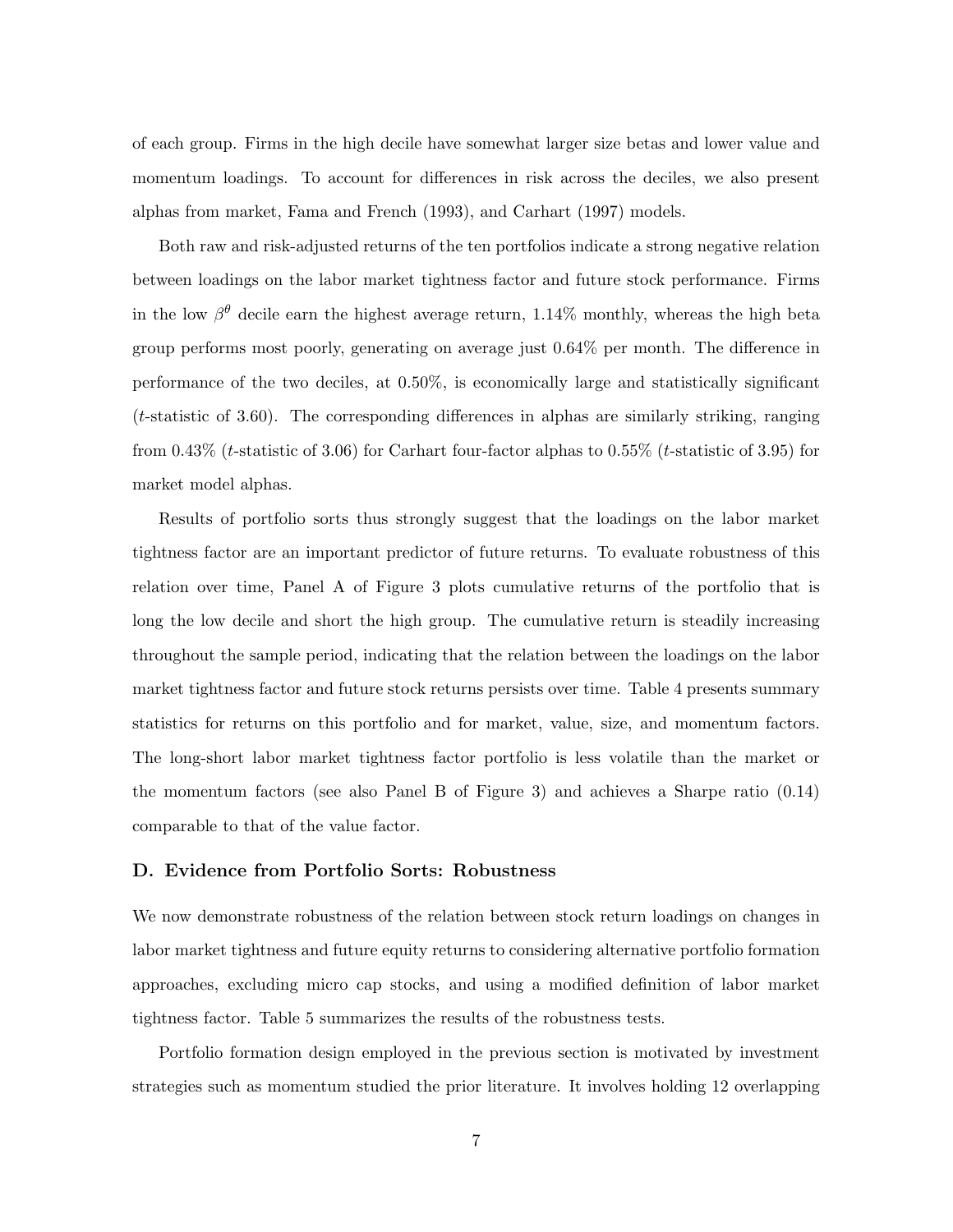portfolios and ensures that noise due to seasonalities is reduced. We consider two alternatives: forming portfolios only once a year and holding the portfolios for one month. Both alternatives ensure that no portfolios overlap. Panels A and B of Table 5 show that each of these approaches results in even more dramatic difference in future performance of low and high  $\beta^{\theta}$  deciles. For example, the difference in average returns of the low and high groups reaches 0.62% monthly when portfolios are formed once a year, compared to 0.50% reported in Table 3.

We next explore the sensitivity of the results to the length of time between calculation of  $\beta^{\theta}$  and beginning of the holding period. Our base case results in Table 3 are obtained assuming a one-month interval to ensure that all the variables needed to compute labor market tightness (vacancy index, unemployment rate, and labor force participation rate) are publicly available. The assumption is well-justified in the current markets, where the data for any month are typically available within days after the end of that month. To allow for a slower dissemination of data in the earlier sample, we consider a two-month period. Panel C of Table 5 shows that the results are not sensitive to this change in the methodology: The difference in future returns of stocks with low and high loadings on the labor market tightness factor reaches 0.49% per month.

Panel D of Table 5 shows that the results are also robust to excluding microcaps, which we define to include stocks with market equity below the 20th NYSE percentile. Microcaps on average represent just 3% of the total market capitalization of all stocks listed on NYSE, Amex, and Nasdaq, but they account for about 60% of the total number of stocks. Excluding these stocks from the sample does not impact the results.<sup>5</sup>

We also consider robustness to an alternative definition of labor market tightness factor. Table 1 shows that  $\vartheta_t$  as defined in equation (2) is correlated with changes in industrial production and other macro variables. To ensure that the relation between stock return loadings on the labor market tightness factor and future equity returns is not driven by these

<sup>5</sup>Untabulated results also confirm robustness of the results to imposing a minimum price filter and to excluding Nasdaq-listed stocks.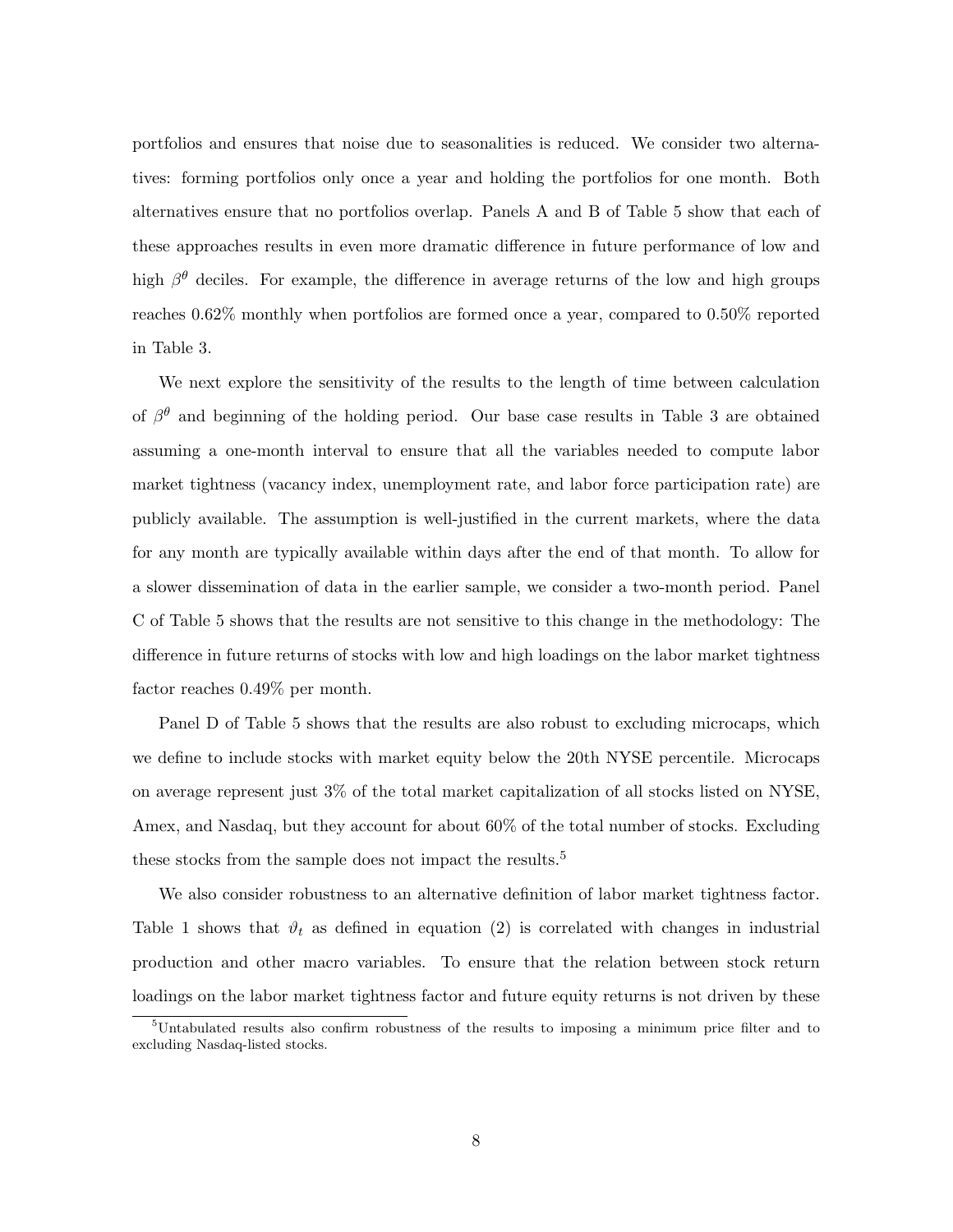variables, we define labor market tightness as the residual  $\tilde{\vartheta}_t$  from a time series regression

$$
\vartheta_t = \gamma_0 + \gamma_1 IP_t + \gamma_2 CPI_t + \gamma_3 DY_t + \gamma_4 TB_t + \gamma_5 TS_t + \gamma_6 DS_t + \tilde{\vartheta}_t,\tag{4}
$$

where  $IP_t$ ,  $CPI_t$ ,  $DY_t$ ,  $TB_t$ ,  $TS_t$ , and  $DS_t$  are changes in industrial production, consumer price index, dividend yield, T-bill rate, term spread, and default spread, respectively. The disadvantage of this approach is that it introduces a look-ahead bias as the regression coefficients are estimated using the entire sample. Yet, it allows us to focus on the component of labor market tightness that is unrelated to other macro variables that can have non-zero prices of risk. Panel E of Table 5 shows that our results are little affected by the change in the definition of the labor market tightness factor: The difference in future raw and riskadjusted returns of portfolios with low and high loadings on the factor are always statistically significant and economically meaningful, ranging between 0.42% and 0.46% monthly.

Finally, we also evaluate the relation between loadings  $\beta^{\theta}$  on the labor market tightness factor and future equity returns conditional on stocks' market betas  $\beta^{M}$ . We sort firms into quintiles based on their  $\beta^{\theta}$  and  $\beta^{M}$  loadings and study subsequent returns of each of the resulting 25 portfolios. Table A1 of the Appendix shows that irrespective of whether we consider independent sorts or dependent sorts (e.g., first on  $\beta^M$  and then by  $\beta^{\theta}$  within each market beta quintile), stocks with low loadings on the labor market tightness factor significantly outperform stocks with high loadings.

#### E. Evidence from Fama-MacBeth Regressions

The empirical evidence from portfolio sorts provides a strong indication of a negative relation between the stock return loadings on changes in labor market tightness,  $\beta_{i,\tau}^{\theta}$ , and subsequent equity returns. However, such univariate analysis does not account for other firm characteristics that have been shown to relate to future returns. In this section, we compare the loadings on the labor market tightness factor to other well-established determinants of the cross-section of stock returns. Our goal is to determine whether the ability of  $\beta_{i,\tau}^{\theta}$  to forecast returns is subsumed by other firm characteristics. To this end, we perform annual Fama-MacBeth (1973)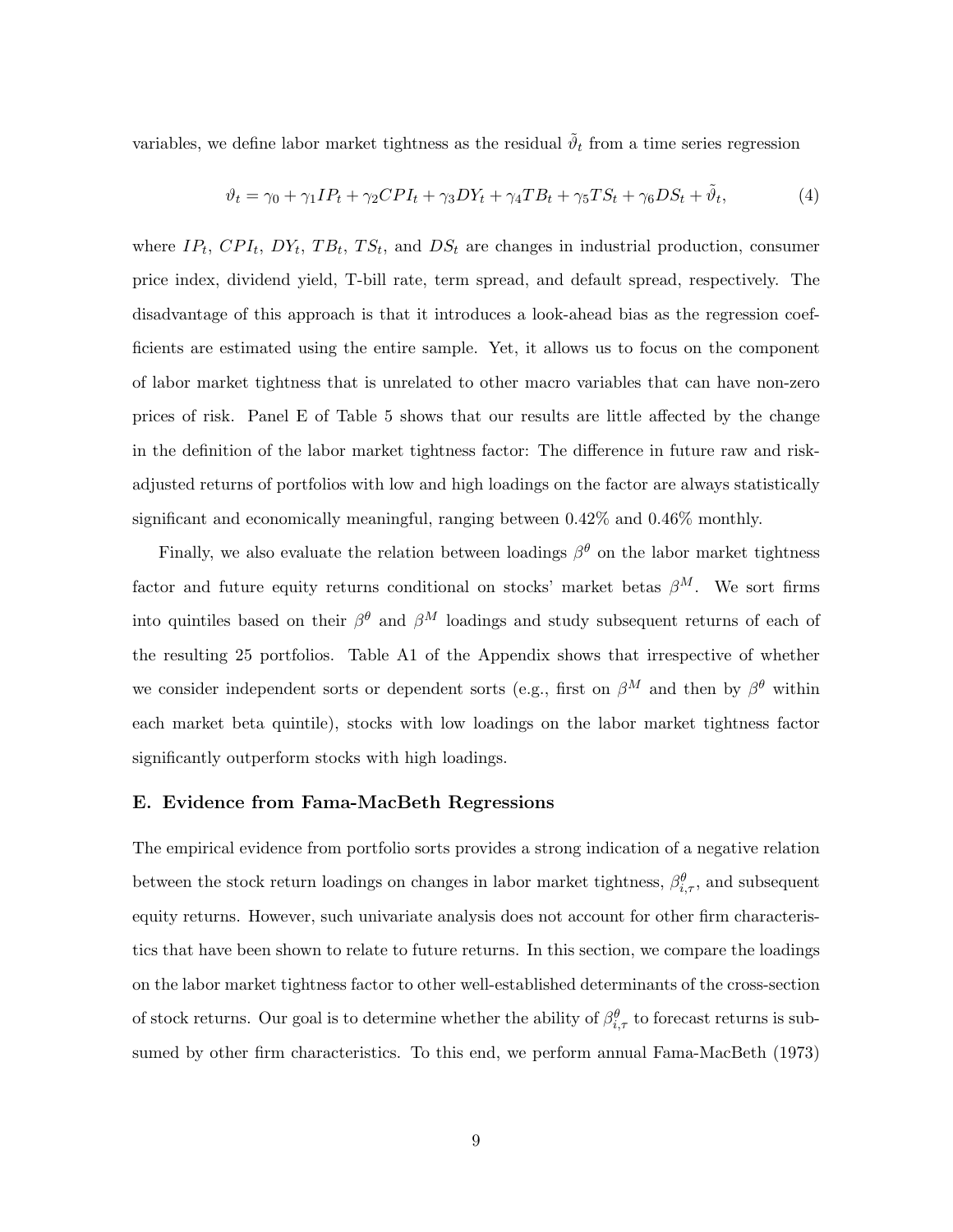regressions

$$
R_{i,T} = \gamma_T^0 + \gamma_T^1 \beta_{i,\tau}^{\theta} + \sum_{j=1}^K \gamma_T^j X_{i,T}^j + \eta_{i,T},
$$

where  $R_{i,T}$  is stock i return from July of year T to June of year  $T+1$ ,  $\beta_{i,\tau}^{\theta}$  is the loading from regressions (3) with  $\tau$  corresponding to May of year T, and  $X_{i,T}$  are K control variables all measured prior to the end of June of year T. The timing of the variables measurement in the regression follows the widely accepted convention as in Fama and French (1992).

We include in the Fama-MacBeth regressions commonly considered control variables such as a firm's market capitalization (ME), book-to-market ratio (BM) and return runup (RU) (Fama and French (1992); Jegadeesh and Titman (1993)). We also consider other recently documented determinants of the cross-section of stock returns, including the asset growth rate (AG) of Cooper, Gulen, and Schill (2008) as well as the labor hiring (HN) and investment rates (IK) of Bazdresch, Belo, and Lin (2012). We winsorize all independent variables crosssectionally at 1% and 99%.

Table 6 summarizes the results of Fama-MacBeth regressions. The coefficient on  $\beta^{\theta}$  is negative and statistically significant in each considered specification, even after accounting for other cross-sectional predictors of equity returns. These results confirm the negative relation between loadings on the labor market tightness factor and future stock returns documented in Table 3. The magnitude of the coefficient implies that for a one standard deviation increase in  $\beta^{\theta}$  (0.49), subsequent annual returns decline by approximately 1.5%. Average loadings of firms in the bottom and top deciles portfolios are 3.7 standard deviations apart, suggesting that the difference in future stock returns of the two groups exceeds 5%, in line with the results presented in Table 3.

The labor market tightness factor is highly correlated with its components and with changes in industrial production (see Table 1). To ensure that our results are not driven by either of these macro variables, we first estimate loadings  $\beta^{LFPR}$ ,  $\beta^{Unemp}$ ,  $\beta^{Vac}$ , and  $\beta^{IF}$ from a two-factor regression of stock excess returns on market excess returns and log changes in either labor force participation rate, unemployment rate, vacancy rate, or industrial production, respectively. These loadings are estimated in the same manner as  $\beta^{\theta}$  in equation (3).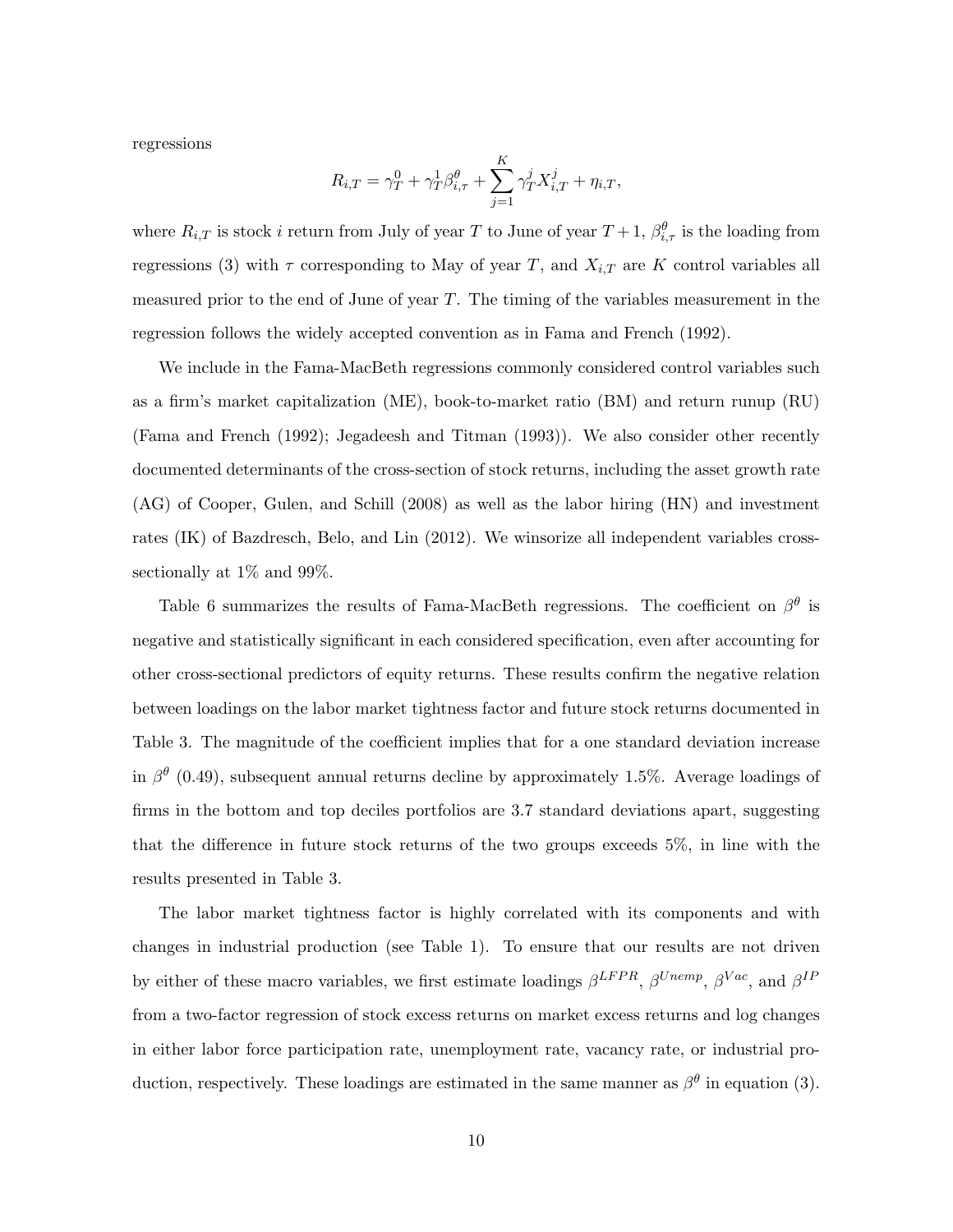We next run Fama-MacBeth regressions of annual stock returns on lagged loadings  $\beta^{LFPR}$ ,  $\beta^{Unemp}$ ,  $\beta^{Vac}$ , and  $\beta^{IP}$  and on other control variables. Table A2 of the Appendix shows that none of the considered loadings are robustly related to future equity returns, suggesting that the relation between loadings on the labor market tightness factor and future stock returns is not driven by one particular component of the labor market tightness or by changes in industrial production.

#### F. Evidence from Two-Pass Regressions on Industry Portfolio Returns

Motivated by the empirical evidence of a strong negative relation between individual stocks' loadings on the labor market tightness factor and future equity returns, we now turn to examining the pricing implications of labor market tightness cross-sectionally using 48 industry portfolios.<sup>6</sup> We perform the analysis in two stages. In the first stage, we regress monthly excess returns of each industry i on market excess returns, labor market tightness factor, and (depending on specification) on size, value, and momentum factors:

$$
R_{i,t} - R_{f,t} = \alpha_i + \beta_i^M (R_{M,t} - R_{f,t}) + \beta_i^{\theta} \vartheta_t + \beta_i^{HML} HML_t + \beta_i^{SMB} SMB_t + \beta_i^{UMD} UMD_t + \varepsilon_{i,t},
$$

In the second stage, we run a cross-sectional regression of industry returns on the loadings estimated in the first stage. Table 7 summarizes the results of the second-stage regressions. Each considered specification shows a significantly negative price of risk for the labor market tightness factor, corroborating our previous findings of a strong negative relation between loadings on the labor market tightness factor and future stock performance. We now turn to understanding this empirical relation by formalizing a model of labor market frictions.

## III. Model

The goal of this section is to provide an economic model which explains the empirical link between labor market frictions and the cross section of equity returns. To this end, we solve a partial equilibrium labor market model and study its implications for stock returns. For

 $6$ We obtain industry returns from Ken French's website.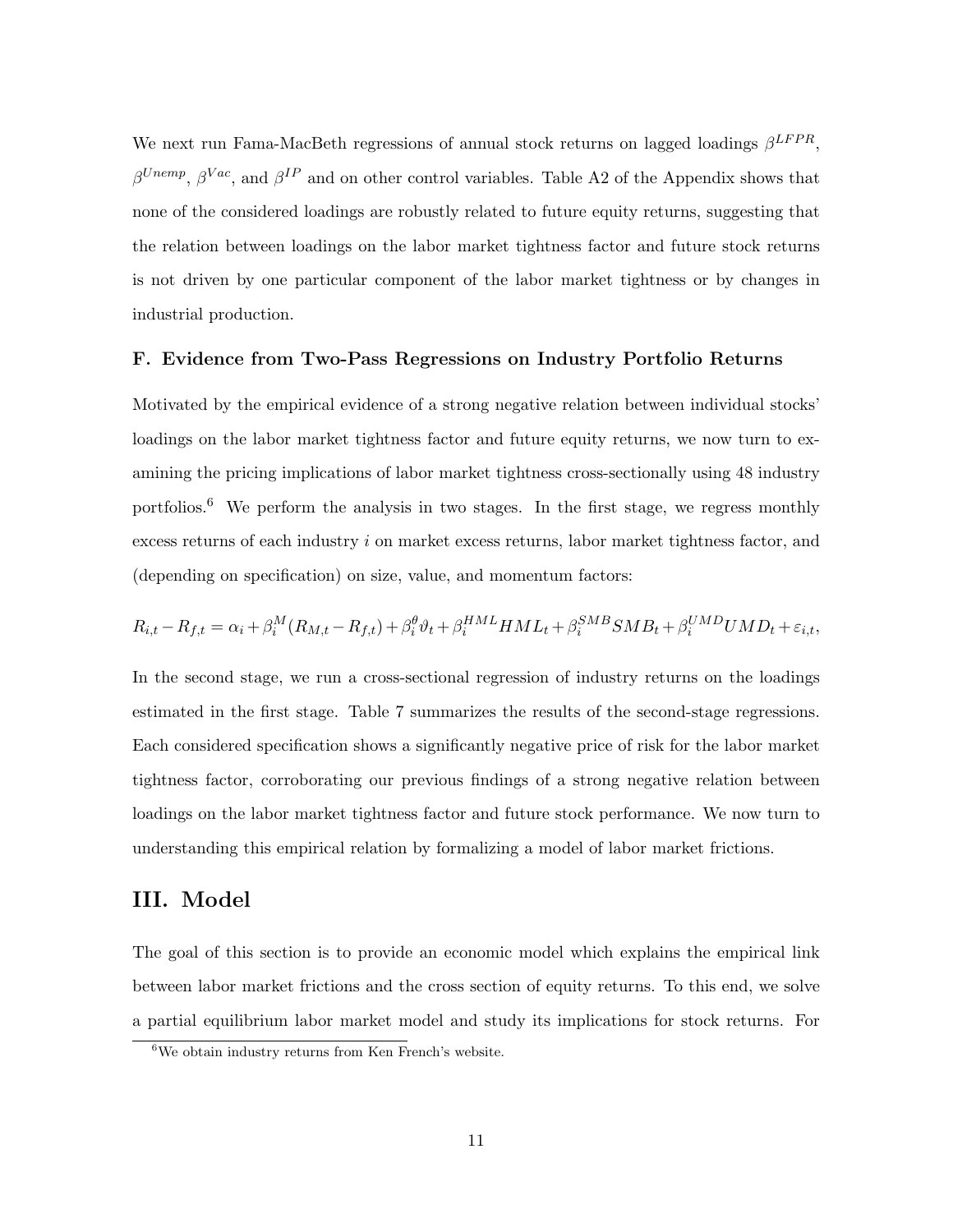tractability we do not model endogenous labor supply decisions from households, instead we assume an exogenous pricing kernel.

#### A. Revenue

To focus on labor frictions, we assume that the only input to production is labor. We thus abstract from capital accumulation and investment frictions. Firms generate revenue,  $Y_{i,t}$ , according to a decreasing returns to scale production function

$$
Y_{i,t} = e^{x_t + z_{i,t}} N_{i,t}^{\alpha},\tag{5}
$$

where  $\alpha$  denotes the labor share of production and  $N_{i,t}$  is the size of the firm's workforce. Both the aggregate productivity shock  $x_t$  and the idiosyncratic productivity shocks  $z_{i,t}$  follow AR(1) processes

$$
x_t = \rho_x x_{t-1} + \sigma_x \varepsilon_t^x, \tag{6}
$$

$$
z_{i,t} = \rho_z z_{i,t-1} + \sigma_z \varepsilon_{i,t}^z,\tag{7}
$$

where  $\varepsilon_t^x$ ,  $\varepsilon_{i,t}^z$  are standard normal i.i.d. innovations. Firm-specific shocks are independent across firms, and from aggregate shock.

Firm's labor capital is determined in a Kydland and Prescott (1982) time-to-build fashion. Firms can expand the workforce by posting vacancies,  $V_{i,t}$ , to attract unemployed workers. The key friction of search markets is that not all the posted vacancies are filled in a given period. Instead, the probability q that vacancies are filled is endogenously determined in equilibrium and depends on the congestion of the labor market denoted by  $\theta_t$ . Once workers and firms are randomly matched, workers either quit voluntarily at a constant rate of s or are fired endogenously by the firm, denoted by  $F_{i,t}$ . Taken together, this implies the following law of motion for the firm level employment size

$$
N_{i,t+1} = (1 - s)N_{i,t} + q(\theta_t)V_{i,t} - F_{i,t}.
$$
\n(8)

#### B. Labor Market Matching

Labor market tightness,  $\theta_t$ , determines how easily vacant jobs can be filled. It is measured as the ratio of aggregate vacancies,  $\bar{V}_t$ , to the aggregate unemployment level,  $\bar{U}_t$ , i.e.,  $\theta_t = \bar{V}_t / \bar{U}_t$ .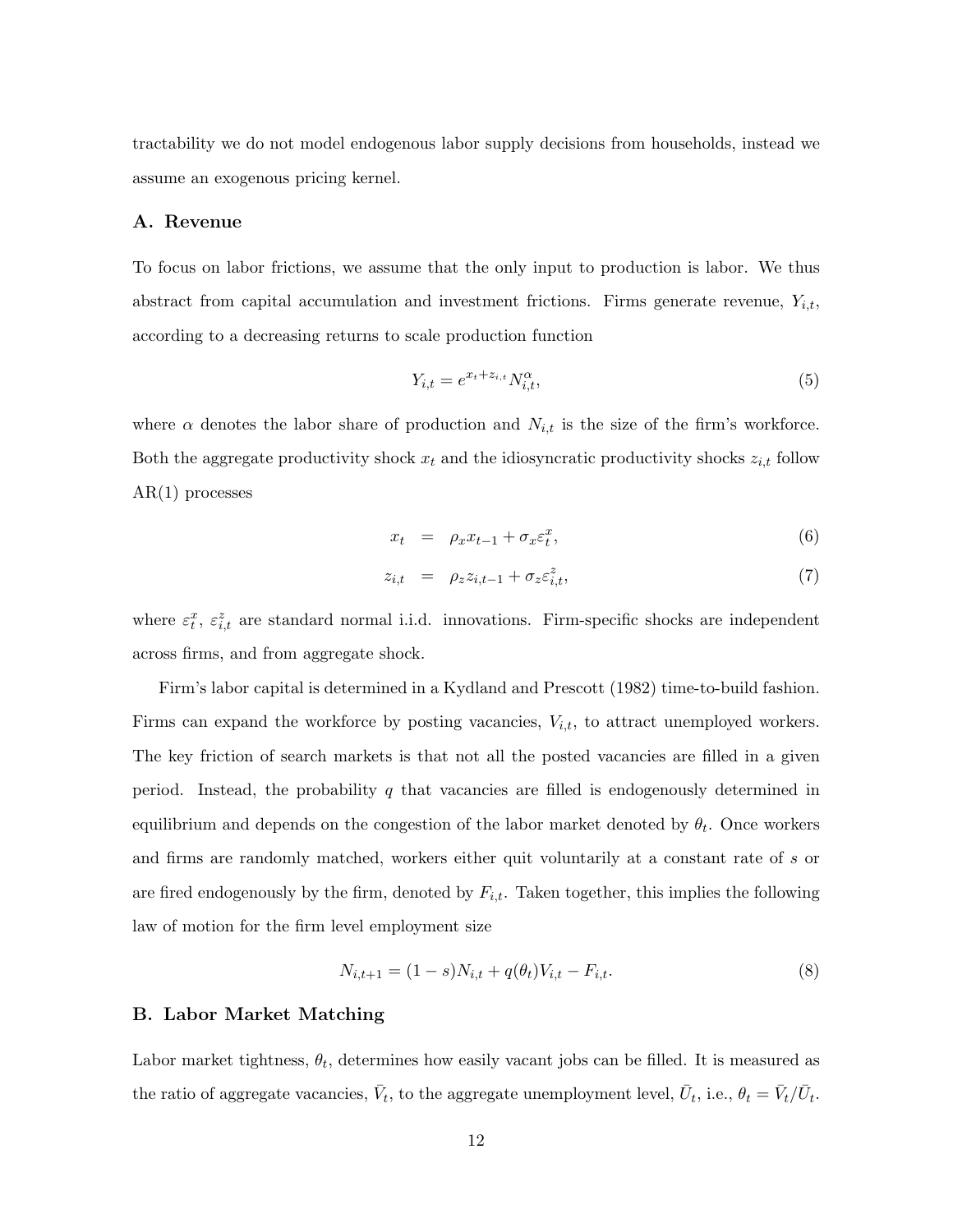The aggregate number of vacancies is simply the sum of all firm-level vacancies

$$
\bar{V}_t = \int V_{i,t} d\mu_t,\tag{9}
$$

where  $\mu_t$  denotes the time-varying distribution of firms over the firm level state space  $(z_{i,t}, N_{i,t})$ . The mass of firms is normalized to one.

An important feature of our model is the size of the aggregate labor force. It is commonly assumed in the literature a constant unit mass of workers (e.g. Diamond (1982), Merz (1995), Shimer (2005)). We instead model the mass of the labor force as stochastic with unit mean. The time varying size of the labor force captures the notion that the participation in the work force is not constant over time. For instance, discouraged people stop searching for jobs or the baby boomer generation enters the labor force.

The labor force is defined as the sum of employed and unemployed. Thus, the total number of unemployed equals

$$
\bar{U}_t = e^{p_t} - \int N_{i,t} d\mu_t,\tag{10}
$$

where  $e^{p_t}$  is the size of labor force, and  $p_t$  denotes an exogenous labor market participation shock. This shock follows an AR(1) process with autocorrelation  $\rho_p$  and i.i.d. normal innovation  $\varepsilon_t^p$  which is uncorrelated with aggregate productivity innovations  $\varepsilon_t^x$ 

$$
p_t = \rho_p p_{t-1} + \sigma_p \varepsilon_t^p. \tag{11}
$$

In the model, we treat the population as constant. The labor market participation shock therefore corresponds to the ratio of labor force to population, i.e., the labor force participation rate as reported by the Bureau of Labor Statistics.

Following den Haan, Ramey, and Watson (2000), vacancies are filled according to a constant returns to scale matching function

$$
\mathcal{M}(\bar{U}_t, \bar{V}_t) = \frac{\bar{U}_t \bar{V}_t}{(\bar{U}_t^{\xi} + \bar{V}_t^{\xi})^{1/\xi}},\tag{12}
$$

and the probability for a vacancy to be filled per unit of time can be computed from

$$
q(\theta_t) = \frac{\mathcal{M}(\bar{U}_t, \bar{V}_t)}{\bar{V}_t} = (1 + \theta_t^{\xi})^{-1/\xi}.
$$
\n(13)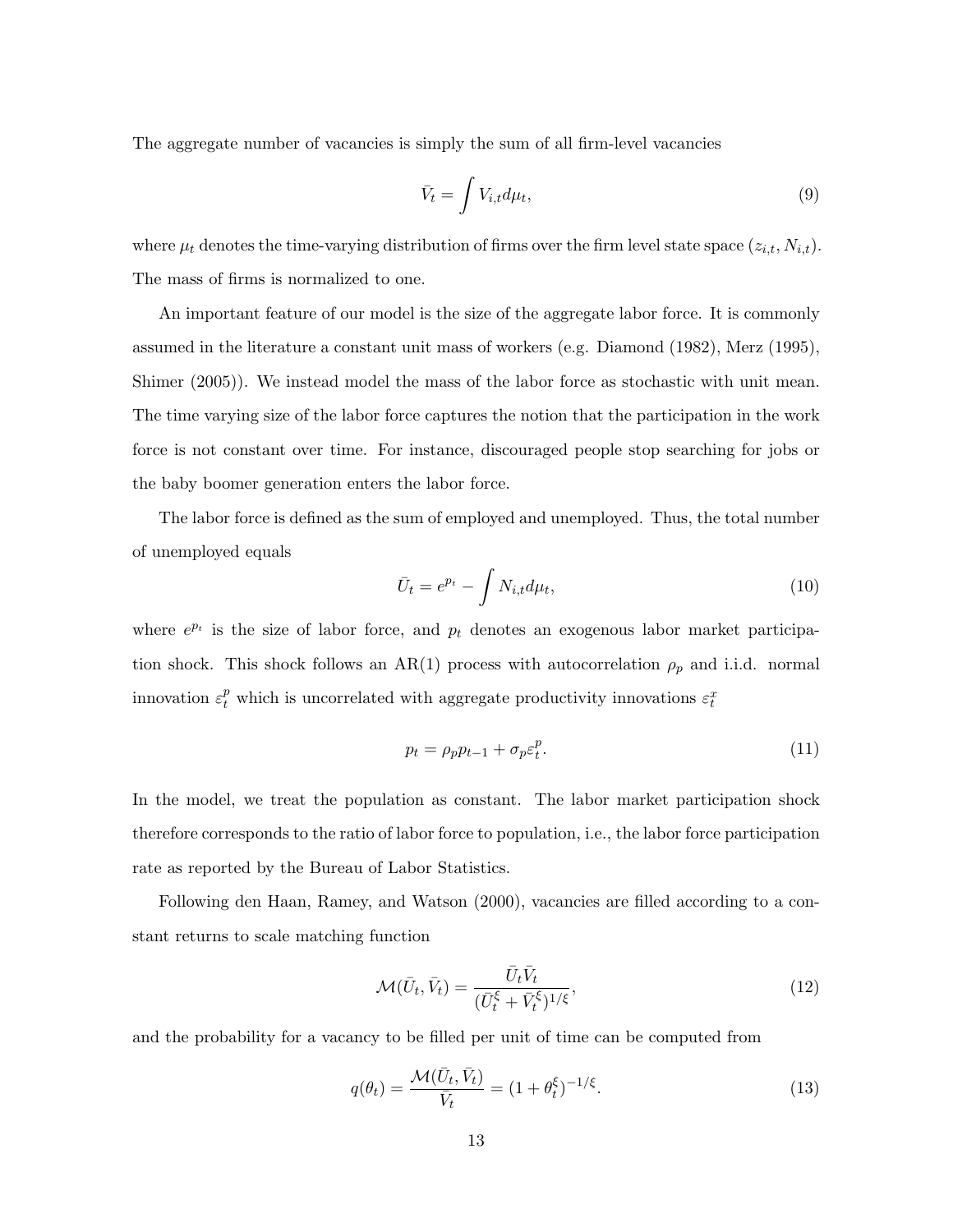This probability is decreasing in  $\theta$  meaning that an increase in the relative scarcity of unemployed workers relative to job vacancies makes it more difficult for a firm to fill a vacancy.

#### C. Nash Bargaining Wages

Wages are determined as the outcome of collective Nash bargaining between each firm and its workforce. Workers have bargaining weight  $\eta \in (0,1)$ . If they decide not to work they receive unemployment benefit b which represents the value of their outside option. Let  $\kappa_h$  be the unit cost of vacancy posting. Workers are also rewarded the saving of hiring costs  $(\kappa_h \theta_t)$ that firms enjoy when a job position is filled. When markets are tighter, workers can thus extract higher wages from the firm.

The firm with employment size  $N_{i,t}$  benefits from hiring the marginal worker through an increase in output by the marginal product of labor,  $\alpha e^{x_t+z_{i,t}} N_{i,t}^{\alpha-1}$ . Similar to Stole and Zwiebel (1996) on wage bargaining in multi-worker firms, collective Nash bargaining and worker homogeneity imply that each worker receives the average marginal product of labor,  $Y_{i,t}/N_{i,t}$ . The overall wage rate is then given by<sup>7</sup>

$$
w_{i,t} = \eta(Y_{i,t}/N_{i,t} + \kappa_h \theta_t) + (1 - \eta)b. \tag{14}
$$

#### D. Firm Value

We do not model the supply side of labor coming form households. This would require to solve a full general equilibrium model. Instead, following Berk, Green, and Naik (1999) and Lettau and Wachter (2011), we specify an exogenous pricing kernel

$$
M_{t+1} = e^{-r_{f,t}} \frac{\exp(-\gamma_x x_{t+1} - \gamma_p p_{t+1})}{\mathbb{E}_t[\exp(-\gamma_x x_{t+1} - \gamma_p p_{t+1})]}
$$
(15)

We assume that both the aggregate productivity shock  $x_t$  and labor force participation shock  $p_t$  are priced with their respective market prices of risk  $\gamma_x$  and  $\gamma_p$ . The pricing kernel (15) implies that  $r_{f,t}$  is the log risk-free rate which follows an affine process as a function of the aggregate shocks

$$
r_{f,t} = \bar{r}_f + B(x_t + p_t). \tag{16}
$$

<sup>7</sup>See the Appendix for a detailed derivation.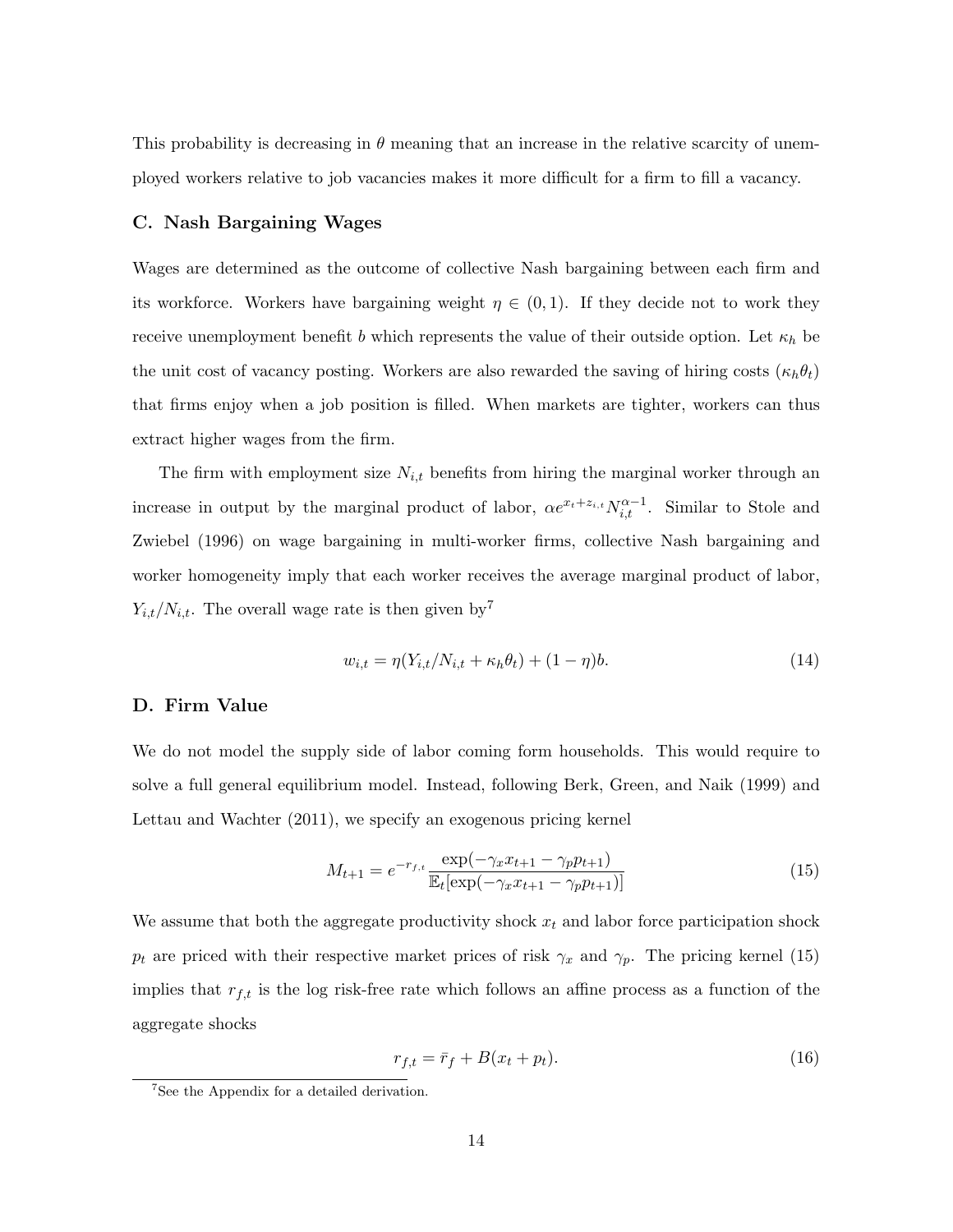implying an average risk-free rate of  $\bar{r}_f$  with variance  $B^2(\sigma_p^2/(1-\rho_p^2)+\sigma_x^2/(1-\rho_x^2)).$ 

The objective of the firm is to maximize its value  $S_{i,t}$  either by posting vacancies  $V_{i,t}$  to hire workers or by firing  $F_{i,t}$  employed workers to downsize. Both adjustments are costly at a rate  $\kappa_h$  for hiring and  $\kappa_f$  for firing. The firm's Bellman equation is

$$
S_{i,t} = \max_{V_{i,t} \ge 0, F_{i,t} \ge 0} \{ D_{i,t} + \mathbb{E}_t[M_{t+1}S_{i,t+1}]\},\tag{17}
$$

subject to equations (4) - (14) where  $D_{i,t}$  denotes dividends given by

$$
D_{i,t} = Y_{i,t} - w_{i,t} N_{i,t} - \kappa_h V_{i,t} - \kappa_f F_{i,t}.
$$
\n
$$
(18)
$$

Notice that the firm's problem is well-defined given labor market tightness  $\theta_t$  and an expectation about how it evolves. Given optimal firm value  $S_{i,t}$ , stock returns are defined as

$$
R_{i,t+1} = \frac{S_{i,t+1}}{S_{i,t} - D_{i,t}}.\tag{19}
$$

#### E. Equilibrium

Optimal firm employment policies depend on the dynamics of the labor market equilibrium. More specifically, the probability  $q$ , of a vacancy being filled with a worker, is a function of aggregate labor market tightness  $\theta$ . Each individual firm is atomistic and takes labor market tightness as exogenous.

Let  $\Omega_{i,t} = (N_{i,t}, z_{i,t}, x_t, p_t, \mu_t)$  be the vector of state variables and  $\Gamma$  be the law of motion for the time-varying firm distribution  $\mu_t$ ,

$$
\mu_{t+1} = \Gamma(\mu_t, x_t, p_t). \tag{20}
$$

A given firm-level distribution  $\mu_t$ , together with the aggregate shocks, implies a value for labor market tightness  $\theta_t$ . Equilibrium in the labor market implies that the labor market tightness  $\theta_t$  at each date is determined as a fixed point satisfying

$$
\theta_t = \frac{\int V(\Omega_{i,t}) d\mu_t}{e^{p_t} - \int N_{i,t} d\mu_t}.
$$
\n(21)

The recursive competitive equilibrium is characterized by: (i) labor market tightness  $\theta_t$ , (ii) optimal firm policies  $V(\Omega_{i,t}), F(\Omega_{i,t}),$  and firm value function  $S(\Omega_{i,t}),$  (iii) a law of motion of firm distribution  $\Gamma$ , such that: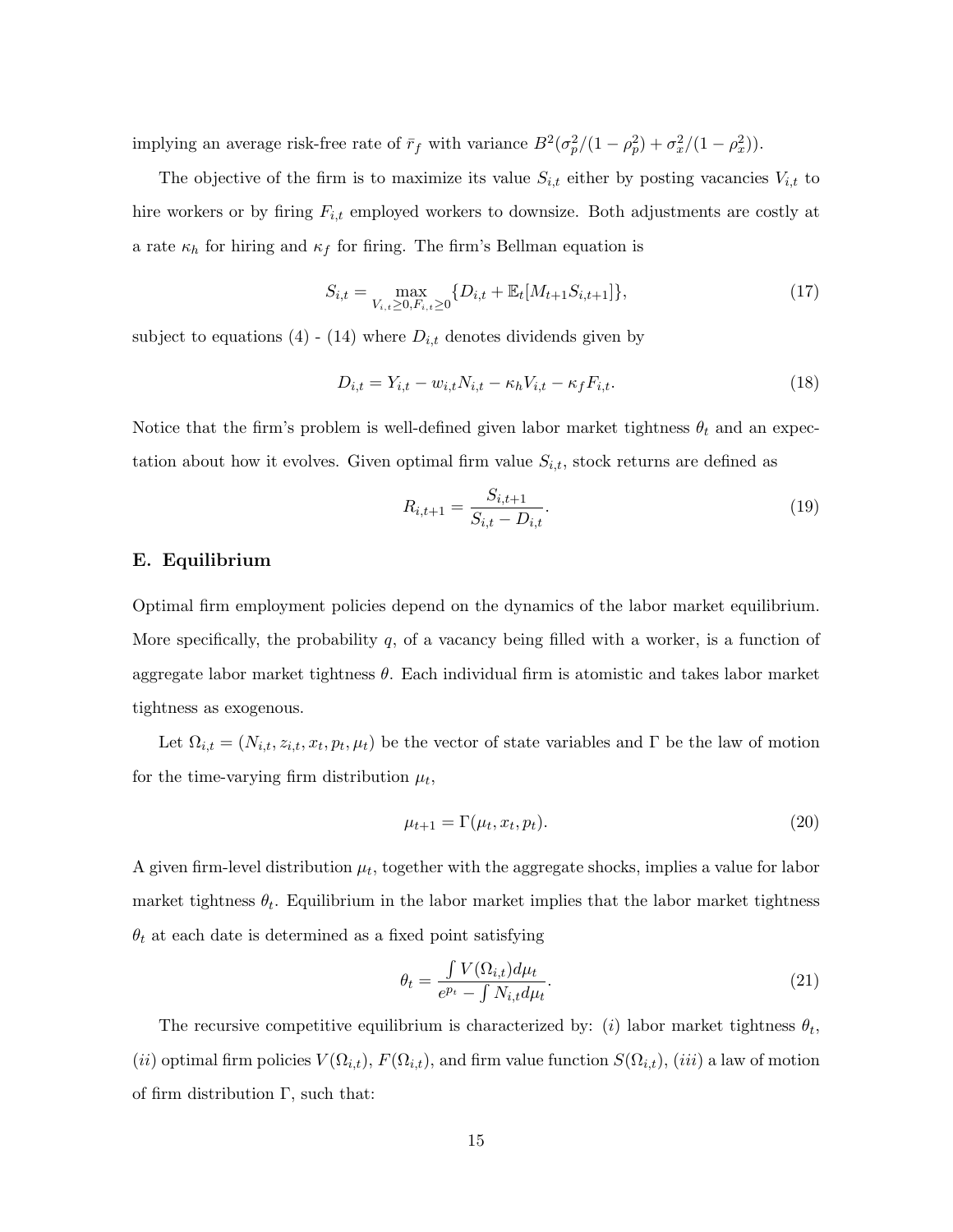- Optimality: Given the pricing kernel (15), Nash bargaining wage rate (14), and labor market tightness  $\theta_t$ ,  $V(\Omega_{i,t})$  and  $F(\Omega_{i,t})$  solve the firm's Bellman equation (17) where  $S(\Omega_{i,t})$  is its solution.
- Consistency:  $\theta_t$  is consistent with the labor market equilibrium (21), and the law of motion of firm distribution  $\Gamma$  is consistent with the optimal firm policies  $V(\Omega_{i,t})$  and  $F(\Omega_{i,t}).$

#### F. Approximate Aggregation

The firm's hiring and firing decisions trade off current costs and future benefits, which depend on the aggregation and evolution of the firm distribution. Rather than solving for the high dimensional firm distribution  $\mu_t$  exactly, we follow Krusell and Smith (1998) and approximate the firm level distribution with one moment. In search models, labor market tightness  $\theta_t$  is a sufficient statistic to solve the firm's problem (17) and thus enters the state vector replacing  $\mu_t$ , i.e.,  $\Omega_{i,t} = (N_{i,t}, z_{i,t}, x_t, p_t, \theta_t).$ 

To approximate the law of motion  $\Gamma$  in equation (20), we assume a log-linear functional form

$$
\log \theta_{t+1} = \tau_0 + \tau_\theta \log \theta_t + \tau_{x,0} x_t + \tau_{p,0} p_t + \tau_{x,1} x_{t+1} + \tau_{p,1} p_{t+1}.
$$
 (22)

Under rational expectations, the perceived labor market outcome equals the realized one at each date of the recursive competitive equilibrium. At equilibrium, we can express the labor market tightness factor  $\vartheta$  as

$$
\vartheta_{t+1} = \tau_0 + (\tau_\theta - 1) \log \theta_t + \tau_{x,0} x_t + \tau_{p,0} p_t + \tau_{x,1} x_{t+1} + \tau_{p,1} p_{t+1}.
$$
\n(23)

Our application of Krusell and Smith (1998) differs from Zhang (2005) along several dimensions. First,  $\theta_{t+1}$  is a function of firm distribution at time  $t+1$  and hence is not in the information set of date t. The forecasting rule  $(22)$  at time t does not enable firms to learn  $\theta_{t+1}$  exactly, but rather to form a rational expectation about  $\theta_{t+1}$ . In contrast, Zhang (2005) assumes that firms can perfectly forecast next period's industry price given time  $t$  states. Second, at each period of the simulation, we impose labor market equilibrium by solving  $\theta_t$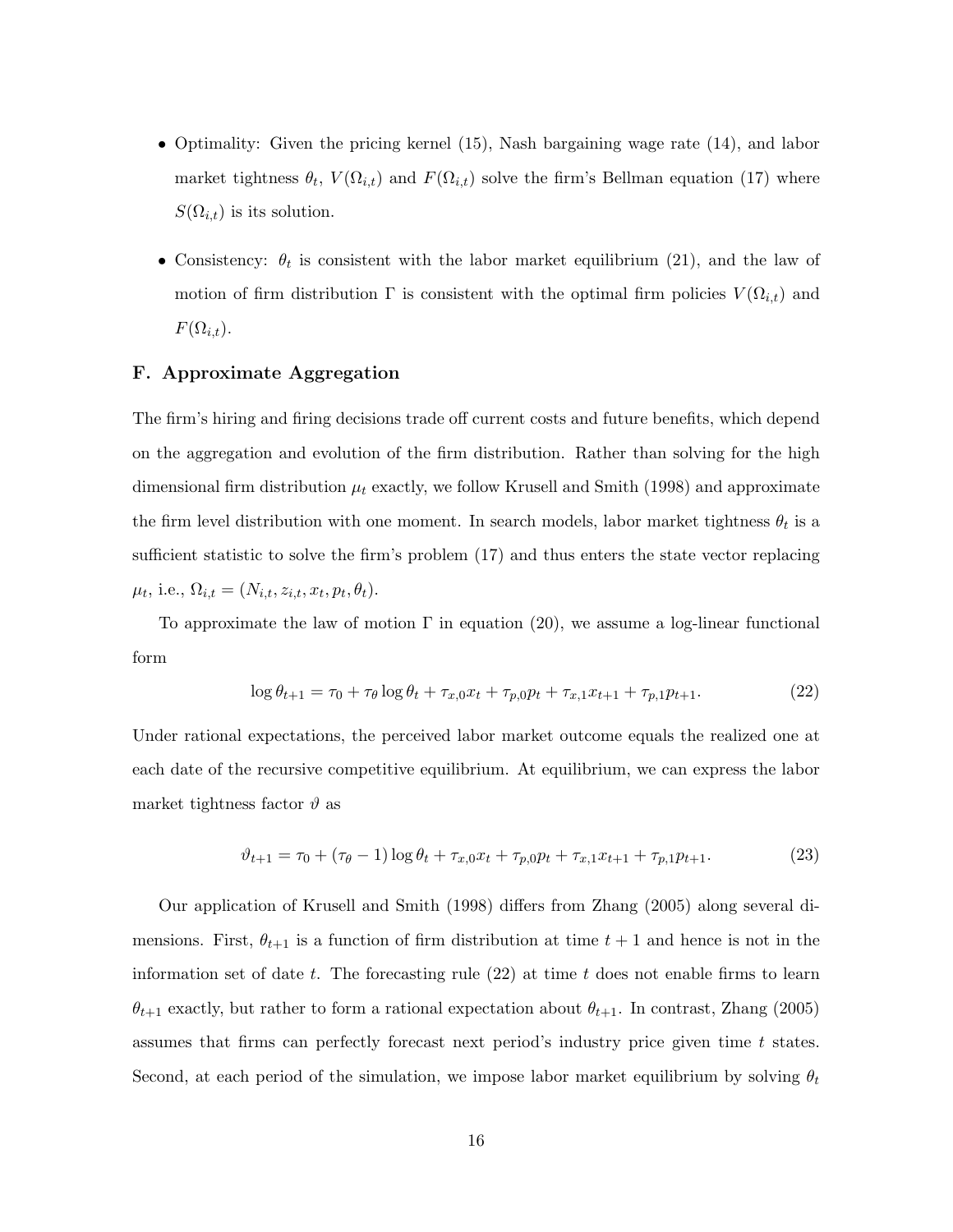as the fixed point in Equation (21). Hence, there is no discrepancy between the forecasted  $\theta_{t+1}$  and the realized  $\theta_{t+1}$ . Third, the use of  $\theta_t$  as the sufficient statistic of firm distribution is consistent with the empirical findings that firms' stock return sensitivity to changes in  $\theta_t$ is relevant for their valuation.

#### G. Expected Returns and the Labor Capital Asset Pricing Model

Given the pricing kernel (15), expected excess returns satisfy the Euler equation  $\mathbb{E}_{t}[M_{t+1}R_{i,t+1}^{e}] =$ 0. In order to derive a linear pricing relation, we apply a log linear approximation to the pricing kernel implying<sup>8</sup>

$$
\mathbb{E}_t[R_{i,t+1}^e] \approx \beta_{i,t}^x \lambda_t^x + \beta_{i,t}^p \lambda_t^p
$$

where  $\beta_{i,t}^x$  and  $\beta_{i,t}^p$  are loadings on aggregate productivity and labor force participations shocks and  $\lambda_t^x$  and  $\lambda_t^p$  $t<sup>p</sup>$  are their respective factor risk premia.

Since aggregate productivity is not directly observable in the data, we also approximate the return on the market as an affine function of the aggregate shocks

$$
R_{M,t+1}^e = \nu_0 + \nu_\theta \log \theta_t + \nu_{x,0} x_t + \nu_{p,0} p_t + \nu_{x,1} x_{t+1} + \nu_{p,1} p_{t+1}.
$$
\n(24)

As a result, expected excess returns obey a two factor structure in the market return and labor market tightness

$$
\mathbb{E}_t[R_{i,t+1}^e] \approx \beta_{i,t}^M \lambda_{t,M} + \beta_{i,t}^\theta \lambda_{t,\theta},\tag{25}
$$

where  $\beta_{i,t}^M$  and  $\beta_{i,t}^{\theta}$  are the loadings on the market return and log-changes of labor market tightness and  $\lambda_{t,M}$  and  $\lambda_{t,\theta}$  are the respective factor risk premia given by

$$
\lambda_t^M = \nu_x \lambda_t^x + \nu_p \lambda_t^p \qquad \lambda_t^{\theta} = \tau_x \lambda_t^x + \tau_p \lambda_t^p
$$

We call relation (25) the Labor Capital Asset Pricing Model.

## IV. Quantitative Results

In this section, we describe our calibration procedure and the benchmark parameterization. We first present the numerical results of the equilibrium forecasting rules. Given the equilibrium dynamics for the labor market, we calculate theoretical loadings on labor market

<sup>&</sup>lt;sup>8</sup>See the appendix for a detailed derivation.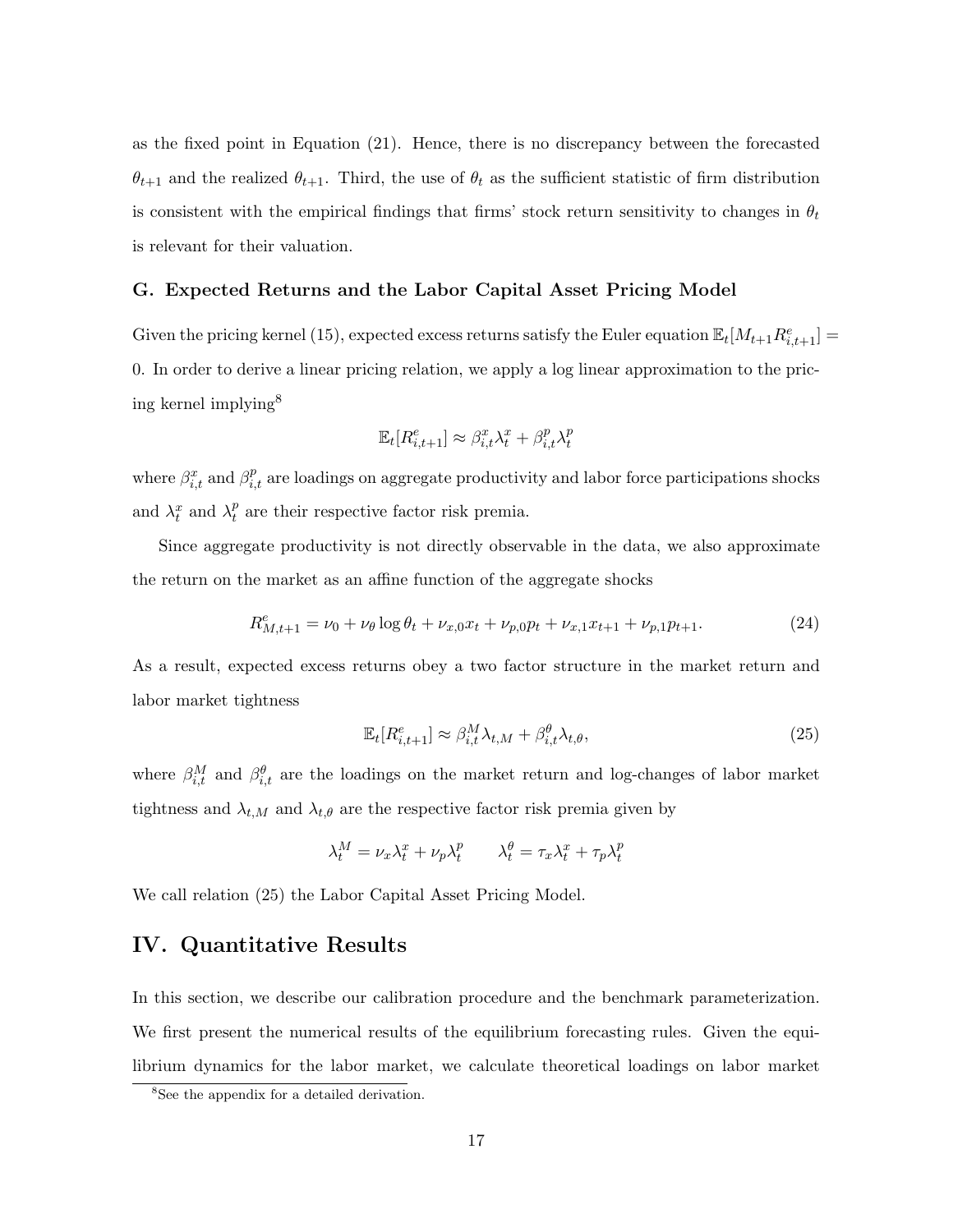tightness and show that the model is consistent with the inverse relationship between loadings and expected future stock returns in the cross section. At the end of this section, we discuss the main mechanism driving our model.

We solve the competitive equilibrium numerically in the discretized state space  $\Omega_{i,t}$  using an iterative algorithm described in detail in Appendix C. Given the equilibrium forecasting rule, firms make optimal employment policies. We simulate panels with 5000 firms for 5300 periods.

#### A. Calibration

This section describes how we calibrate the parameter values and simulate the model. We adopt a monthly frequency because labor market and equity market data are available at that frequency. Table (8) summarizes the parameter calibration of the benchmark model.

Since labor is the only input into production, the aggregate productivity shock process is calibrated to the nonfarm business labor productivity index (output per hour) reported by the BLS. We calculate the percentage deviations from the Hodrick-Prescott filtered trend for quarterly labor productivity and fit an  $AR(1)$  process to estimate the persistence parameter and conditional standard deviation. Then we transform the quarterly estimates to monthly frequency according to Heer and Mauner (2011) to get  $\rho_x = 0.9830$  and  $\sigma_x = 0.007$ . Regarding the shock to the labor force participation, we take the time series of monthly labor force participation rates from the BLS and normalize it to have unit mean. Then we fit an  $AR(1)$ process to the log of the normalized time series and estimate the persistence  $\rho_p = 0.9967$ , and conditional standard deviation  $\sigma_p = 0.0033$ . Notice that the correlation of the two shock series estimated from data is only 0.019, which justifies our model assumption that the two aggregate shocks are independent.

The average risk-free rate  $\bar{r}_f = 0.005$  is set according to the monthly risk-free rate. The affine structure coefficient B governs how the risk-free rate moves with the aggregate shocks. It is chosen such that the risk-free rate is countercyclical and has an annual standard deviation of 2.26%. The prices of risk of the aggregate shocks  $\gamma_x$  and  $\gamma_p$  are set to match the average market excess return and the Sharpe ratio. We assume that the aggregate productivity shock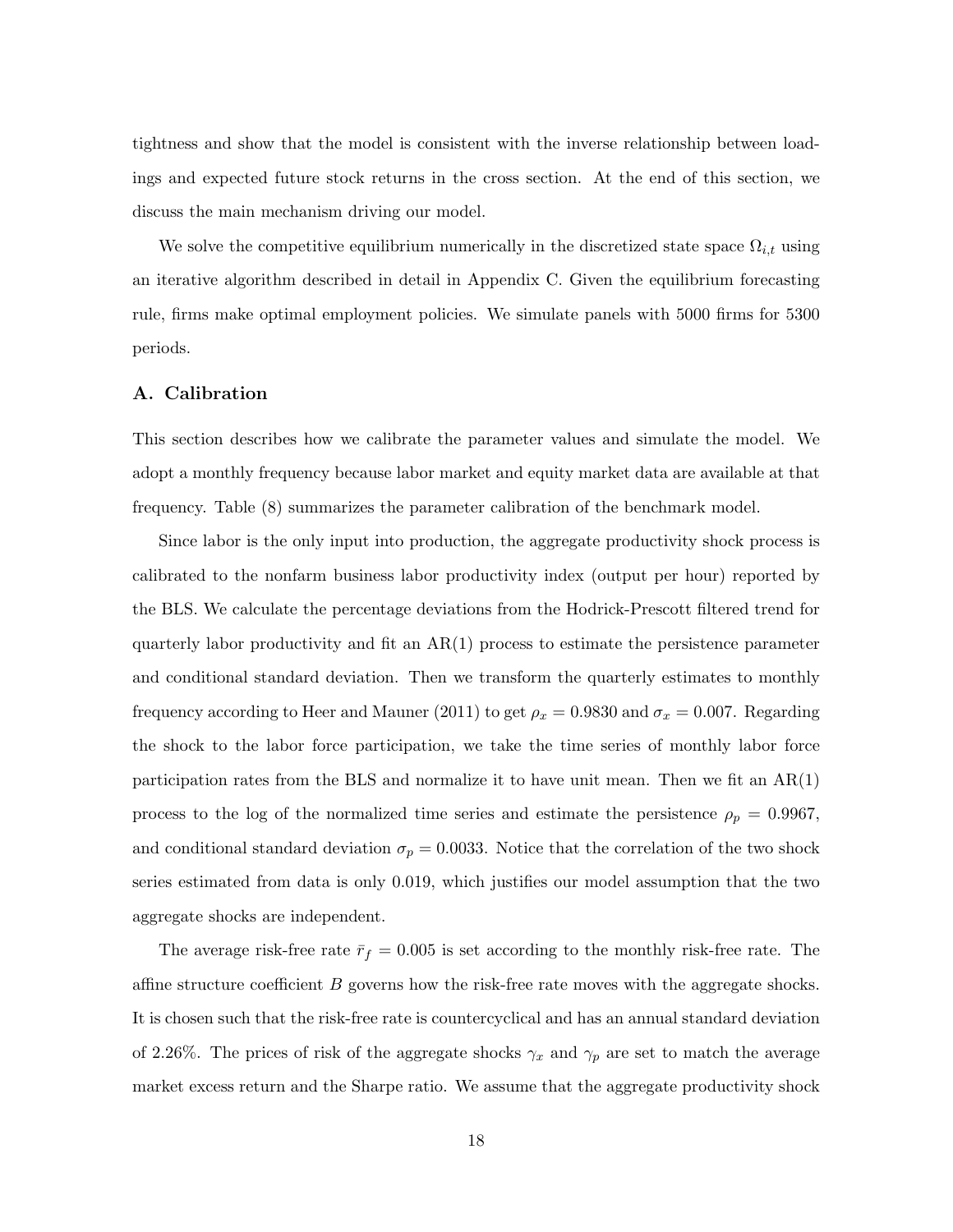x and labor force participation shock  $p$  both have positive price of risk. Berk, Green, and Naik (1999) and Zhang (2005) provide a motivation for  $\gamma_x > 0$  in an economy with only x shocks.

The assumption of  $\gamma_p > 0$  can be motivated as follows. In general equilibrium economy with a representative household, labor market participation is an endogenous outcome determined as a consumption and leisure tradeoff where participation means a reduction in leisure. Eckstein and Wolpin (1989) and Schirle (2008) show that endogenous variation in participation can be linked to preference shocks. Under these assumption, the substitution effect between consumption and leisure dominates in equilibrium, implying that consumption and leisure are negatively correlated. This positive comovement between consumption and participation indicates that, in a model with exogenous shocks to participation, these shocks should display a positive price of risk.

The labor literature provides several empirical studies to calibrate the labor market parameters. According to Davis, Faberman, and Haltiwanger (2012), the monthly total separation rate measured in the Job Openings and Labor Turnover Survey (JOLTS) is 0.034. In JOLTS, each establishment reports employment hires, quits, and layoffs separately, which allows us to differentiate between voluntary quits and involuntary layoffs. In both den Haan, Ramey, and Watson (2000) and Davis, Faberman, and Haltiwanger (2012), the average level of quits are twice that of layoffs. As such, we set the monthly exogenous quit rate  $s = 0.023$ .

Shimer (2005) measures the aggregate monthly job finding rate  $f(\theta) = 0.45$  and the average vacancy filling rate  $q(\theta) = 0.71$ . Given these estimates, the curvature of the matching function has  $\xi = 1.28$  coming from the steady state relation  $q = ((f/q)^{\xi} + 1)^{-1/\xi}$ .

The remaining parameters are chosen to match the simulated moments. Table (9) summarizes the selected target moments from data and the simulated moments under the benchmark calibration. The curvature of the production function  $\alpha$  is set to match the average monthly unemployment rate which is 5.7% in the data as reported by the BLS.

The level of unemployment benefit b relates to the average labor share of income measured as total compensation of employees divided by output. Using data from The National Income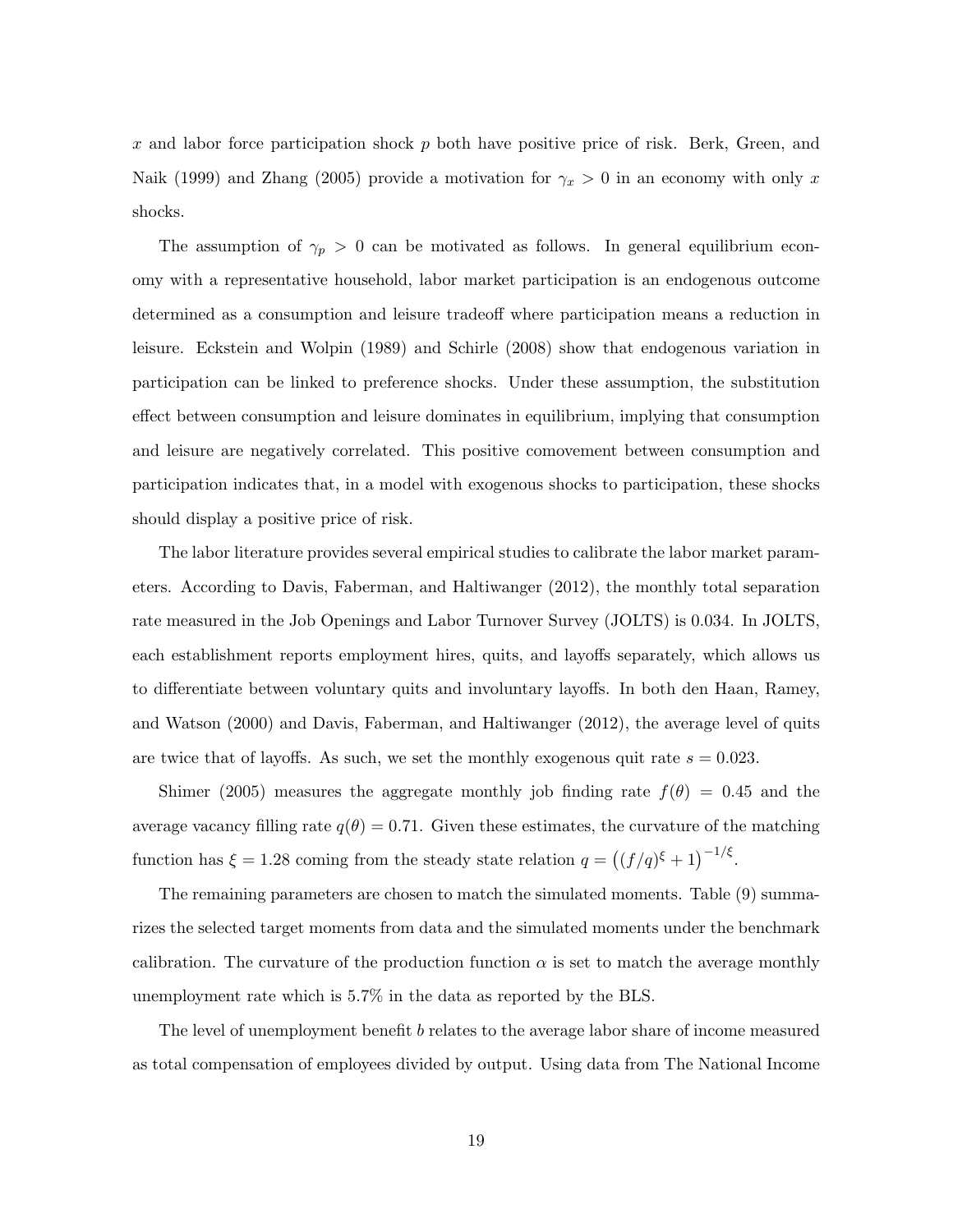and Product Accounts (NIPA), Gomme and Greenwood (1995) and Gomme and Rupert (2007) report 0.717 for this moment.

The bargaining power of workers  $\eta$  determines the rigidity of wages. On the simulated panel, for each firm we calculate the ratio of the standard deviation of log-changes of firmspecific wage rate to the standard deviation of log-changes of firm output. Then we average over all the firms to match the data moment as in Gourio (2007). We also calculate the standard deviation of log-changes of aggregate after-tax profit to that of total output, and match it to Gourio (2007).

The cost parameters  $\kappa_h$  and  $\kappa_f$  determine both the overall costs of adjusting the workforce as well as the behavior of firm policies. Specifically, we determine the average total adjustment costs to total output, which Yashiv (2011) empirically estimates to be are around 2% of output. The proportional cost structure also implies the existence of firms that are neither posting vacancies nor laying off workers. The average percentage of Compustat firms with zero net annual employment growth rate during 1980-2010 is 7.04%. We refer to this as average inaction fraction. On the simulated panel of firms, we average the monthly firm employment growth rate across 12 months to get the annual average for each firm every year. Then we compute the percentage of firms with absolute annual employment adjustment rate less than 1% to match the inaction fraction.<sup>9</sup>

The persistence and volatility of firm idiosyncratic shock process correspond to the crosssectional dispersion and persistence of firm-level employment growth rate. We obtain the average dispersion of annual employment growth rates 0.25 by taking the cross-sectional standard deviation of firm level employment growth rate for each year, and take the average of the time series ranging 1980-2010 in Compustat. The corresponding moment is calculated the same way in simulations to match the data. To measure the persistence and volatility of labor adjustment, Davis, Haltiwanger, Jarmin, Miranda, Foote, and Nagypal (2006) adopt a moving average formula and obtain the average volatility of annual employment growth rates 0.2 for Compustat firms. We follow their exact procedure on simulated data.

<sup>&</sup>lt;sup>9</sup>We use the 1% to allow for numerical errors in the simulation, and measurement errors in the data.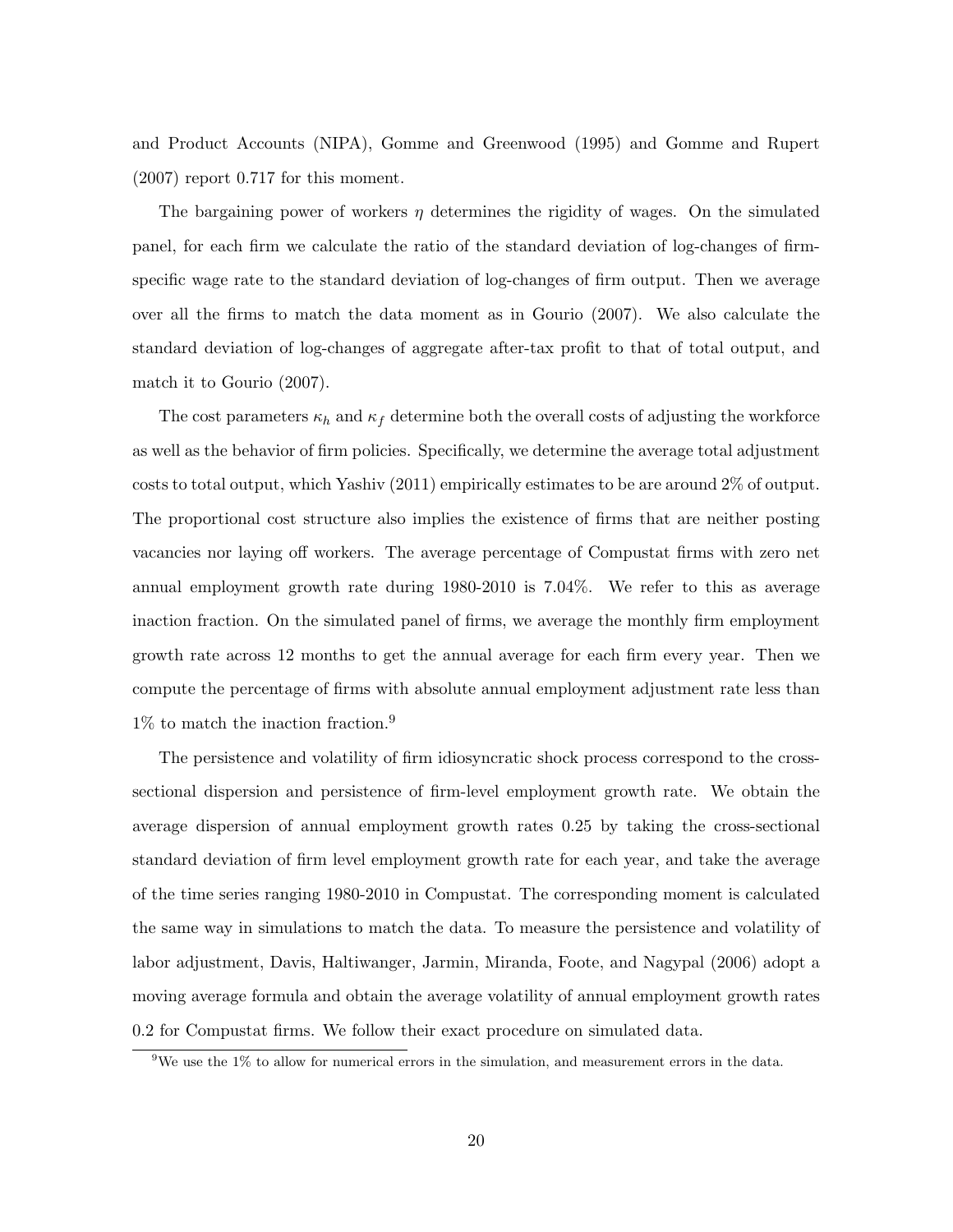#### B. Equilibrium Forecasting Rules

Table 10 shows the coefficient estimates for the equilibrium forecasting rule of labor market tightness using the benchmark calibration. With this forecasting rule, we solve the model, and simulate a panel of firms and estimate ex post the affine structure for market excess returns, (24).

In the model, labor market tightness is autocorrelated, positively related to aggregate productivity and negatively to the labor force participation. An increase in aggregate productivity leads to more vacancy postings by firms because of an increase in the marginal product of labor and a decrease in discount rates. More vacant positions means tighter labor markets and a drop in matching probabilities. The direction of labor force participation shock on labor market tightness is not obvious because both the numerator and the denominator of labor market tightness (see Equation  $(21)$ ) increase upon an increase in  $p_t$ . Given our calibration, the second channel dominates in the competitive labor market equilibrium and  $\theta_t$  decreases endogenously with the participation shock.

Figure 4 illustrates this endogenous link. In a model without a labor market equilibrium, p shocks only enter  $\theta_t$  through the denominator. When there is an increase in p from  $p_0$  to  $p_1$ , we move along the black solid curve from point  $A$  to  $B$ . Accounting for the firms' endogenous response, an increase in  $p_t$  affects the pricing kernel and firms' expectation about  $\theta_t$  and thus vacancy postings  $V(\Omega_{i,t})$  increase. This endogenous response shifts the curve outward, and we end up with the equilibrium at C. We also emphasize that when  $\gamma_p$  is large enough, the endogenous increase in vacancies could be so strong that the curve shifts more outward to the dashed red line with equilibrium D. Consequently, endogenous firm behavior also imposes a constraint on our calibration.

The realized market excess return is mainly driven by the innovations of the two aggregate shocks and not by lagged labor market tightness. When favorable aggregate shocks hit the economy, prices increase and the realized market excess return is positive. As such, the regression coefficients show that both  $\nu_{x,1} > 0$  and  $\nu_{p,1} > 0$ . We use this information to compute theoretical loadings on labor market tightness controlling for the market excess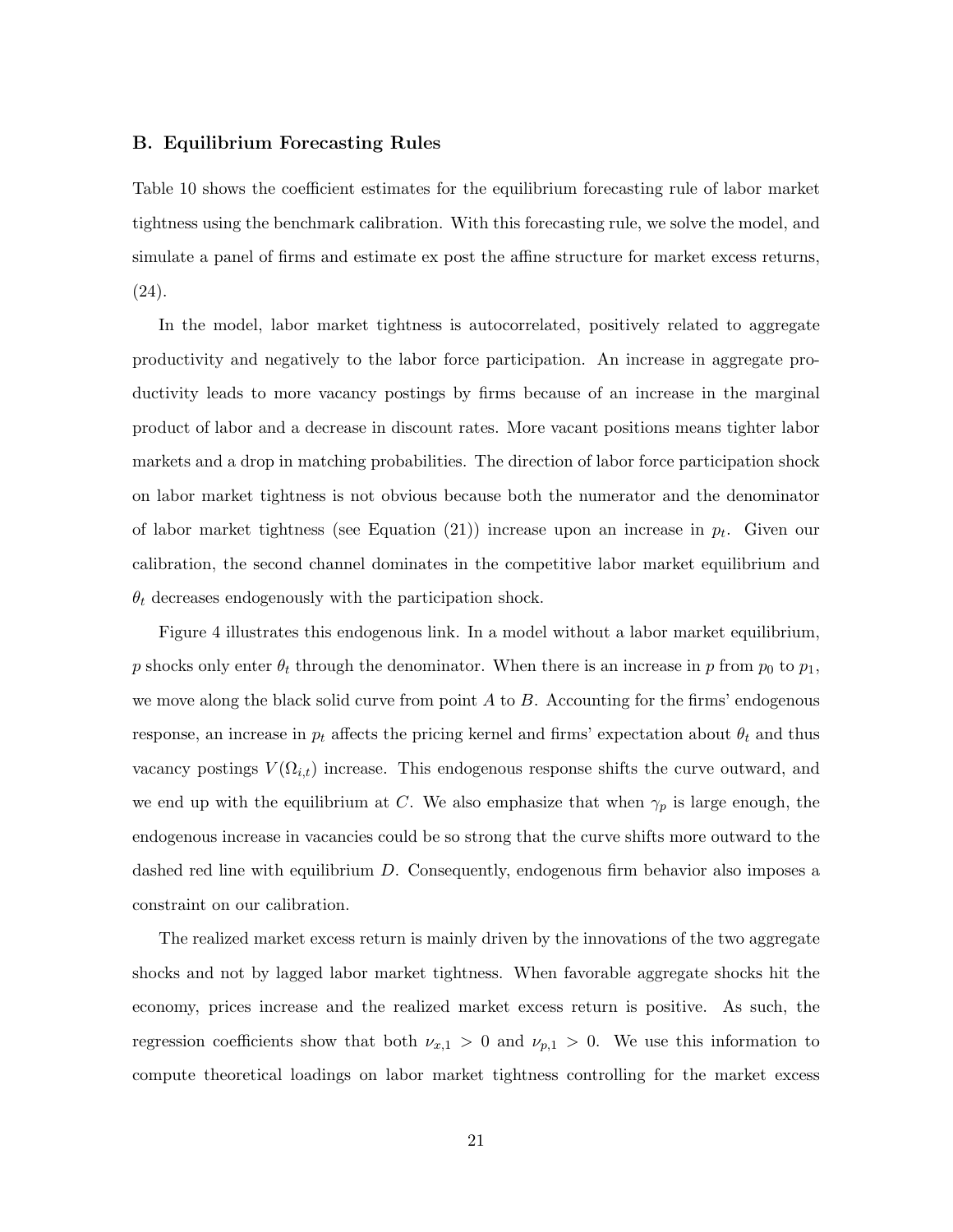return.

#### C. Cross Section of Equity Returns

Following the empirical procedure in Section II, we calculate loadings  $\beta_{i,t}^{\theta}$  on the  $\theta$  factor of each stock i controlling for the market excess return. We emphasize that in the data, we calculate the loadings  $\beta_{i,t}^{\theta}$  using a two-factor model of market excess return and labor market tightness, see Equation (3). In the model, since we know the theoretical conditional distribution of both the technology shock and the labor market participation shock, we can calculate the theoretical loadings implied by the equilibrium law (24).

To assess to what extent our model can explain the empirically observed negative relationship between labor market tightness factor loadings and future stock returns, we use the simulated data and sort portfolios into portfolios according to their factor loadings. For the benchmark results, we use a monthly rebalancing procedure, sort the simulated 5000 firms into ten portfolios, and calculate value weighted average returns for each portfolio. Table 11 compares the simulated return spread with the data.

In the model, the annualized average return difference between the low and heigh loading portfolio is 4.3% relative to 6.0% in the data. Our results are robust with respect to portfolios held and rebalanced at different horizons. Table 12 shows the simulated portfolio spread from the benchmark model with portfolio rebalanced after one month, two months, four months, six months, and 12 months. The portfolio spread decreases slightly as we increase the rebalancing horizon, because as noise increases month after month, the predictability becomes weaker. However, at a one year rebalancing horizon, the return spread is still significant.

What is economic mechanism underlying our model? Due to the proportional hiring and firing costs, the optimal firm policy exhibits stylized  $(s, S)$  patterns in adjusting employment size and thus regions of inactivity. Figure 5 illustrates the optimal firm policy. The black line is the optimal policy when adjusting the workforce is costless. In the frictionless model, firms always adjust to the target employment size independent of the current size. The red line is the optimal policy in the benchmark model. It displays two kinks. In the region where the optimal policy coincides with the 45 degree line, firms are inactive. In the inactivity region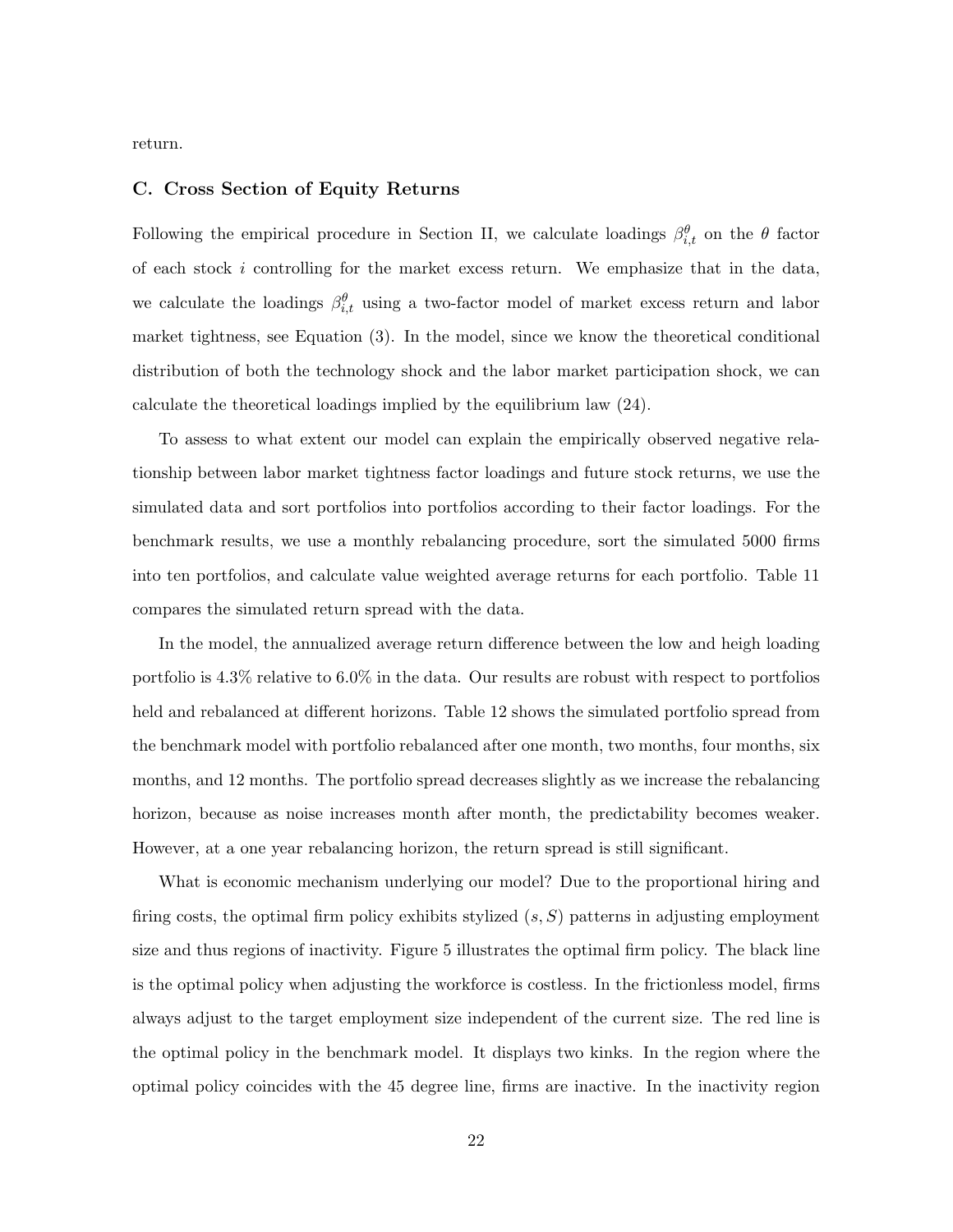below the frictionless employment target, firms have too few workers but hiring is too costly. In the inactivity region above the frictionless employment target, firms have too many workers but firing is too costly.

Due to the time variation in the labor force participation, ideally, firms would like to hire only when the labor market is not tight. Yet, the  $(s, S)$  firm policy arising from proportional hiring and firing costs prevents some firms form doing so. When the economy is hit by an adverse p shock, equilibrium  $\theta$  goes up. Hiring becomes relatively more costly and thus less attractive to firms. Some firms which are not in the inaction region have to incur relatively higher cost in refilling their lost workers. Hence they end up with lower cash flows. When a positive  $p$  shock realizes, firms wish to hire by taking advantage of the favorable labor market condition. Some firms that have hired enough when  $p$  was low, are now in the constrained inaction region. Firms with these characteristics have positively correlated cash flows with  $p$ shocks and thus they are very sensitive to the labor market conditions. Consequently, they are not hedged against the risk from labor market, are riskier and require higher expected return. Empirically, these firms have low loadings on labor market tightness. Figure 6 illustrates the inverse relationship between expected returns and loadings on labor market tightness in the cross section.

Selecting firms based on loadings on labor market conditions is informative about future returns whereas sorts based on hiring characteristics are not. The cost of hiring depends on labor market tightness but the employment growth rate characteristic does not control for this. This is why sorting firms by employment growth rates is not informative about future returns.

Table 13 compares different model versions. The benchmark model generates the negative relation between loadings on labor market tightness and future returns as in the data. The portfolio spread in the data amounts to  $6\%$  annually. The benchmark model generates 4.34%, which is a large portion of the empirical cross sectional return spread.

In Model 1, we do not solve for a labor market equilibrium. Instead, firms believe that labor market tightness is constant in expectations,  $\theta_t = \theta^{ss}$ . Without the equilibrium law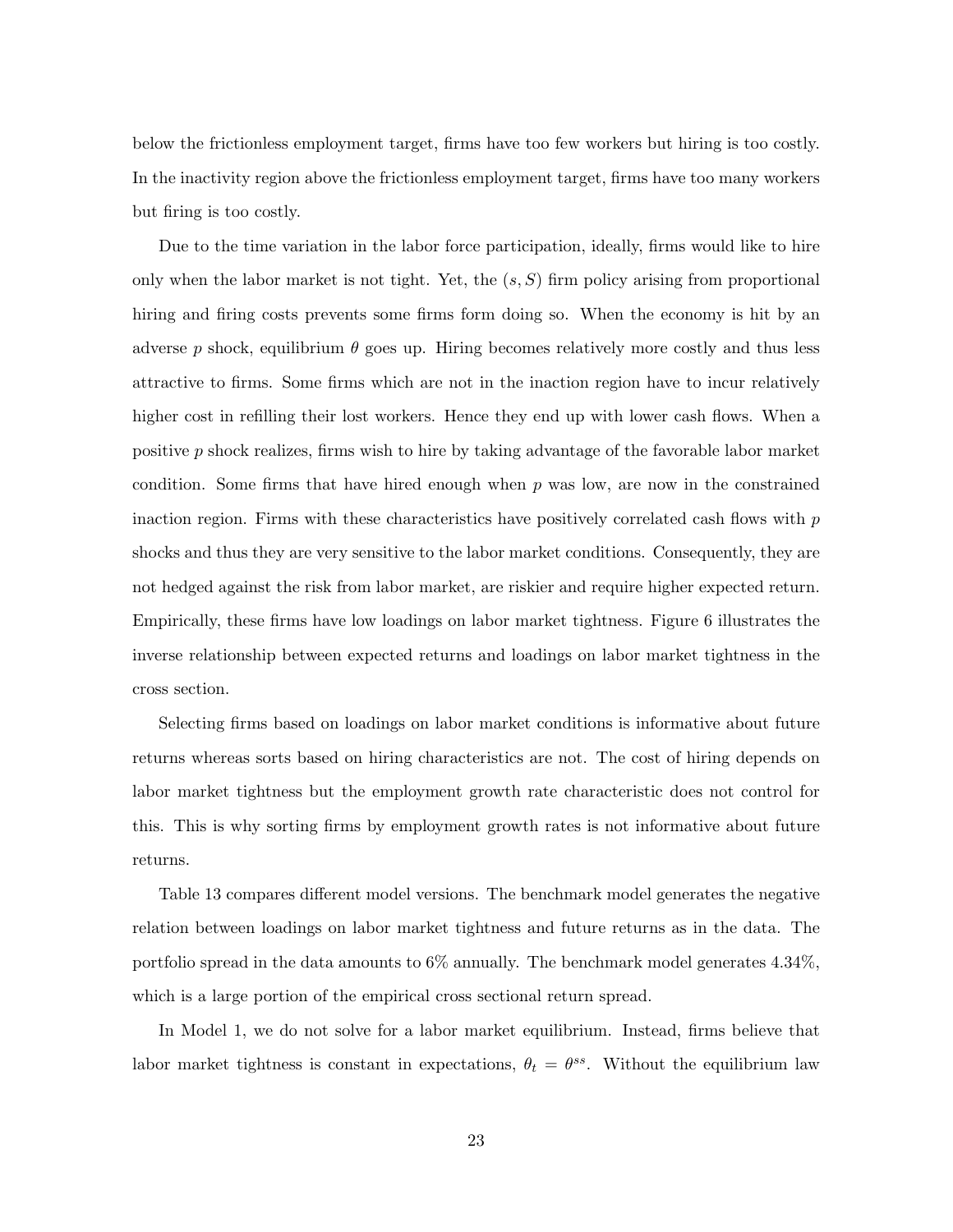of motion for  $\theta_t$ , we calculate loadings on  $\vartheta$  by rolling regressions on realized  $\vartheta$ . In a model without labor market equilibrium, the loadings on labor market tightness are not directly linked to firm value but are still correlated with loadings on aggregate shocks. As a result, the model fails short to explain the data.

Model 2 is only driven by aggregate productivity shocks and Model 3 only by labor force participation shocks. In a setting with only aggregate productivity shocks (Model 2), the price of  $\theta$  risk is positive because labor market tightness and aggregate productivity are positively related. As a result, we obtain a negative return difference for the low minus high portfolio, the opposite of what we observe in the data. Contrary, in a model of only labor force participation shocks (Model 3), we still see a negative price of risk for the  $\theta$  factor in equilibrium.

### V. Conclusion

This paper analyzes the cross sectional asset pricing implications of a risk factor originating in the labor market. In the data, we first document a robust negative relation between stock return loadings on changes in labor market tightness and future stock returns in the cross section. We also show that a labor capital asset pricing model with heterogeneous firms making dynamic employment decisions under labor search frictions can replicate the empirical facts.

We add the following novel features to the standard labor search model: (1) Equilibrium labor market tightness is determined endogenously as the total number of optimal vacancy posted over the total unemployed and hence depends on the time-varying firm level distribution. (2) Rather than holding the the labor force constant, we model the mass of the labor force as stochastic, which is motivated by the fluctuations in the labor force participation rate. As an equilibrium outcome, labor market tightness is negatively related with participation shocks. Consequently, firms with low labor market tightness loadings are very sensitive to labor market conditions that originate from labor force participation shocks. These firms have cash flows which are not hedged against adverse labor force shocks and hence require a high expected stock returns.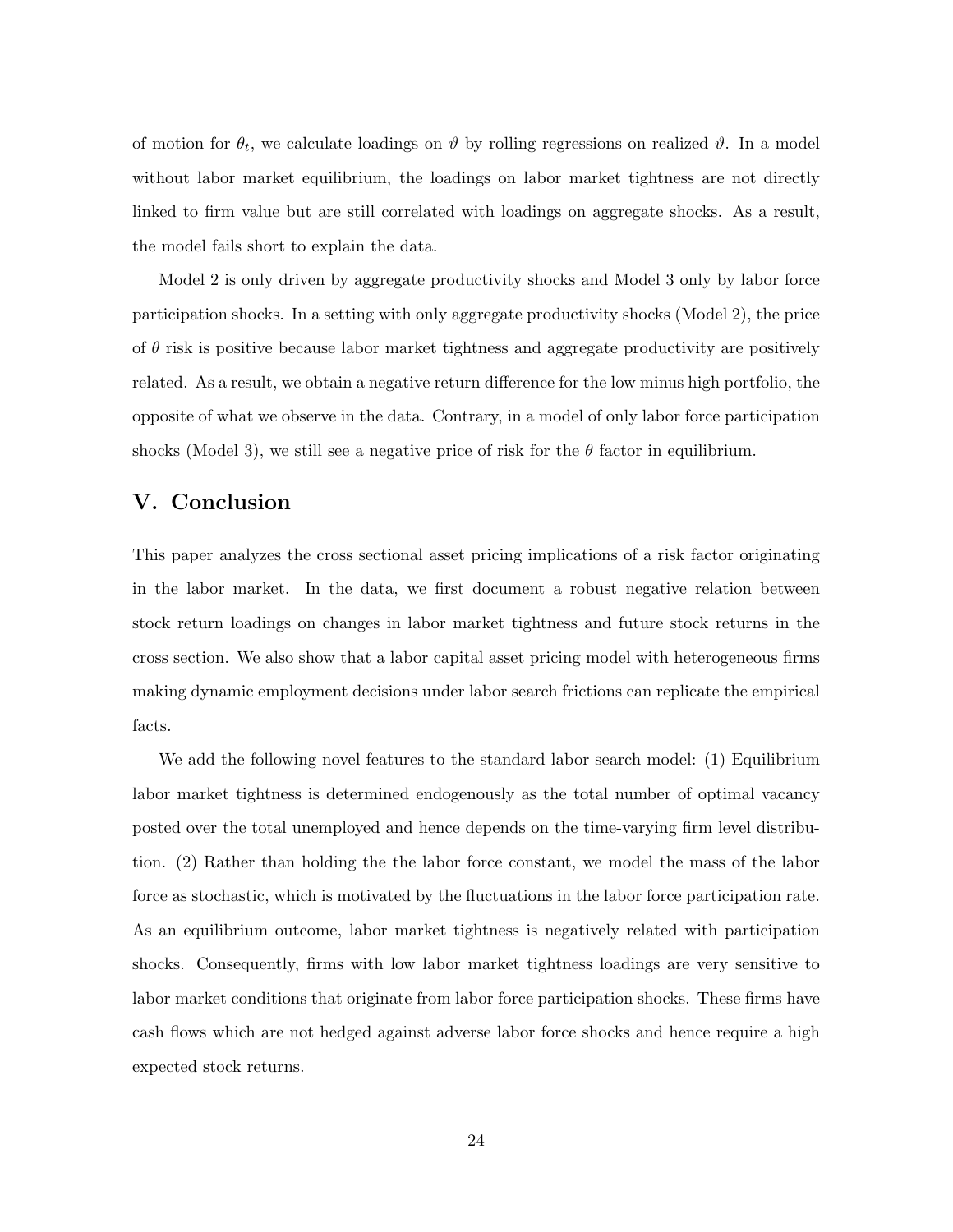## Appendix

#### A. Data

We describe the definitions of control variables in the Fama-MacBeth regressions of section II.E. The regressions use stock returns from July of year t to June of year  $t+1$  as dependent variables. We list Compustat data items in parentheses where appropriate.

ME is the natural logarithm of market equity of the firm, calculated as the product of its price per share and number shares outstanding at the end of June of calendar year t.

BM is the natural logarithm of the ratio of book equity to market equity for the fiscal year ending in calendar year  $t-1$ . Book equity is defined following Davis, Fama, and French (2000) as stockholders' book equity (SEQ) plus balance sheet deferred taxes (TXDB) plus investment tax credit (ITCB) less the redemption value of preferred stock (PSTKRV). If the redemption value of preferred stock is not available, we use its liquidation value (PSTKL). If the stockholders' equity value is not available in Compustat, we compute it as the sum of the book value of common equity (CEQ) and the value of preferred stock. Finally, if these items are not available, stockholders' equity is measured as the difference between total assets (AT) and total liabilities (LT). Market equity used to compute the book-to-market ratio is the product of the price and the number of shares outstanding at the end of December of calendar year  $t-1$ .

RU is the stock return runup over twelve months ending in June of year  $t$ .

HN is the hiring rate, calculated following Bazdresch, Belo, and Lin (2012) as  $(N_{t-1} N_{t-2}/((N_{t-1}+N_{t-2})/2)$ , where  $N_t$  is then number of employees (EMP) at the end of the fiscal year ending in calendar year t.

AG is the asset growth rate, calculated following Cooper, Gulen, and Schill (2008) as  $A_{t-1}/A_{t-2}-1$ , where  $A_t$  is then value of total assets (AT) at the end of the fiscal year ending in calendar year t.

IK is the investment rate, calculated following Bazdresch, Belo, and Lin (2012) as the ratio of capital expenditure (CAPX) during the fiscal year ending in calendar year  $t-1$  divided by fiscal year  $t - 2$  capital stock (PPENT).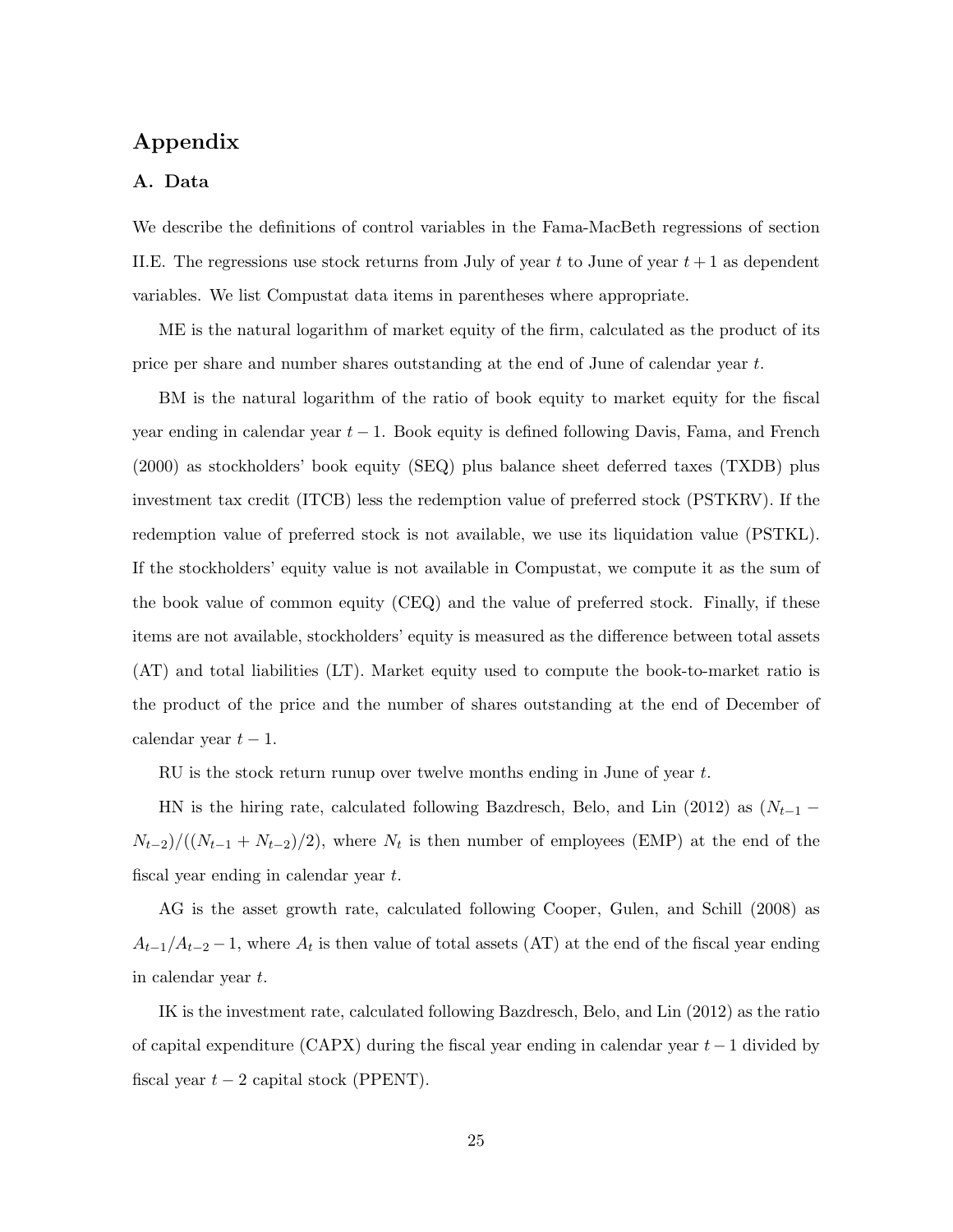#### B. Wage Process

In this section, we derive the Nash bargaining wage equation, following the logic in Kuehn, Petrosky-Nadeau, and Zhang (2012). First we reduce the firms problem (17), with the law of motion of employment size (8) to the following:

$$
S_{i,t} = \max_{V_{i,t} \geq 0} \{ Y_{i,t} - w_{i,t} N_{i,t} - \kappa_h V_{i,t} + \mathbb{E}_t [M_{t+1} S_{i,t+1}],
$$

subject to  $N_{i,t+1} = (1 - s)N_{i,t} + q(\theta_t)V_{i,t}$ .

We justify the rational of reducing the endogenous firing  $F_{i,t}$  at the end of this section. Denote the marginal value of a vacancy posting for a firm with state variables  $\Omega_{i,t}$  as  $S_{V_{i,t}}$ . Take the first order condition with respect to  $N_{i,t+1}$ , we get that at the optimum, firms set the marginal value of vacancy posting equal to zero, i.e.

$$
S_{V_{i,t}} = -\frac{\kappa_h}{q(\theta_t)} + \lambda_{i,t} + \mathbb{E}_t \left[ M_{t+1} S_{N_{i,t+1}} \right] = 0. \tag{26}
$$

Denote the marginal value of an employment worker to a firm with state variable  $\Omega_{i,t}$  as  $S_{N_{i,t}}$ . Then by definition,

$$
S_{N_{i,t}} = \frac{\partial Y_{i,t}}{\partial N_{i,t}} - w_{i,t} + (1 - s) \mathbb{E}_t \left[ M_{t+1} S_{N_{i,t+1}} \right]. \tag{27}
$$

In order to perform Nash bargaining over the total surplus of a match, we need to specify the marginal gains of an employed and an unemployed worker. Since we do not model the household size, let's assume a hypothetical representative family that makes decisions on the extensive margin.  $\phi_t$  is the marginal utility of the family that transforms money benefit to utils. Denote  $J_{N_{i,t}}$  as the marginal utility of an employed worker to the representative family, and  $J_{V_{i,t}}$  as the marginal value of an unemployed worker to the family. Given that an employed worker receives  $w_{i,t}$  for period t, and has probability s of being separated from the job next period, we can write out the following recursive form for  $J_{N_{i,t}}$  as

$$
\frac{J_{N_{i,t}}}{\phi_t} = w_{i,t} + \mathbb{E}_t \left[ M_{t+1} \left( (1-s) \frac{J_{N_{i,t+1}}}{\phi_{t+1}} + s \frac{J_{U_{i,t+1}}}{\phi_{t+1}} \right) \right]
$$
(28)

Similarly, an unemployed worker receives the unemployment benefit b for the current period, and has a probability  $f(\theta_t)$  of finding a job next period. We can write the following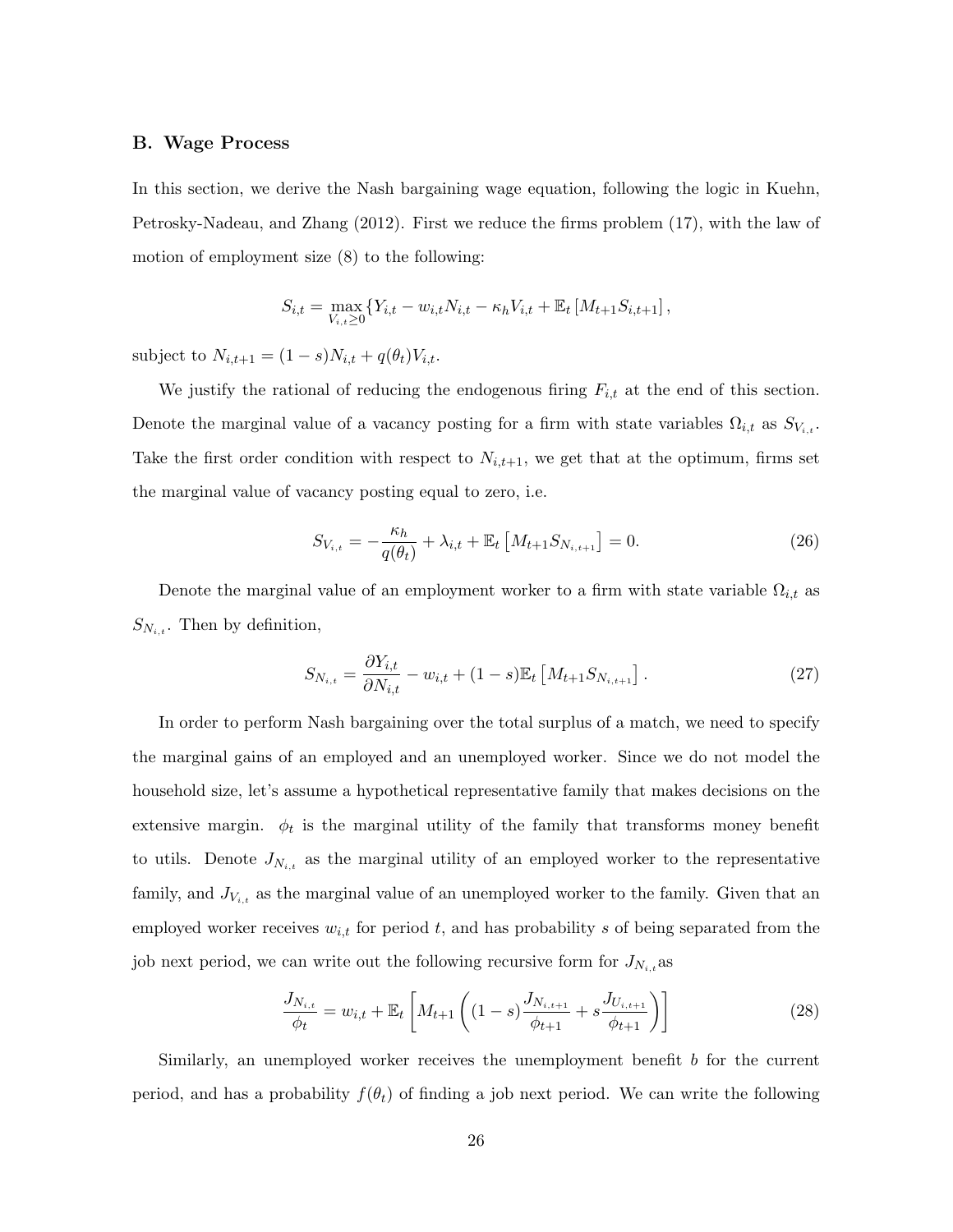recursive form for  $J_{U_{i,t}}$  as

$$
\frac{J_{U_{i,t}}}{\phi_t} = b + \mathbb{E}_t \left[ M_{t+1} \left( f(\theta_t) \frac{J_{N_{i,t+1}}}{\phi_{t+1}} + (1 - f(\theta_t)) \frac{J_{U_{i,t+1}}}{\phi_{t+1}} \right) \right].
$$
\n(29)

The marginal worker and the firm bargain over the total surplus of a match  $\Lambda_t$  $J_{N_{i,t}-J_{U_{i,t}}}$  $\frac{d}{dt} - \delta_{N_{i,t}} - S_{N_{i,t}}$ . Given worker's bargaining power  $\eta$ , Nash bargaining solves the following problem

$$
\max_{\{w_{i,t}\}} \left(\frac{J_{N_{i,t}} - J_{U_{i,t}}}{\phi_t}\right)^{\eta} (S_{N_{i,t}} - S_{V_{i,t}})^{1-\eta}.
$$

The Nash bargaining solution features

$$
\frac{J_{N_{i,t}} - J_{U_{i,t}}}{\phi_t} = \eta \left( \frac{J_{N_{i,t}} - J_{U_{i,t}}}{\phi_t} + S_{N_{i,t}} - S_{V_{i,t}} \right). \tag{30}
$$

Combining (26), (27), (28), (29),

$$
\Lambda_t \equiv \frac{J_{N_{i,t}} - J_{U_{i,t}}}{\phi_t} + S_{N_{i,t}} - S_{V_{i,t}} = w_{i,t} - b + \mathbb{E}_t \left[ M_{t+1} (1 - s - f(\theta_t)) \frac{J_{N_{i,t+1}} - J_{U_{i,t+1}}}{\phi_{t+1}} \right] + \frac{\partial Y_{i,t}}{\partial N_{i,t}} - w_{i,t} + (1 - s) \mathbb{E}_t [M_{t+1} S_{N_{i,t+1}}],
$$

plugging in (30), we further have

$$
\Lambda_t = \frac{\partial Y_{i,t}}{\partial N_{i,t}} - b + (1 - s)\mathbb{E}_t[M_{t+1}\Lambda_{t+1}] - \eta f(\theta_t)\mathbb{E}_t[M_{t+1}\Lambda_{t+1}].
$$
\n(31)

Now rewrite (27) in terms of  $\Lambda_t$ 

$$
(1 - \eta)\Lambda_t = \frac{\partial Y_{i,t}}{\partial N_{i,t}} - w_{i,t} + (1 - s)(1 - \eta)\mathbb{E}_t[M_{t+1}\Lambda_{t+1}].
$$
\n(32)

Combining (31) and (32),  $w_{i,t} = \eta \frac{\partial Y_{i,t}}{\partial N_{i,t}}$  $\frac{\partial Y_{i,t}}{\partial N_{i,t}} + (1 - \eta)b + (1 - \eta)\eta f(\theta_t) \mathbb{E}_t[M_{t+1}\Lambda_{t+1}] = \eta \frac{\partial Y_{i,t}}{\partial N_{i,t}}$  $\frac{\partial Y_{i,t}}{\partial N_{i,t}} + (1 \eta) b + \eta f(\theta_t) \mathbb{E}_t[M_{t+1}S_{N_{i,t+1}}] = \eta\left(\frac{\partial Y_{i,t}}{\partial N_{i,t}}\right)$  $\left(\frac{\partial Y_{i,t}}{\partial N_{i,t}} + \theta_t \kappa_h\right) + (1 - \eta)b - \eta f(\theta_t) \lambda_{i,t}$ , where the last step is obtained by realizing (27), and  $\theta_t = \frac{f(\theta_t)}{q(\theta_t)}$  $\frac{J(\theta_t)}{q(\theta_t)}$ .

Based on this wage equation that is obtained by Nash bargaining between the firm with employment size  $N_{i,t}$  and the marginal worker, we now generalize it to collective Nash bargaining <sup>10</sup> at period t, between the firm with employment size  $N_{i,t}$ , and its entire workforce,

 $10$ This idea originates from Stole and Zwiebel (1996). In their setting with multiple homogeneous workers with non-constant marginal product, wage is allowed to be renegotiated every period conditional on the states. If we assume individual bargaining rather than the collective setting, then the marginal impact of losing this one marginal worker is not just revenue decreases by  $\frac{\partial Y_{i,t}}{\partial N_{i,t}}$ , but also the wage rate of the rest of the workers are renegotiated. In a discrete setting with  $n$  denoting the total number of workers, the marginal wage rate of worker n,  $w(n)$  is a function of  $MP_n$  and  $w(n-1)$ ; and  $w(n-1)$  is a function of  $MP_{n-1}$  and  $w(n-2)$ , and so on. Substituting recursively,  $w(n)$  is a function of  $MP_n$ ,  $MP_{n-1}$ ,  $MP_{n-2}$ , ...  $MP_1$ , which boils down the idea of collective bargaining between the firm and its workforce as a whole.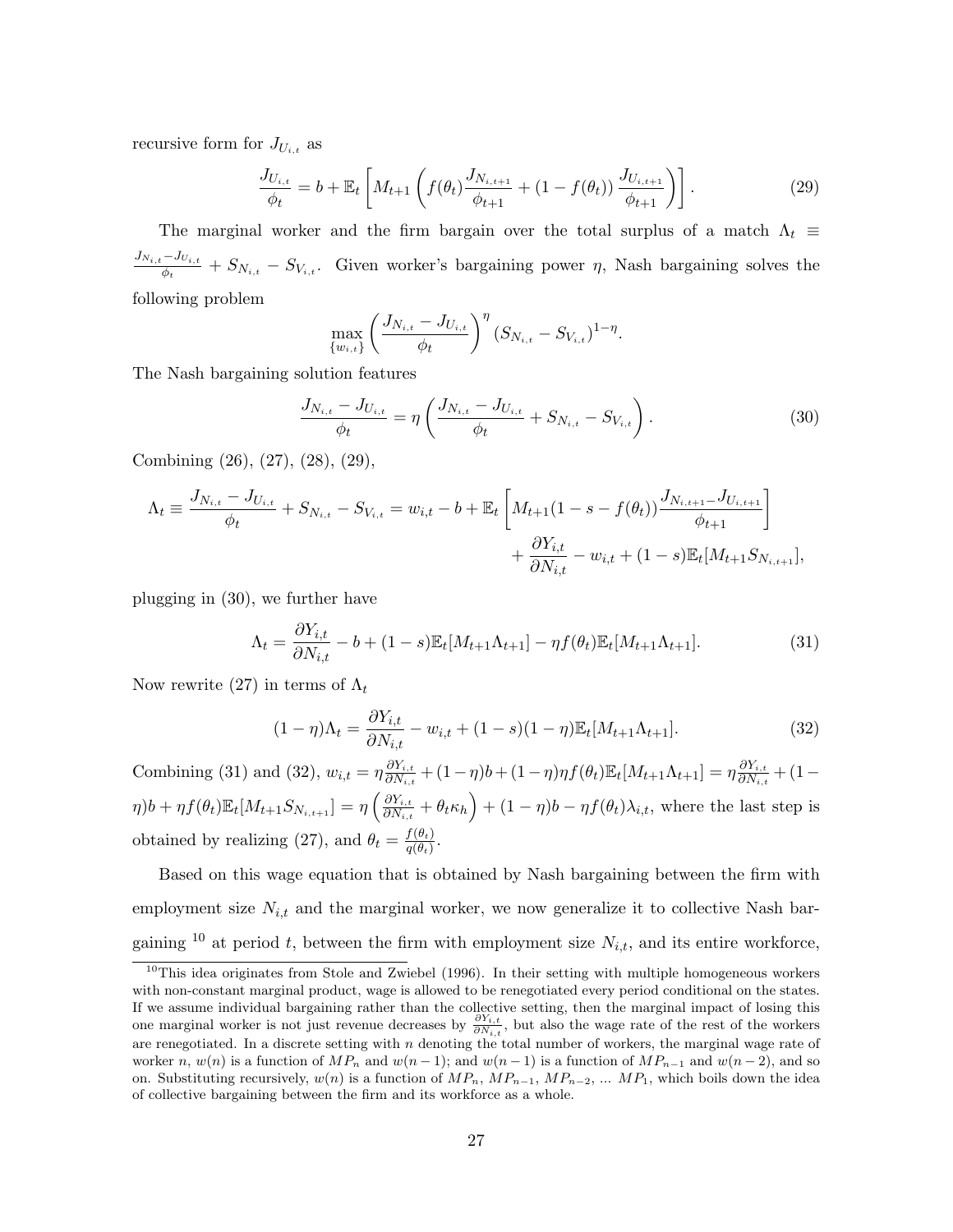visualized as a labor union of a firm. All the above derivations remain except that the marginal product, or the contribution to the firm's profit by the entire workforce of the firm is  $Y_{i,t} =$  $\int_0^{N_{i,t}} \alpha e^{x_t + z_{i,t}} n^{\alpha - 1} dn$ . Since workers are homogeneous in our setting, they divide equally their bargaining outcome, implying an overall wage rate  $w_{i,t} = \eta \left( \frac{Y_{i,t}}{N_{i,t}} \right)$  $\frac{Y_{i,t}}{N_{i,t}} + \kappa_h \theta_t \Big) + (1-\eta)b - \eta f(\theta_t) \lambda_{i,t}.$ Recall that  $\lambda_{i,t}$  is the Lagrange multiplier of the vacancy posting non-negativity constraints at the margin. If marginally, a firm is not posting any vacancy, i.e.  $V_{i,t} = 0$ , and  $\lambda_{i,t} > 0$ , hence  $w_{i,t} < \eta \left( \frac{Y_{i,t}}{N_{i,t}} \right)$  $\frac{Y_{i,t}}{N_{i,t}} + \kappa_h \theta_t$  +  $(1 - \eta)b$ . However, since we assume collective bargaining between the firm and its entire workforce, the vacancy posting decision at the margin when the entire workforce wants to quit must be such that  $V_{i,t} > 0$ . Since  $V_{i,t} F_{i,t} = 0$ , we hence justify that the endogenous firing decision can be omitted when deriving the Nash bargaining wage rate. Hence the overall wage rate is shown to be

$$
w_{i,t} = \eta \left( \frac{Y_{i,t}}{N_{i,t}} + \kappa_h \theta_t \right) + (1 - \eta)b.
$$

#### C. The Labor CAPM

A log linear approximation of the pricing kernel (15) is given by

$$
\frac{M_{t+1}}{\mathbb{E}_t M_{t+1}} = e^{m_{t+1} - \ln(\mathbb{E}_t M_{t+1})} \approx 1 + m_{t+1} - \ln(\mathbb{E}_t M_{t+1})
$$

implying

$$
\mathbb{E}_{t}[R_{i,t+1}^{e}] = -\text{Cov}_{t}\left(\frac{M_{t+1}}{\mathbb{E}_{t}[M_{t+1}]}, R_{i,t+1}\right)
$$
\n
$$
\approx -\text{Cov}_{t}(m_{t+1}, R_{t+1})
$$
\n
$$
= \gamma_{x}\text{Cov}_{t}(x_{t+1}, R_{i,t+1}) + \gamma_{p}\text{Cov}_{t}(p_{t+1}, R_{i,t+1})
$$
\n
$$
= \beta_{i,t}^{x} \lambda_{t}^{x} + \beta_{i,t}^{p} \lambda_{t}^{p}
$$
\n(33)

where risk loadings are given by

$$
\beta_{i,t}^x = \frac{\text{Cov}_t(x_{t+1}, R_{i,t+1})}{\text{Var}_t(x_{t+1})} \qquad \beta_{i,t}^p = \frac{\text{Cov}_t(p_{t+1}, R_{i,t+1})}{\text{Var}_t(p_{t+1})}
$$

and factor risk premia are

$$
\lambda_t^x = \gamma_x \text{Var}_t(x_{t+1}) \qquad \lambda_t^p = \gamma_p \text{Var}_t(p_{t+1})
$$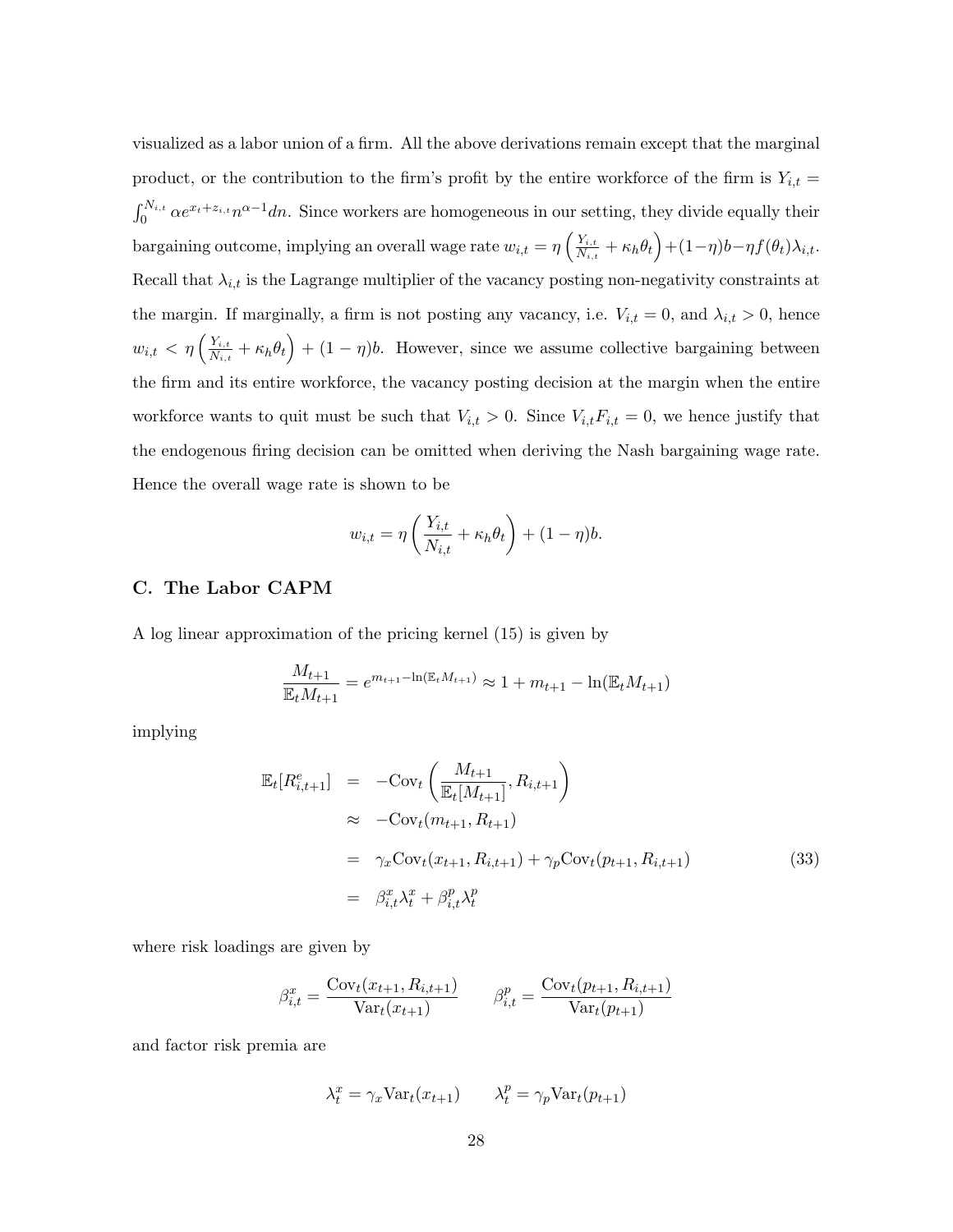We also approximate the return on the market as an affine function of the aggregate shocks  $(24)$ . Given  $(23)$  and  $(24)$ , we can show that

$$
\mathbb{E}_{t}[R_{i,t+1}^{e}] = \gamma_{M} \text{Cov}_{t}(R_{M,t+1}, R_{i,t+1}) + \gamma_{\theta} \text{Cov}_{t}(\vartheta_{t+1}, R_{i,t+1})
$$
\n
$$
= \gamma_{M} \text{Cov}_{t}(\nu_{x} x_{t+1} + \nu_{p} p_{t+1}, R_{i,t+1}) + \gamma_{\theta} \text{Cov}_{t}(\tau_{x} x_{t+1} + \tau_{p} p_{t+1}, R_{i,t+1})
$$
\n
$$
= (\gamma_{M} \nu_{x} + \gamma_{\theta} \tau_{x}) \text{Cov}_{t}(x_{t+1}, R_{i,t+1}) + (\gamma_{\theta} \tau_{p} + \gamma_{M} \nu_{p}) \text{Cov}_{t}(p_{t+1}, R_{i,t+1}). \quad (34)
$$

Thus, by matching coefficient of (33) and (34)

$$
\gamma_x = \gamma_M \nu_x + \gamma_\theta \tau_x \qquad \gamma_p = \gamma_\theta \tau_p + \gamma_M \nu_p
$$

Multivariate loadings with respect to labor market tightness and the market return satisfy

$$
\beta_{i,t}^{\theta} = \frac{\nu_p}{\tau_x \nu_p - \nu_x \tau_p} \beta_{i,t}^x - \frac{\nu_x}{\tau_x \nu_p - \nu_x \tau_p} \beta_{i,t}^p
$$
\n
$$
\beta_{i,t}^M = \frac{-\tau_p}{\tau_x \nu_p - \nu_x \tau_p} \beta_{i,t}^x + \frac{\tau_x}{\tau_x \nu_p - \nu_x \tau_p} \beta_{i,t}^p
$$

Note, that these loadings are not univariate regression betas because the market return and labor market tightness are correlated.

Given the two-factor specification (34), its beta representation yields the labor CAPM (25) defined as

$$
\mathbb{E}_t[R_{i,t+1}^e] = \beta_{i,t}^M \lambda_t^M + \beta_{i,t}^\theta \lambda_t^\theta
$$

where factor risk premia are

$$
\lambda_t^M = \nu_x \lambda_t^x + \nu_p \lambda_t^p \qquad \lambda_t^\theta = \tau_x \lambda_t^x + \tau_p \lambda_t^p
$$

#### D. Computational Algorithm

To solve the model numerically, we discretize the state space. All shocks  $(x, z, p)$  follow finite states Markov chains according to Rouwenhorst (1995) with 5 states for  $x(n_x = 5)$ , 11 for z  $(n_z = 11)$  and 5 for  $p(n_p = 5)$ . We create an evenly spaced grid of 50 points for employment N in the interval  $[0.01, 5.0]$ . The lower and upper bounds of N are set such that the optimal policies are not binding in the simulation<sup>11</sup>. The space of the labor market tightness  $\theta$  needs

<sup>&</sup>lt;sup>11</sup>In this heterogeneous firms model, as long as the aggregate employment rate is well-defined in  $[0, 1]$ , individual firm size is not bounded by 1 as in the case of representative firm models.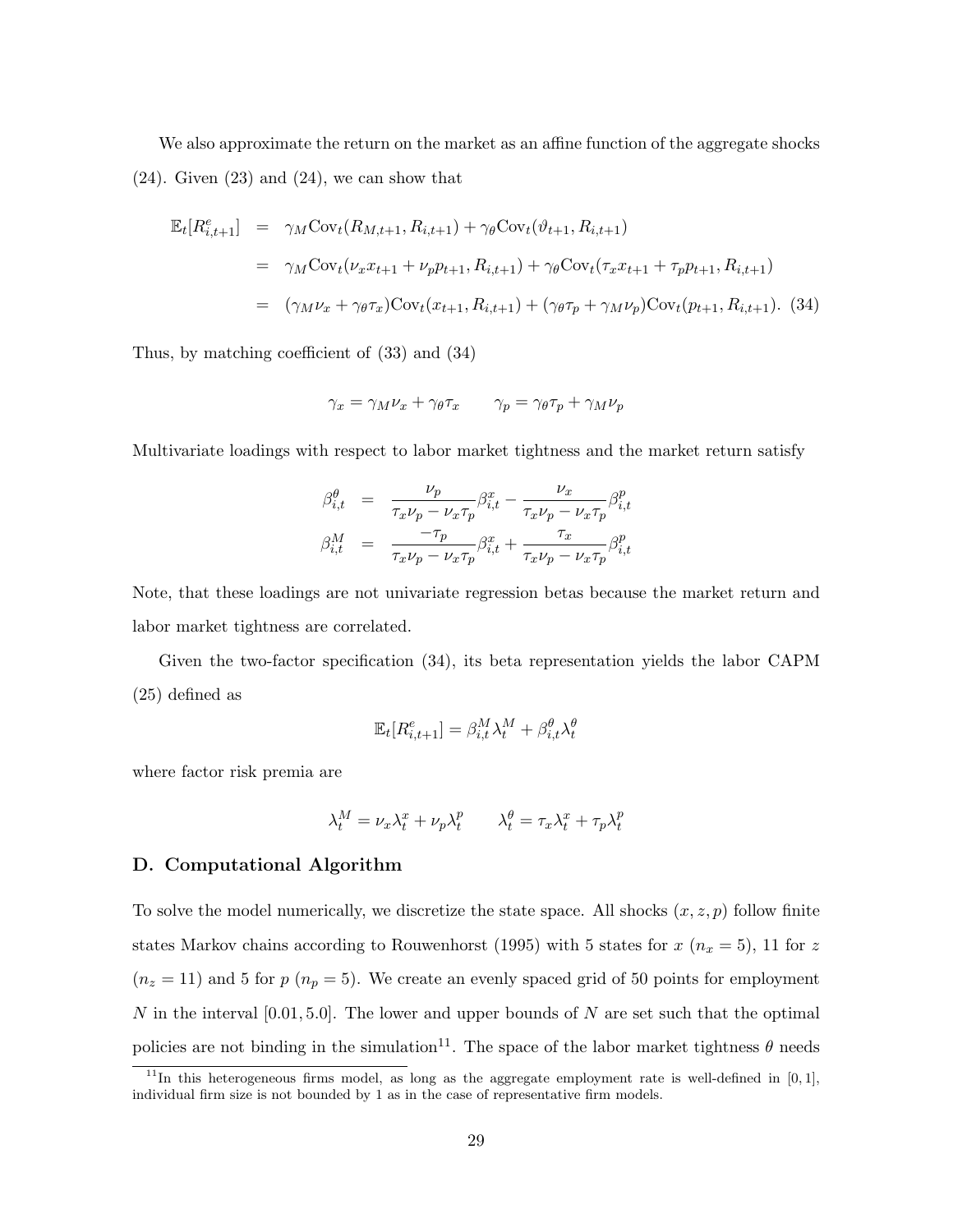to be transformed into a discrete space as well. We use an evenly spaced grid in the interval  $[0.25, 1.25]$  with 30 points. The upper bound for  $\theta$  is chosen such that the simulated paths of equilibrium labor market tightness never step outside the bounds. The choice variable  $N'$ is a vector containing 5000 elements evenly spaced on the interval [0.01, 5.0]. We use linear interpolation to obtain the value function off grid points. Our results are robust with more numbers of the grid points, and non-evenly spaced grids, nonlinear interpolation methods.

The computation algorithm amounts to the following iterative procedure:

- 1. Initial guess: Take an initial guess for the coefficient vector  $\tau$  in the law of motion (22). Since the time series of  $\theta_t$  is procyclical and highly persistent, we start from  $\tau = (-0.23; 0.5; 0; 0; 1; 0)$ . At steady state,  $\tau_0 = (1 - \tau_\theta) \log \theta^{ss} = -0.23$ .
- 2. Optimization: Solve the firm's optimization problem (17) given the forecasting rule coefficients  $\tau$ . For this step we use value function iteration. Specifically, the firm value function solves

$$
S(N, z, x, p, \theta) = \max\{S(N, z, x, p, \theta)^h, S(N, z, x, p, \theta)^f\},\tag{35}
$$

where

$$
S(N, z, x, p, \theta)^h = \max_{N' \ge (1-s)N} \{ (1-\eta)e^{x+z}N^{\alpha} - [\eta\kappa_h\theta + (1-\eta)b]N - \frac{\kappa_h}{q(\theta)}[N' - (1-s)N] + \mathbb{E}[M'S(N', z', x', p', \theta')]z, N, x, p, \theta] \}, \quad (36)
$$

and

$$
S(N, z, x, p, \theta)^f = \max_{N' \le (1-s)N} \{ (1-\eta)e^{x+z}N^{\alpha} - [\eta\kappa_h\theta + (1-\eta)b]N - \kappa_f[(1-N-N'] + \mathbb{E}[M'S(N', z', x', p', \theta')]z, N, x, p, \theta] \}. \tag{37}
$$

3. Simulation: Use the firm's optimal employment policies  $V(N,z,x,p,\theta)$  and  $F(N,z,x,p,\theta)$ to simulate a panel of  $N = 5000$  firms over  $T = 5300$  periods. Here we emphasize that at each period, we impose labor market equilibrium by solving  $\theta_t$  as the fixed point in Equation (21). In this fashion, we obtain a time series of realized  $\theta_t$ .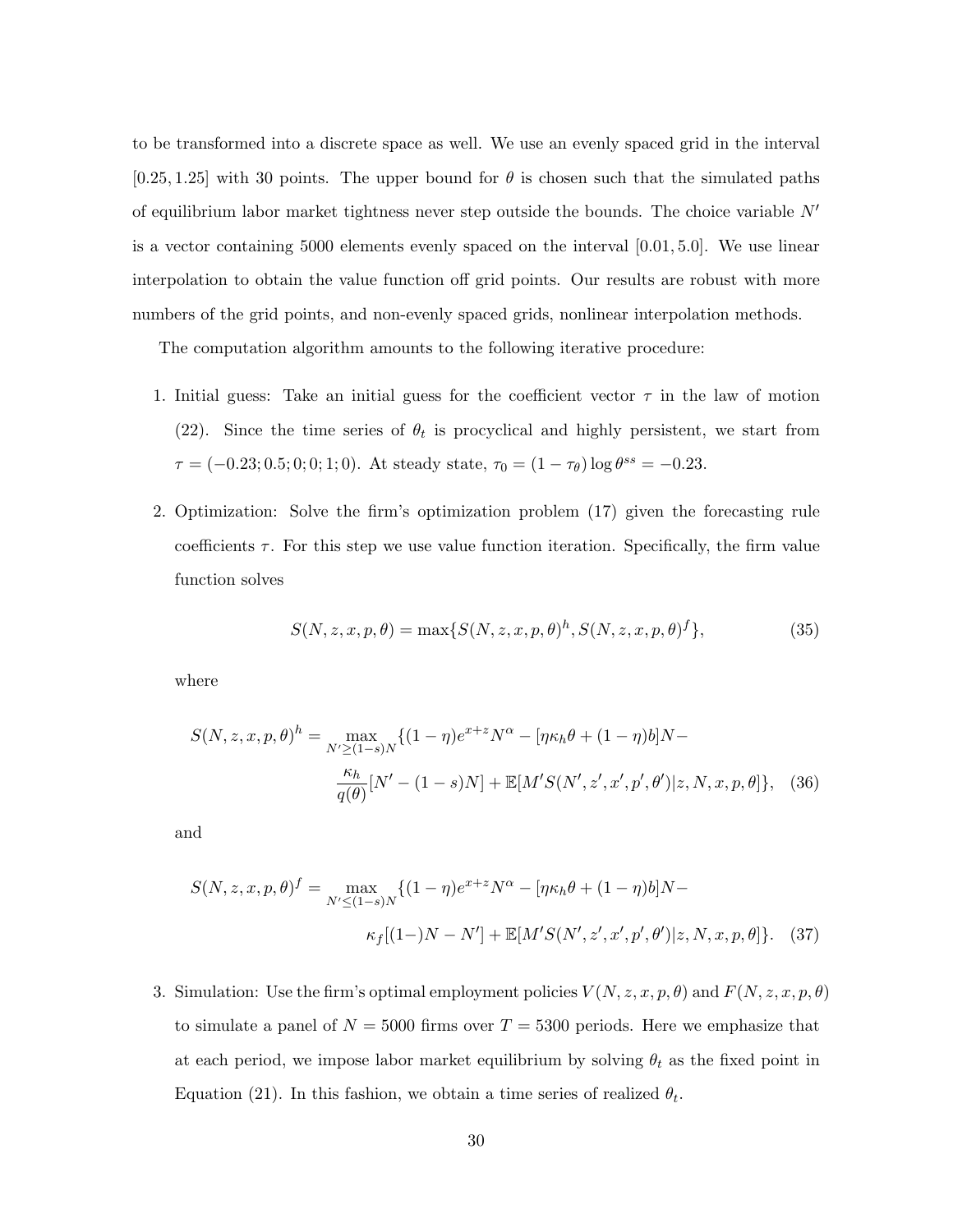4. Update coefficients: we truncate the initial 300 months as burn-in periods, and use the stationary region of the simulated data to estimate the vector  $\tau$  by OLS. Update the forecasting coefficients, and restart from the optimization step. Continue the outer loop iteration until the coefficients converge and the goodness-of-fit measures are satisfactory.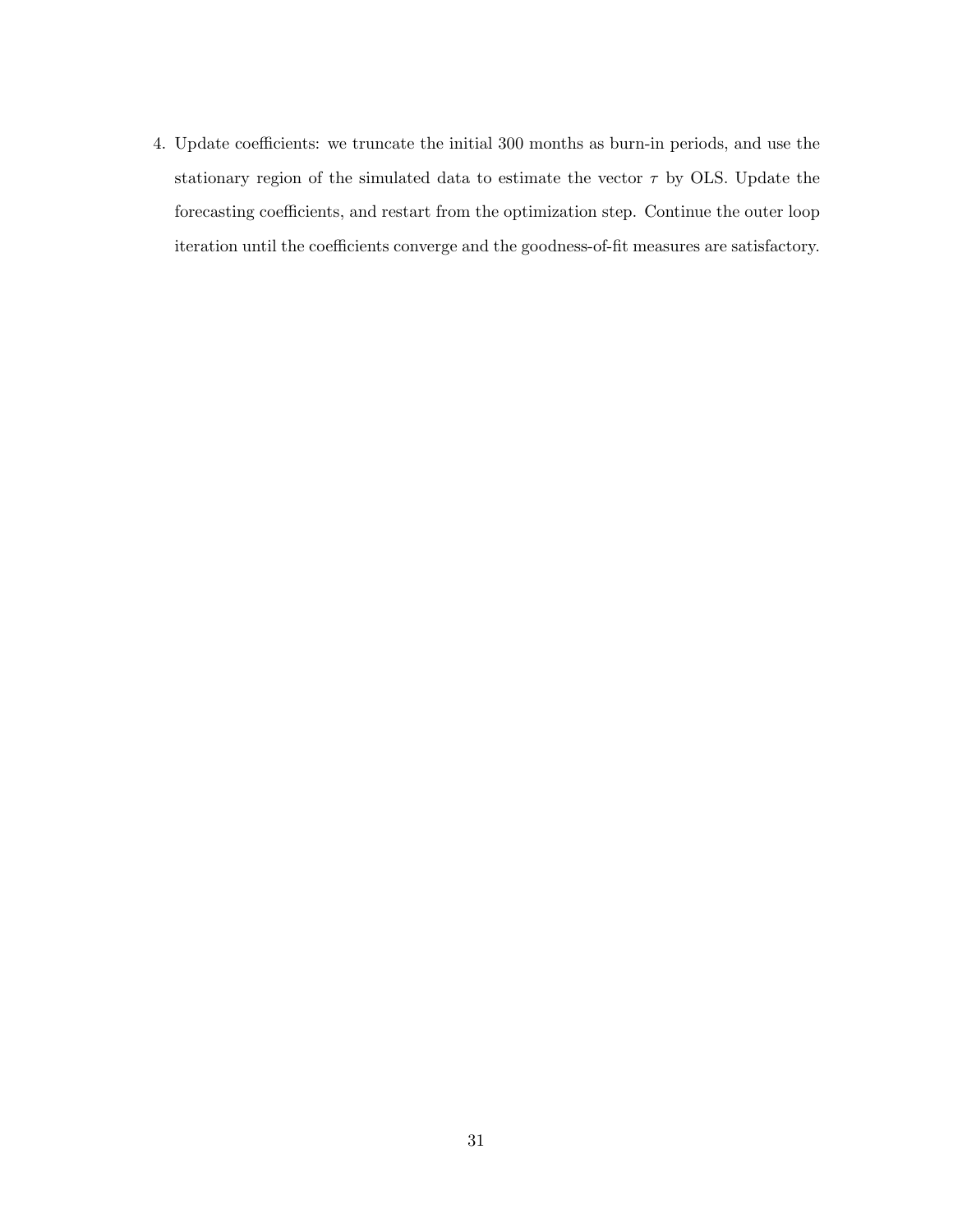### References

- Andolfatto, David, 1996, Business cycles and labor-market search, American Economic Review 86, 112–32.
- Bazdresch, Santiago, Frederico Belo, and Xiaoji Lin, 2012, Labor hiring, investment, and stock return predictability in the cross section, Working paper.
- Berk, Jonathan, Richard C. Green, and Vasant Naik, 1999, Optimal investment, growth options, and security returns, Journal of Finance 54, 1553–1607.
- Carhart, Mark M., 1997, On persistence in mutual fund performance, Journal of Finance 52, 57–82.
- Carlson, Murray, Adlai Fisher, and Ron Giammarino, 2004, Corporate investment and asset price dynamics: Implications for the cross-section of returns, Journal of Finance 59, 2577–2603.
- Chen, Huafeng Jason, Marcin Kacperczyk, and Hernn Ortiz-Molina, 2011, Labor unions, operating flexibility, and the cost of equity, *Journal of Financial and Quantitative Analysis* 46, 25–58.
- Cochrane, John H., 1991, Production-based asset pricing and the link between stock returns and economic-fluctuations, Journal of Finance 46, 209–237.
- Cooper, Ilan, 2006, Asset pricing implications of non-convex adjustment costs of investment, *Journal* of Finance 61, 139–170.
- Cooper, Michael J., Huseyin Gulen, and Michael S. Schill, 2008, Asset growth and the cross-section of stock returns, Journal of Finance 63, 1609–1651.
- Danthine, Jean-Pierre, and John B. Donaldson, 2002, Labor relation and asset returns, Review of Economic Studies 69, 41–64.
- Davis, James L., Eugene F. Fama, and Kenneth R. French, 2000, Characteristics, covariances, and average returns: 1929 to 1997, The Journal of Finance 55, pp. 389–406.
- Davis, Steven J., R. Jason Faberman, and John Haltiwanger, 2006, The flow approach to labor markets: New data sources and micro-macro links, The Journal of Economic Perspectives 20, pp. 3–26.
- -, 2012, Labor market flows in the cross section and over time, *Journal of Monetary Economics*  $59, 1 - 18.$
- Davis, Steven J., John Haltiwanger, Ron Jarmin, Javier Miranda, Christopher Foote, and Eva Nagypal, 2006, Volatility and dispersion in business growth rates: Publicly traded versus privately held firms, NBER Macroeconomics Annual 21, pp. 107–179.
- den Haan, Wouter J., Garey Ramey, and Joel Watson, 2000, Job destruction and propagation of shocks, The American Economic Review 90, pp. 482–498.
- Diamond, Peter A, 1982, Wage determination and efficiency in search equilibrium, Review of Economic Studies 49, 217–27.
- Donangelo, Andres, 2012, Labor mobility: Implications for asset pricing, Working paper.
- Eckstein, Zvi, and Kenneth I. Wolpin, 1989, Dynamic labour force participation of married women and endogenous work experience, The Review of Economic Studies pp. pp. 375–390.
- Eisfeldt, Andrea, and Dimitris Papanikolaou, 2012, Organization capital and the cross-section of expected returns, Journal of Finance.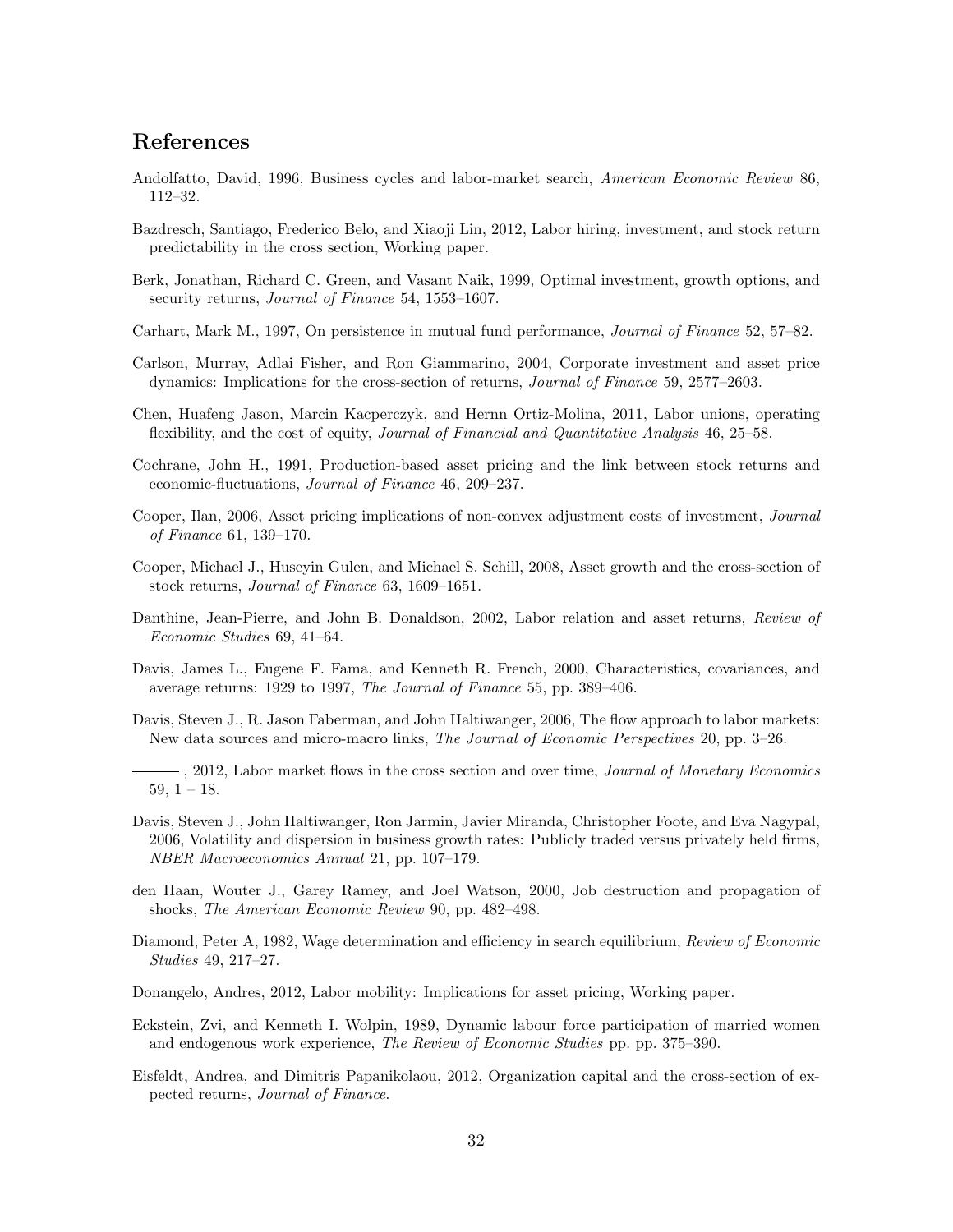- Fama, Eugene F., and Kenneth R. French, 1992, The cross-section of expected stock returns, Journal of Finance 47, 427–465.
- -, 1993, Common risk-factors in the returns on stocks and bonds, *Journal of Financial Economics* 33, 3–56.
- Fama, Eugene F., and James D. MacBeth, 1973, Risk, return, and equilibrium empirical tests, Journal of Political Economy 81, 607–636.
- Favilukis, Jack, and Xiaoji Lin, 2012, Wage rigidity: A solution to several asset pricing puzzles, Working Paper.
- Gomes, Joao, Leonid Kogan, and Lu Zhang, 2003, Equilibrium cross section of returns, *Journal of* Political Economy 111, 693–732.
- Gomme, Paul, and Jeremy Greenwood, 1995, On the cyclical allocation of risk, Journal of Economic Dynamics and Control 19,  $91 - 124$ .
- Gomme, Paul, and Peter Rupert, 2007, Theory, measurement and calibration of macroeconomic models, Journal of Monetary Economics 54, 460 – 497.
- Gourio, François, 2007, Labor leverage, firmsheterogeneous sensitivities to the business cycle, and the cross-section of expected returns, Working paper.
- Heer, Burkhard, and Alfred Mauner, 2011, Dynamic General Equilibrium Modelling: Computational Methods and Applications (Springer) 2nd Edition.
- Hornstein, A., P. Krusell, and G. L. Violantel, 2005, Unemployment and vacancy fluctuations in the matching model: Inspecting the mechanism, Economic Quarterly (Federal Reserve Bank of Richmond) 91, 19–51.
- Jegadeesh, Narasimhan, and Sheridan Titman, 1993, Returns to buying winners and selling losers implications for stock-market efficiency, Journal of Finance 48, 65–91.
- Jermann, Urban J., 1998, Asset pricing in production economies, Journal of Monetary Economics 41, 257–275.
- Kogan, Leonid, and Dimitris Papanikolaou, 2012a, Growth opportunities, technology shocks, and asset prices, working paper.
- , 2012b, A theory of firm characteristics and stock returns The role of investment-specific shocks, working paper.
- Krusell, Per, and Jr. Smith, Anthony A., 1998, Income and wealth heterogeneity in the macroeconomy, Journal of Political Economy 106, 867–96.
- Kuehn, Lars-Alexander, Nicolas Petrosky-Nadeau, and Lu Zhang, 2012, An equilibrium asset pricing model with labor market search, NBER Working Paper.
- Kydland, Finn E., and Edward C. Prescott, 1982, Time to build and aggregate fluctuations, Econometrica 50, 1345–1370.
- Lettau, Martin, and Jessica A. Wachter, 2011, The term structures of equity and interest rates, Journal of Financial Economics 101, 90 – 113.
- Merz, Monika, 1995, Search in the labor market and the real business cycle, Journal of Monetary Economics 36, 269–300.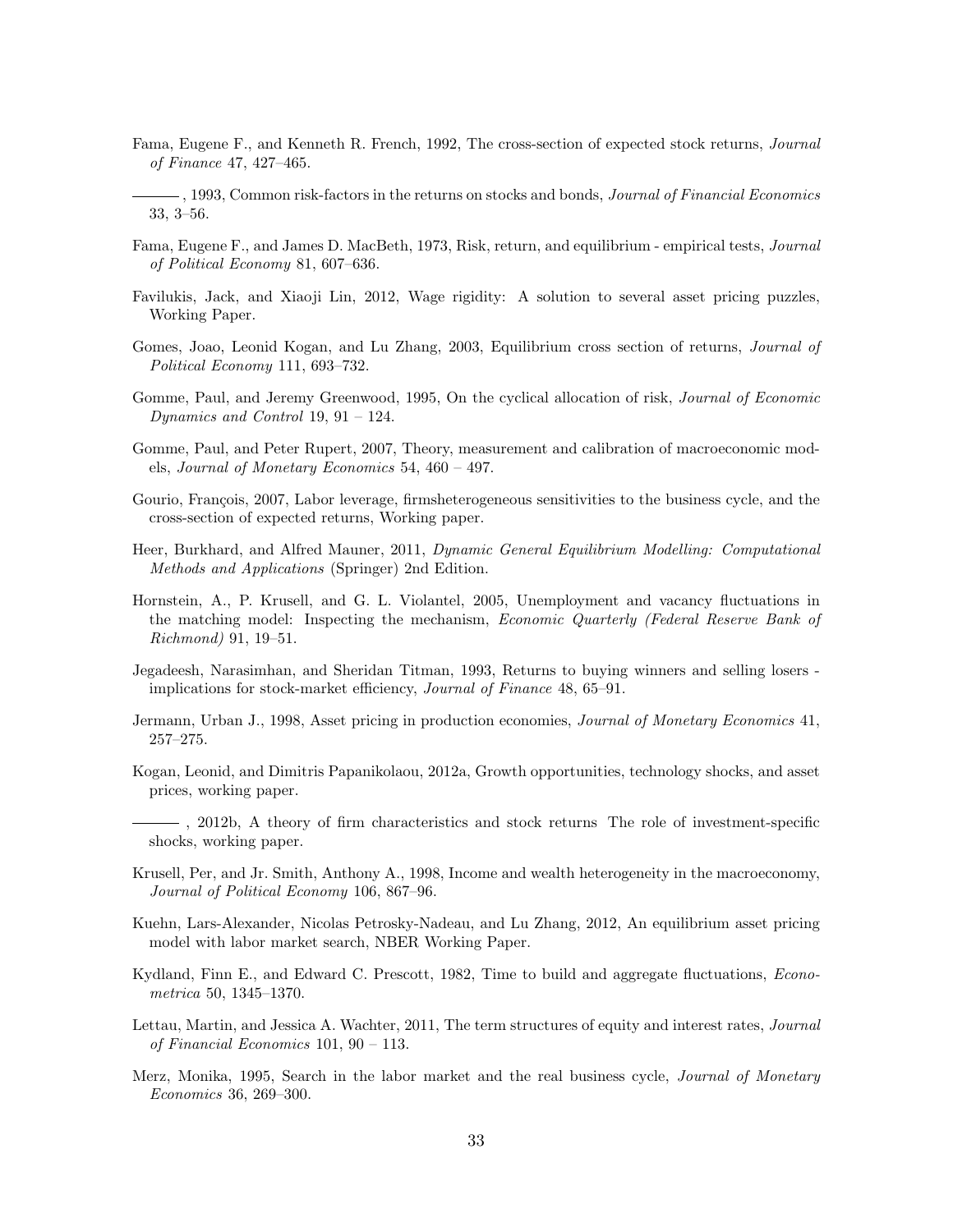- -, and Eran Yashiv, 2007, Labor and the market value of the firm, *The American Economic* Review 97, pp. 1419–1431.
- Mortensen, Dale T., 1972, A theory of wage and employment dynamics, The Microeconomic Foundations of Employment and Inflation Theory.
- , 1982, The matching process as a non-cooperative/bargaining game, The Economics of Information and Uncertainty.
- Mortensen, Dale T, and Christopher A Pissarides, 1994, Job creation and job destruction in the theory of unemployment, Review of Economic Studies 61, 397–415.
- Papanikolaou, Dimitris, 2011, Investment shocks and asset prices, *Journal of Political Economy* pp. pp. 639–685.
- Pissarides, Christopher A., 1985, Short-run equilibrium dynamics of unemployment, vacancies, and real wages, The American Economic Review 75, pp. 676–690.

, 2000, Equilibrium unemployment theory, .

- Schirle, Tammy, 2008, Why have the labor force participation rates of older men increased since the mid1990s?, Journal of Labor Economics 26, pp. 549–594.
- Shimer, Robert, 2005, The cyclical behavior of equilibrium unemployment and vacancies, American Economic Review 95, 25–49.
- Stole, Lars A., and Jeffrey Zwiebel, 1996, Intra-firm bargaining under non-binding contracts, The Review of Economic Studies 63, pp. 375–410.

Yashiv, Eran, 2011, On the joint behavior of hiring and investment, Working Paper.

Zhang, Lu, 2005, The value premium, Journal of Finance 60, 67–103.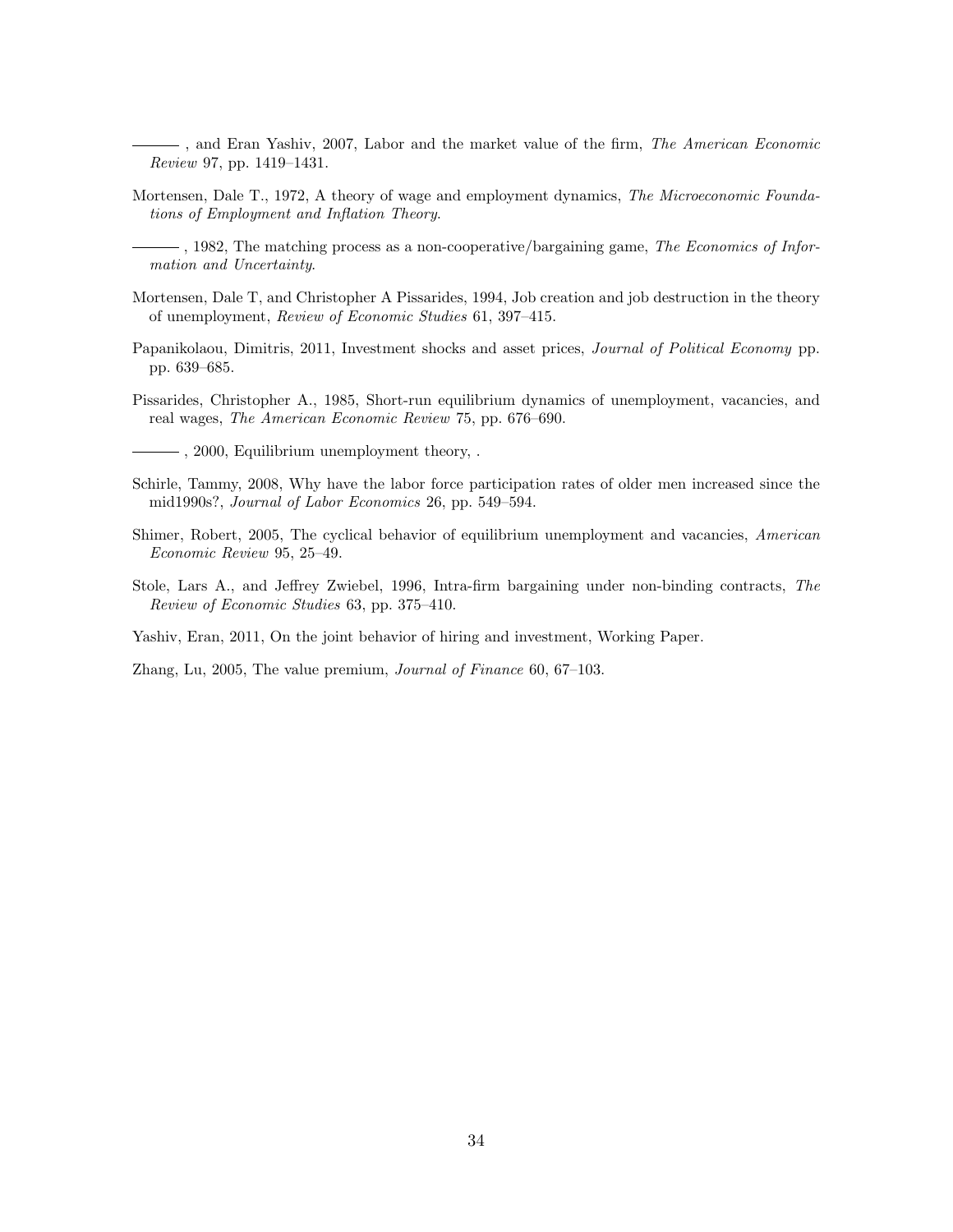

Figure 1. Labor Market Tightness and Its Components. This figure plots the monthly time series of the vacancy index (normalized to have average of one), the labor force participation rate, the unemployment rate, and the labor market tightness.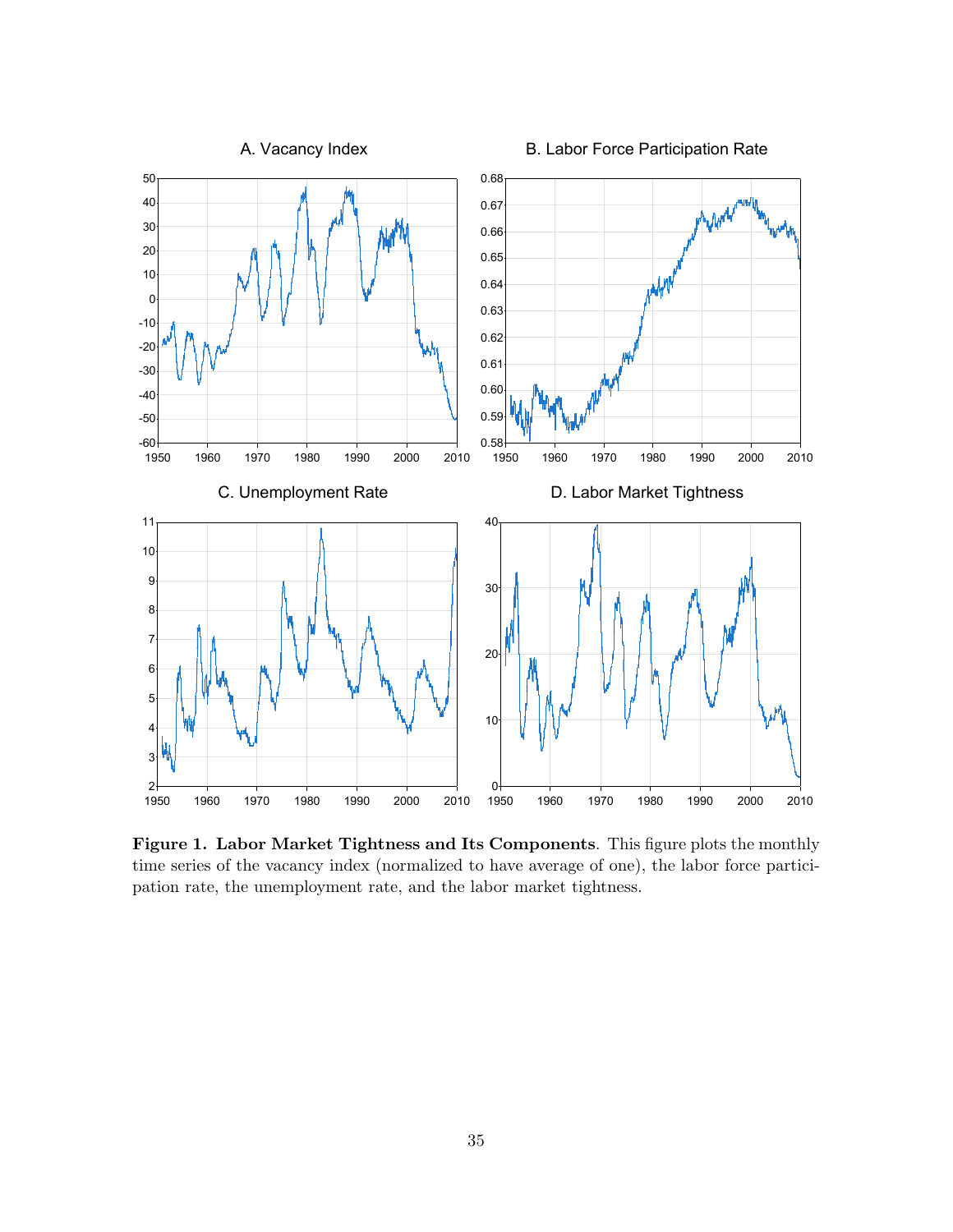

Figure 2. Loadings on the Labor Market Tightness Factor. This figure plots time series statistics of the loadings of common stocks on the labor market tightness factor.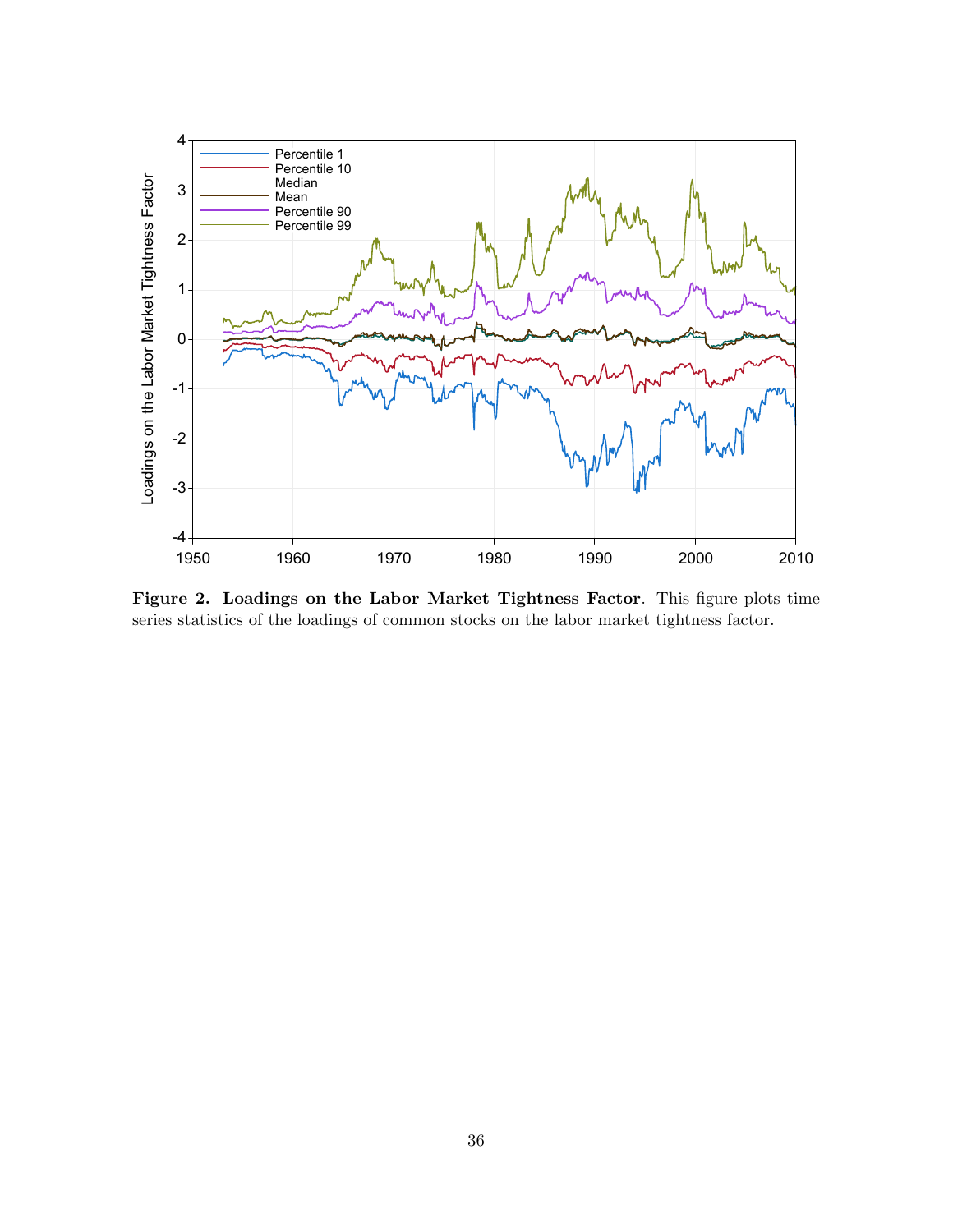

#### A. Log Cumulative Return of the Low - High Portfolio

Figure 3. Returns of the Low - High Portfolio. This figure plots in Panel A the log cumulative return of the portfolio that longs the decile of stocks with the lowest exposure to the labor market tightness factor and shorts the decile of stocks with the highest loadings and shows in Panel B the monthly returns of this portfolio.

1950 1960 1970 1980 1990 2000 2010

 $-0.16 +$ 

-0.12

-0.08

-0.04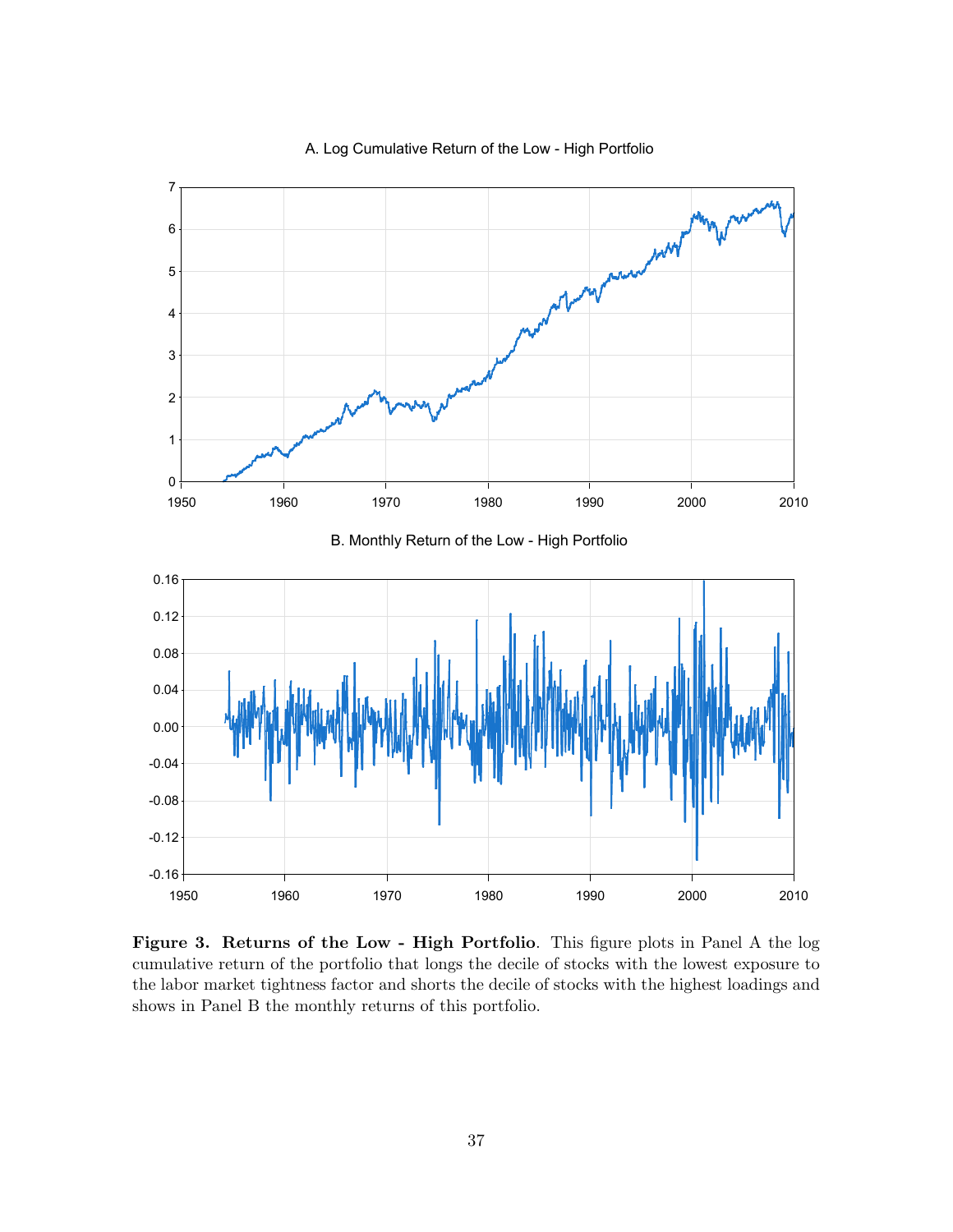

Figure 4. Equilibrium Labor Market Tightness vs. Participation Shock This figure illustrates the endogenous relationship between the equilibrium labor market tightness and the participation shock. From  $p_0$  to  $p_1$ , without endogenous response from firm vacancy posting, equilibrium  $\theta$  goes from A to B. Point C indicates the equilibrium endogenous response of  $\theta$ when accounting for the endogenous firm vacancy postings. D illustrates an overreact of the endogenous response.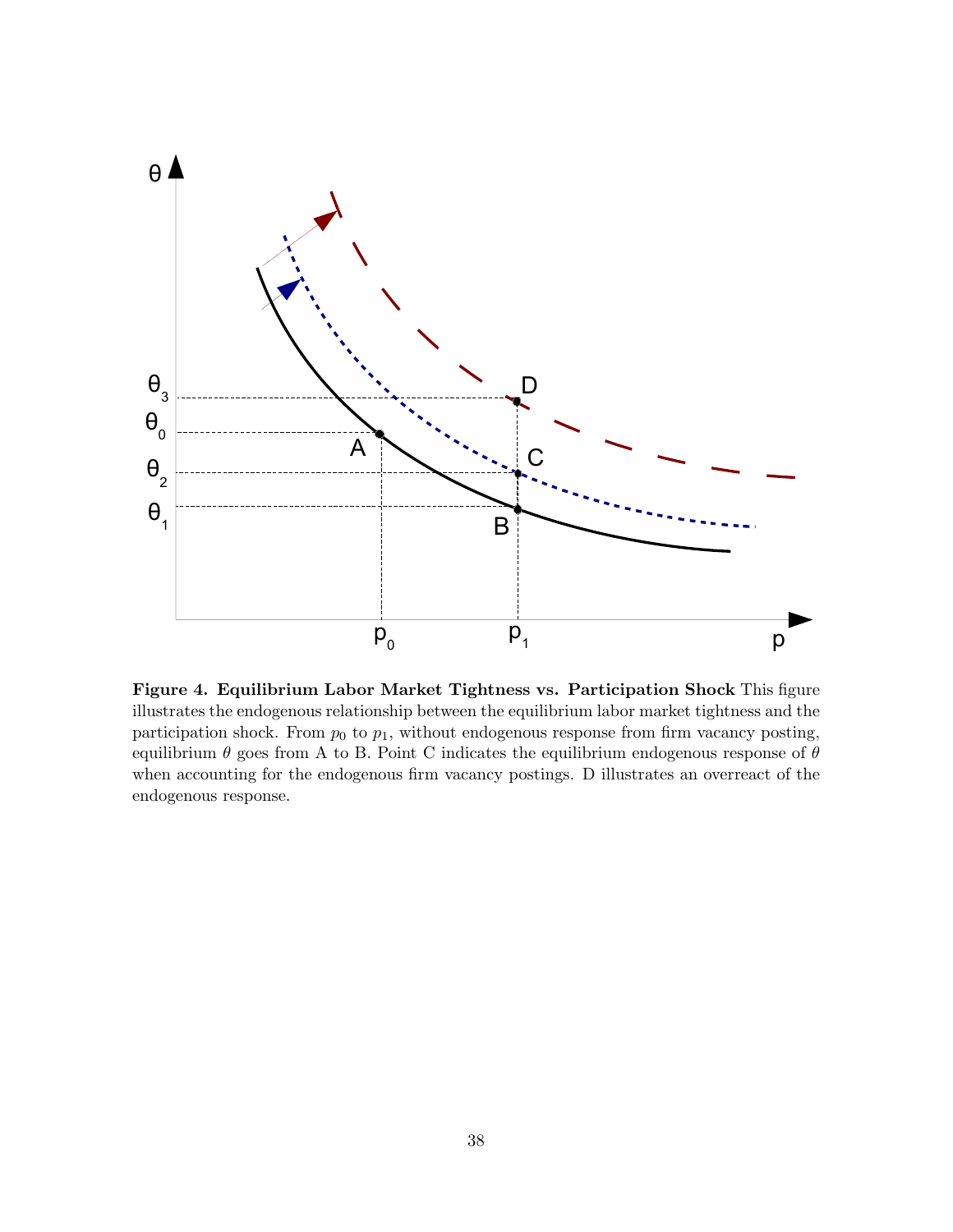

Figure 5. Firm Optimal Employment Policy with Search Frictions This figure demonstrates the firm optimal labor adjustment policy under search frictions. Take an individual firm with states  $(x, p, \theta, z)$ , point  $N_*$  is the optimal future employment level in a frictionless environment, and the solid red curve  $N^*$  depicts optimal policy with search frictions. The region *Hiring constraint* are firms who wish to, but cannot refill their lost workers. The region *Excess labor* are firms who wish to, but cannot discharge its workforce. The sum of the two regions are referred to as the Inaction region, in which firms do not adjust the employee size freely.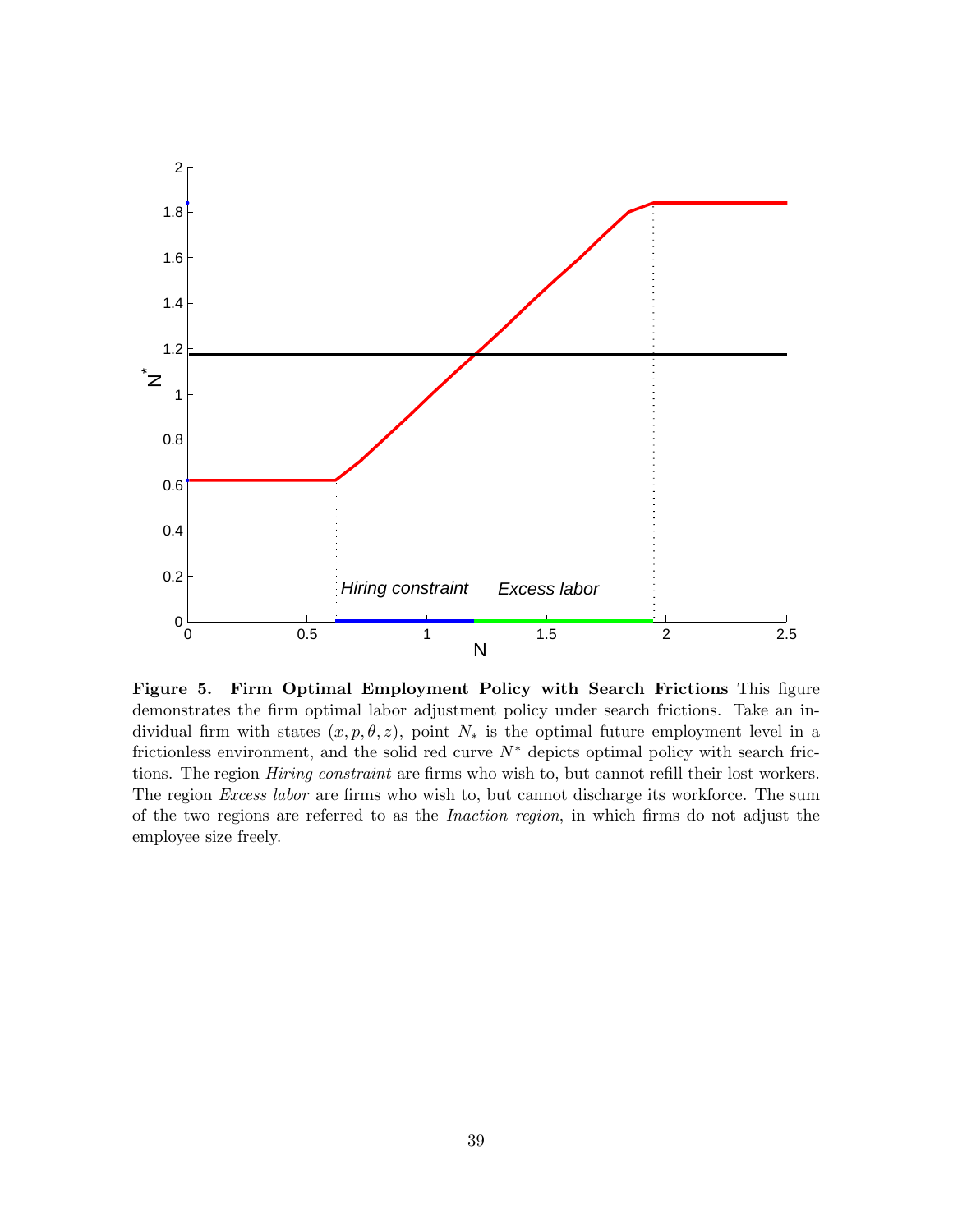

Figure 6. Expected Future Return vs. Loading on  $\vartheta$ : on the Grid This figure shows at equilibrium, the inverse cross-sectional relationship between the expected future equity returns and the loadings on log-changes of labor market tightness, controlling for market excess return. We compute the factor loadings and expected equity returns theoretically on the grid, and show the cross-sectional scatter plot, conditional on two randomly picked aggregate states  $(x, p, \theta)$ .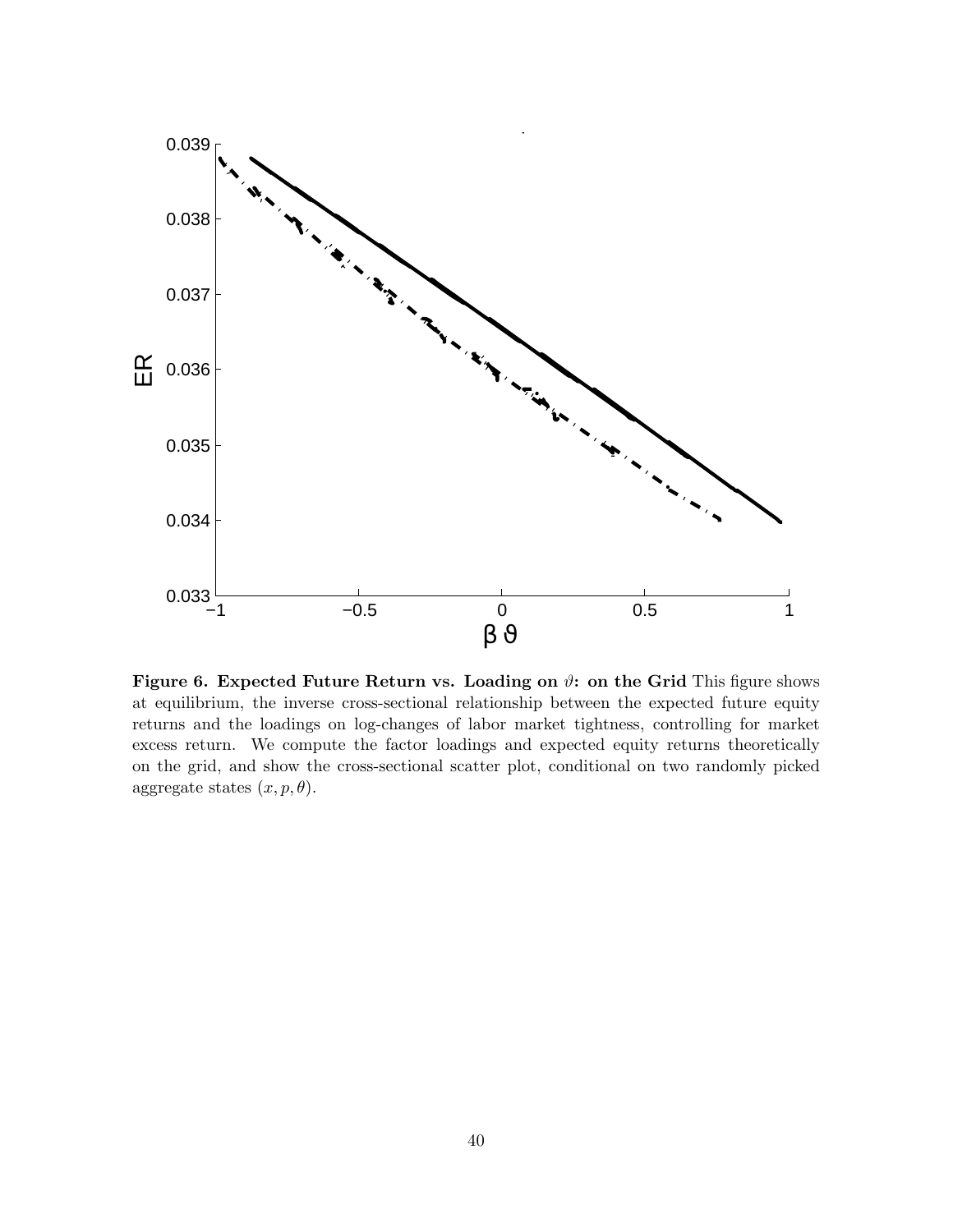|              |           | Standard  |             | Correlations |              |             |           |            |           |           |        |
|--------------|-----------|-----------|-------------|--------------|--------------|-------------|-----------|------------|-----------|-----------|--------|
|              | Mean      | Deviation | $\vartheta$ | VAC          | <b>UNEMP</b> | <b>LFPR</b> | IP        | <b>CPI</b> | DY        | TB        | TS     |
| $\eta^0$     | $-0.0030$ | 0.0567    |             |              |              |             |           |            |           |           |        |
| VAC          | $-0.0011$ | 0.0346    | 0.8232      |              |              |             |           |            |           |           |        |
| <b>UNEMP</b> | 0.0017    | 0.0340    | $-0.8249$   | $-0.3623$    |              |             |           |            |           |           |        |
| <b>LFPR</b>  | 0.0002    | 0.0030    | $-0.1166$   | 0.0398       | 0.1474       |             |           |            |           |           |        |
| IP           | 0.0024    | 0.0091    | 0.5590      | 0.4504       | $-0.4798$    | 0.0475      |           |            |           |           |        |
| <b>CPI</b>   | 0.0031    | 0.0032    | $-0.0662$   | $-0.0445$    | 0.0611       | 0.0509      | $-0.0736$ |            |           |           |        |
| DY           | 0.0324    | 0.0113    | $-0.0672$   | $-0.0020$    | 0.1117       | 0.0650      | $-0.0970$ | 0.3359     |           |           |        |
| TB           | 0.0041    | 0.0024    | $-0.0744$   | $-0.0810$    | 0.0373       | 0.0384      | $-0.0836$ | 0.5295     | 0.4757    |           |        |
| TS           | 0.0140    | 0.0120    | 0.0853      | 0.0983       | $-0.0432$    | $-0.0244$   | 0.0309    | $-0.2864$  | $-0.0725$ | $-0.3487$ |        |
| DS           | 0.0098    | 0.0046    | $-0.2579$   | $-0.2056$    | 0.2225       | $-0.0310$   | $-0.2877$ | 0.1146     | 0.3481    | 0.3573    | 0.3004 |

Table 1. SUMMARY STATISTICS

Notes: This table reports summary statistics for the monthly labor market tightness, change in the vacancy index, change in the unemployment rate, change in the labor force participation rate, change in the industrial production, change in the consumer price index, dividend yield, T-bill rate, term spread, and default spread (ϑ, VAC, UNEMP, LFPR, IP, CPI, DY, TB, TS, and DS, respectively) calculated for the 1954-2009 period.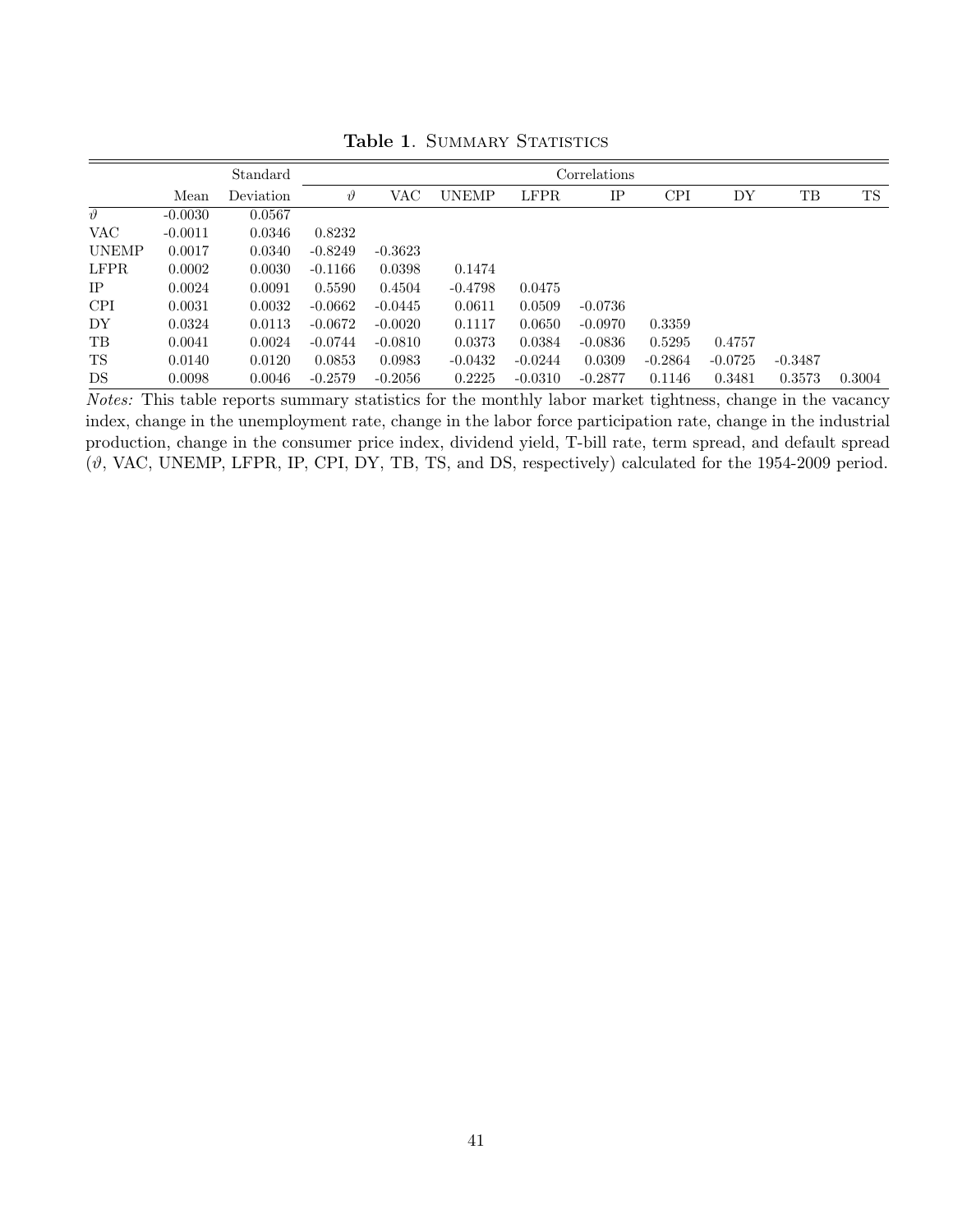| Decile                | $\beta^{\theta}$ | $\beta^M$ | BM     | ME     | RU     | AG     | IK     | HN     | Div    | Div Vol |
|-----------------------|------------------|-----------|--------|--------|--------|--------|--------|--------|--------|---------|
| Low $\beta^{\theta}$  | $-0.8474$        | 1.3672    | 0.8816 | 4.7924 | 0.1721 | 0.1419 | 0.3358 | 0.0676 | 0.0235 | 0.0208  |
| $\overline{2}$        | $-0.4054$        | 1.1752    | 0.9099 | 5.7850 | 0.1511 | 0.1436 | 0.3060 | 0.0828 | 0.0325 | 0.0176  |
| 3                     | $-0.2373$        | 1.0915    | 0.9048 | 6.0958 | 0.1293 | 0.1190 | 0.2815 | 0.0593 | 0.0357 | 0.0163  |
| $\overline{4}$        | $-0.1212$        | 1.0272    | 0.9155 | 6.3182 | 0.1370 | 0.1218 | 0.2773 | 0.0716 | 0.0373 | 0.0155  |
| $5^{\circ}$           | $-0.0241$        | 1.0184    | 0.9325 | 6.2076 | 0.1363 | 0.1226 | 0.2669 | 0.0556 | 0.0368 | 0.0150  |
| 6                     | 0.0701           | 1.0262    | 0.9326 | 6.0468 | 0.1320 | 0.1238 | 0.2709 | 0.0556 | 0.0347 | 0.0150  |
| $\overline{7}$        | 0.1737           | 1.0602    | 0.9336 | 5.8670 | 0.1335 | 0.1219 | 0.2810 | 0.0641 | 0.0339 | 0.0152  |
| 8                     | 0.3018           | 1.1156    | 0.9358 | 5.5260 | 0.1363 | 0.1262 | 0.2943 | 0.0638 | 0.0311 | 0.0146  |
| 9                     | 0.4928           | 1.1988    | 0.9144 | 4.9682 | 0.1351 | 0.1339 | 0.3075 | 0.0801 | 0.0255 | 0.0144  |
| High $\beta^{\theta}$ | 0.9944           | 1.3812    | 0.8721 | 3.9462 | 0.1517 | 0.1432 | 0.3497 | 0.0805 | 0.0113 | 0.0241  |

Table 2. CHARACTERISTICS OF  $\beta^{\theta}$  Decile Portfolios

Notes: This table reports average characteristics for the ten portfolios of stocks sorted on the basis of their loadings on the labor market tightness factor,  $\beta^{\theta}$ .  $\beta^{M}$  is market beta; BM is the book-to-market ratio; ME is the market equity decile; RU is the 12-month return runup; AG, IK, and HN are the asset growth, investment, and new hiring rates, respectively; Div is dividend yield. Mean characteristics are calculated in each annual cross-section and then averaged. Dividend volatility reported in the last column is computed at the portfolio level as the volatility of the difference of portfolio returns with and without dividends.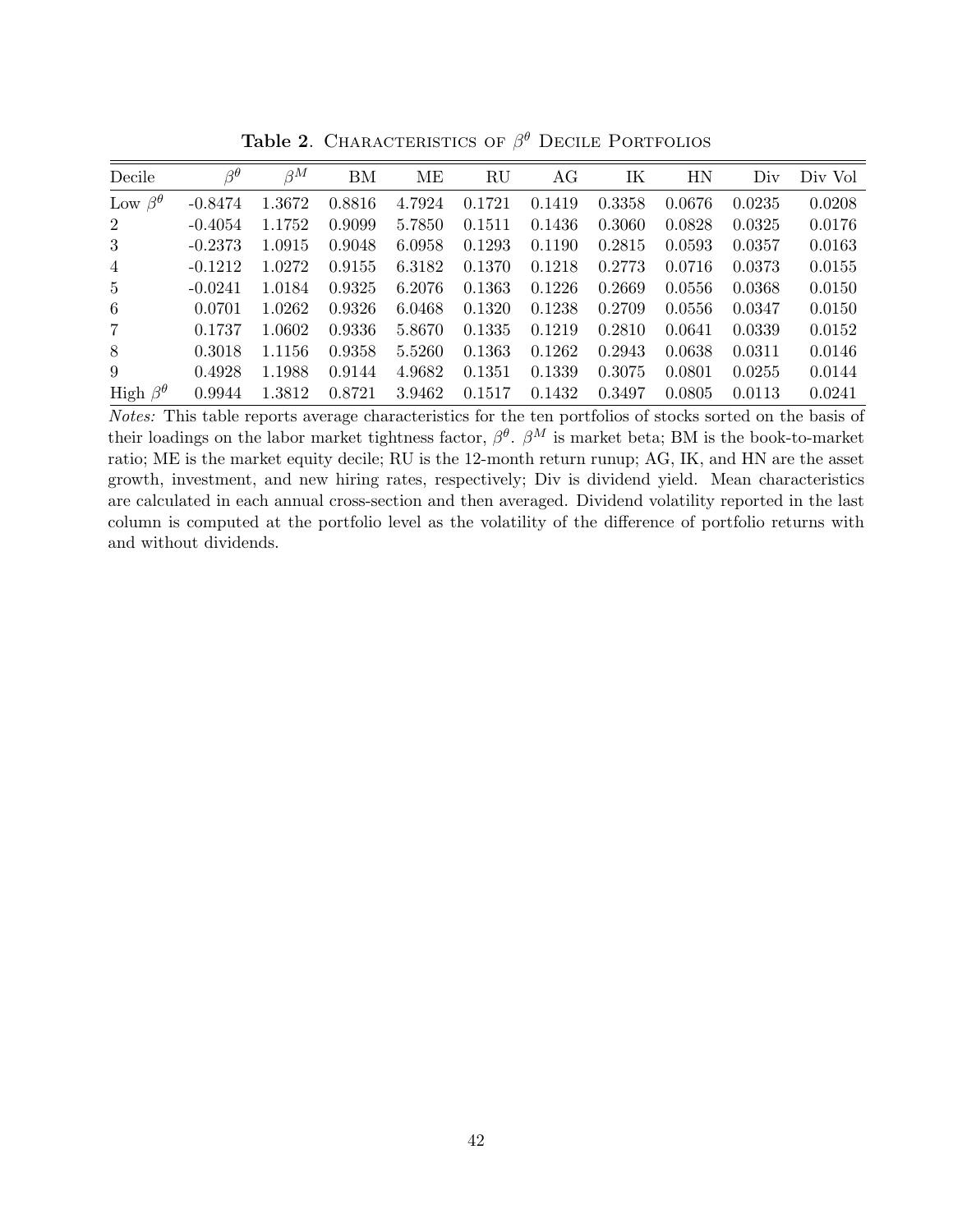|                       | Raw    |         | Alphas   |          | Loadings from 4-factor regressions |         |            |            |
|-----------------------|--------|---------|----------|----------|------------------------------------|---------|------------|------------|
| Decile                | Return | Market  | 3-factor | 4-factor | RM                                 | HML     | <b>SMB</b> | <b>UMD</b> |
| Low $\beta^{\theta}$  | 1.14   | 0.07    | 0.09     | 0.06     | 1.16                               | $-0.11$ | 0.37       | 0.03       |
| $\overline{2}$        | 1.09   | 0.13    | 0.12     | 0.13     | 1.04                               | 0.02    | $-0.02$    | $-0.01$    |
| 3                     | 1.05   | 0.13    | 0.10     | 0.13     | 0.98                               | 0.06    | $-0.08$    | $-0.03$    |
| $\overline{4}$        | 0.99   | 0.09    | 0.06     | 0.07     | 0.95                               | 0.09    | $-0.10$    | $-0.01$    |
| 5                     | 0.99   | 0.10    | 0.03     | 0.03     | 0.97                               | 0.15    | $-0.11$    | 0.00       |
| 6                     | 0.97   | 0.07    | 0.04     | 0.02     | 0.97                               | 0.09    | $-0.10$    | 0.02       |
| 7                     | 0.96   | 0.05    | 0.05     | 0.05     | 0.97                               | 0.02    | $-0.08$    | 0.00       |
| 8                     | 0.92   | $-0.02$ | $-0.02$  | 0.02     | 1.00                               | $-0.03$ | 0.01       | $-0.03$    |
| 9                     | 0.82   | $-0.20$ | $-0.17$  | $-0.13$  | 1.10                               | $-0.12$ | 0.17       | $-0.04$    |
| High $\beta^{\theta}$ | 0.64   | $-0.48$ | $-0.44$  | $-0.37$  | 1.17                               | $-0.23$ | 0.62       | $-0.07$    |
| $Low-High$            | 0.50   | 0.55    | 0.53     | 0.43     | $-0.01$                            | 0.12    | $-0.25$    | 0.10       |
| t-statistic           | [3.60] | [3.95]  | [3.86]   | [3.06]   | $[-0.32]$                          | [2.29]  | $[-5.32]$  | [2.98]     |

Table 3. Future Performance and Risk Loadings of Portfolios Sorted by Loadings on Labor Market Tightness Factor

Notes: This table reports average raw returns and alphas, in percent per month, and loadings from the four-factor model regressions for the ten portfolios of stocks sorted on the basis of their loadings on the labor market tightness factor, as well as for the portfolio that is long the low decile and short the high group. The bottom row gives  $t$ -statistics for the low-high portfolio. Firms are assigned into deciles at the end of every month  $\tau$  and are held without rebalancing for 12 month beginning in month  $\tau + 2$ . The sample period is 1954-2009.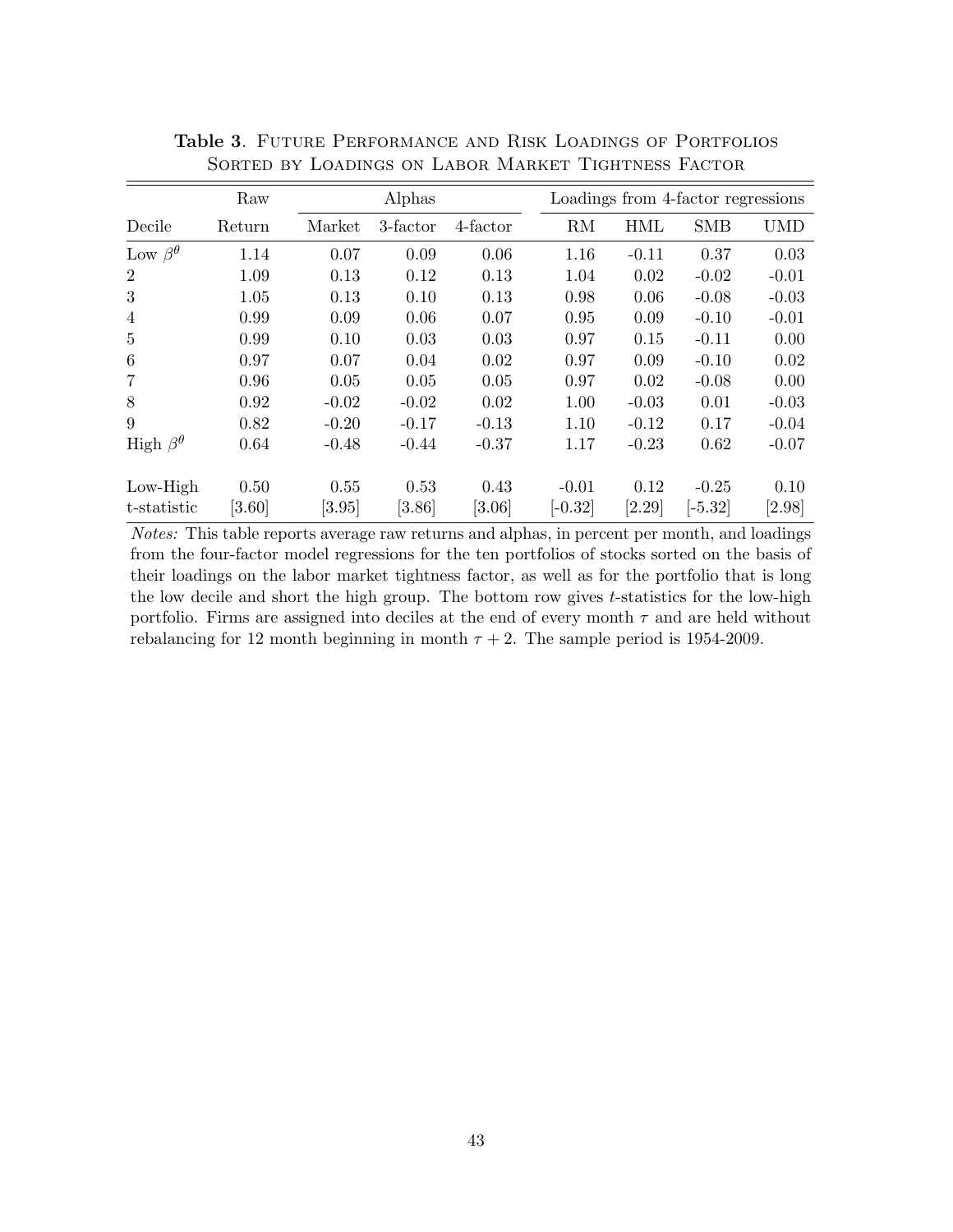|            |        | Standard  | Sharpe | Correlations |           |           |            |  |
|------------|--------|-----------|--------|--------------|-----------|-----------|------------|--|
|            | Mean   | Deviation | Ratio  | LMT          | RM        | HML       | <b>SMB</b> |  |
| <b>LMT</b> | 0.4985 | 3.5864    | 0.1390 |              |           |           |            |  |
| RM         | 0.5315 | 4.3876    | 0.1211 | $-0.1118$    |           |           |            |  |
| <b>HML</b> | 0.4052 | 2.7914    | 0.1452 | 0.1233       | $-0.2899$ |           |            |  |
| <b>SMB</b> | 0.2033 | 2.9961    | 0.0679 | $-0.2369$    | 0.2724    | $-0.2265$ |            |  |
| <b>UMD</b> | 0.7497 | 4.1139    | 0.1822 | 0.1065       | $-0.1314$ | $-0.1797$ | $-0.0317$  |  |

Table 4. SUMMARY STATISTICS OF FACTOR RETURNS

Notes: This table reports summary statistics for the difference in returns on stocks with low and high loadings  $\beta^{\theta}$  on the labor market tightness (LMT) as well as for market excess return (RM), and value (HML), size (SMB), and momentum (UMD) factors. All data are monthly. Means and standard deviations are in percent. The sample period is 1954-2009.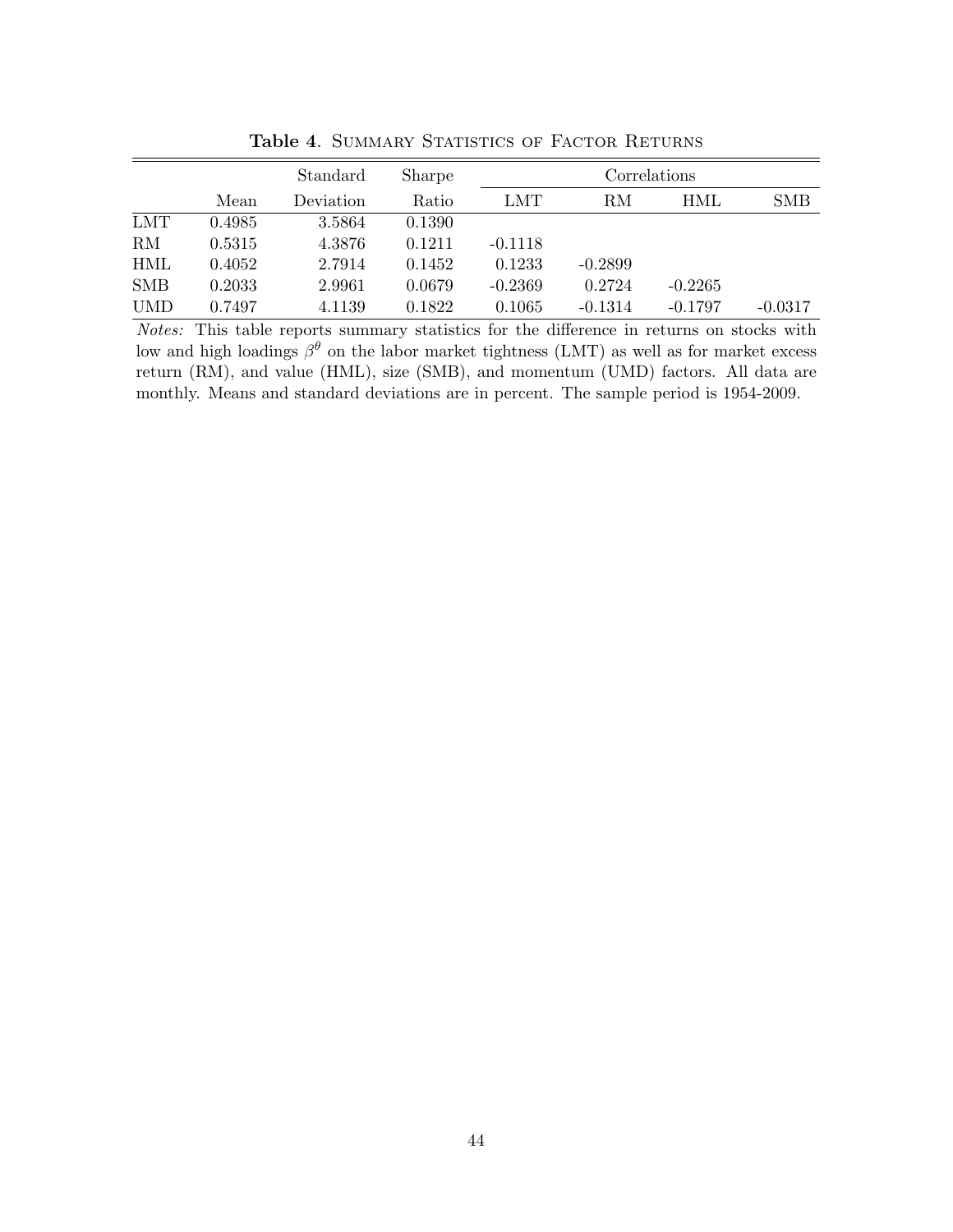|                                          | Raw                 |        | Alphas   |                     |           | Loadings from 4-factor regressions |            |            |  |  |  |
|------------------------------------------|---------------------|--------|----------|---------------------|-----------|------------------------------------|------------|------------|--|--|--|
|                                          | Return              | Market | 3-factor | 4-factor            | RM        | <b>HML</b>                         | <b>SMB</b> | <b>UMD</b> |  |  |  |
| A. Non-overlapping portfolios            |                     |        |          |                     |           |                                    |            |            |  |  |  |
| $Low-High$                               | 0.62                | 0.69   | 0.58     | 0.55                | $-0.02$   | 0.27                               | $-0.26$    | 0.04       |  |  |  |
| $t$ -statistic                           | [3.75]              | [4.12] | [3.55]   | $[3.23]$            | $[-0.39]$ | [4.36]                             | $[-4.56]$  | [0.88]     |  |  |  |
| <b>B.</b> One-month holding              |                     |        |          |                     |           |                                    |            |            |  |  |  |
| $Low-High$                               | 0.59                | 0.67   | 0.66     | 0.51                | $-0.05$   | 0.14                               | $-0.28$    | 0.15       |  |  |  |
| $t$ -statistic                           | $\left[3.44\right]$ | [3.89] | $[3.82]$ | [2.91]              | $[-1.17]$ | [2.12]                             | $[-4.80]$  | [3.47]     |  |  |  |
| C. Two-months waiting                    |                     |        |          |                     |           |                                    |            |            |  |  |  |
| $Low-High$                               | 0.49                | 0.54   | 0.52     | 0.42                | $-0.01$   | 0.11                               | $-0.25$    | 0.10       |  |  |  |
| $t$ -statistic                           | [3.56]              | [3.89] | $[3.82]$ | $\left[3.02\right]$ | $[-0.26]$ | [2.16]                             | $[-5.32]$  | [2.96]     |  |  |  |
| D. Excluding micro caps                  |                     |        |          |                     |           |                                    |            |            |  |  |  |
| $Low-High$                               | 0.48                | 0.51   | 0.50     | 0.36                | $-0.02$   | 0.08                               | 0.00       | 0.13       |  |  |  |
| $t$ -statistic                           | [3.96]              | [4.17] | $[3.96]$ | [2.84]              | $[-0.76]$ | [1.73]                             | [0.10]     | [4.40]     |  |  |  |
| E. Alternative definition of $\vartheta$ |                     |        |          |                     |           |                                    |            |            |  |  |  |
| $Low-High$                               | 0.42                | 0.46   | 0.44     | 0.42                | $-0.01$   | 0.10                               | $-0.19$    | 0.02       |  |  |  |
| $t$ -statistic                           | [3.08]              | [3.31] | [3.16]   | [2.94]              | $[-0.38]$ | [1.86]                             | $[-4.00]$  | [0.53]     |  |  |  |

Table 5. Future Performance and Risk Loadings of Portfolios Sorted by Loadings on Labor Market Tightness Factor: Robustness

Notes: This table reports average raw returns and alphas, in percent per month, loadings, and corresponding t-statistics from the four-factor model regressions for the portfolio that is long the decile of stocks with low loadings on the labor market tightness factor and short the decile with high loadings. In Panel A, firms are assigned into deciles at the end of May of year t and are held from July of year t to June of year  $t + 1$ . In Panel B, firms are assigned into deciles at the end of every month  $\tau$  and are held for one month,  $\tau + 2$ . In Panel C, firms are assigned into deciles at the end of every month  $\tau$  and are held without rebalancing for 12 month beginning in month  $\tau$  + 3. In Panel D, firms below 20th percentile of NYSE market capitalization are excluded from the sample, and the remaining firms are assigned into deciles at the end of every month  $\tau$  and are held without rebalancing for 12 month beginning in month  $\tau + 2$ . In Panel E, labor market tightness factor is defined as residual from a time series regression of  $\vartheta$  defined in equation (2) on change in industrial production, change in consumer price index, dividend yield, T-bill rate, term spread, and default spread. In all panels, the sample period is 1954-2009.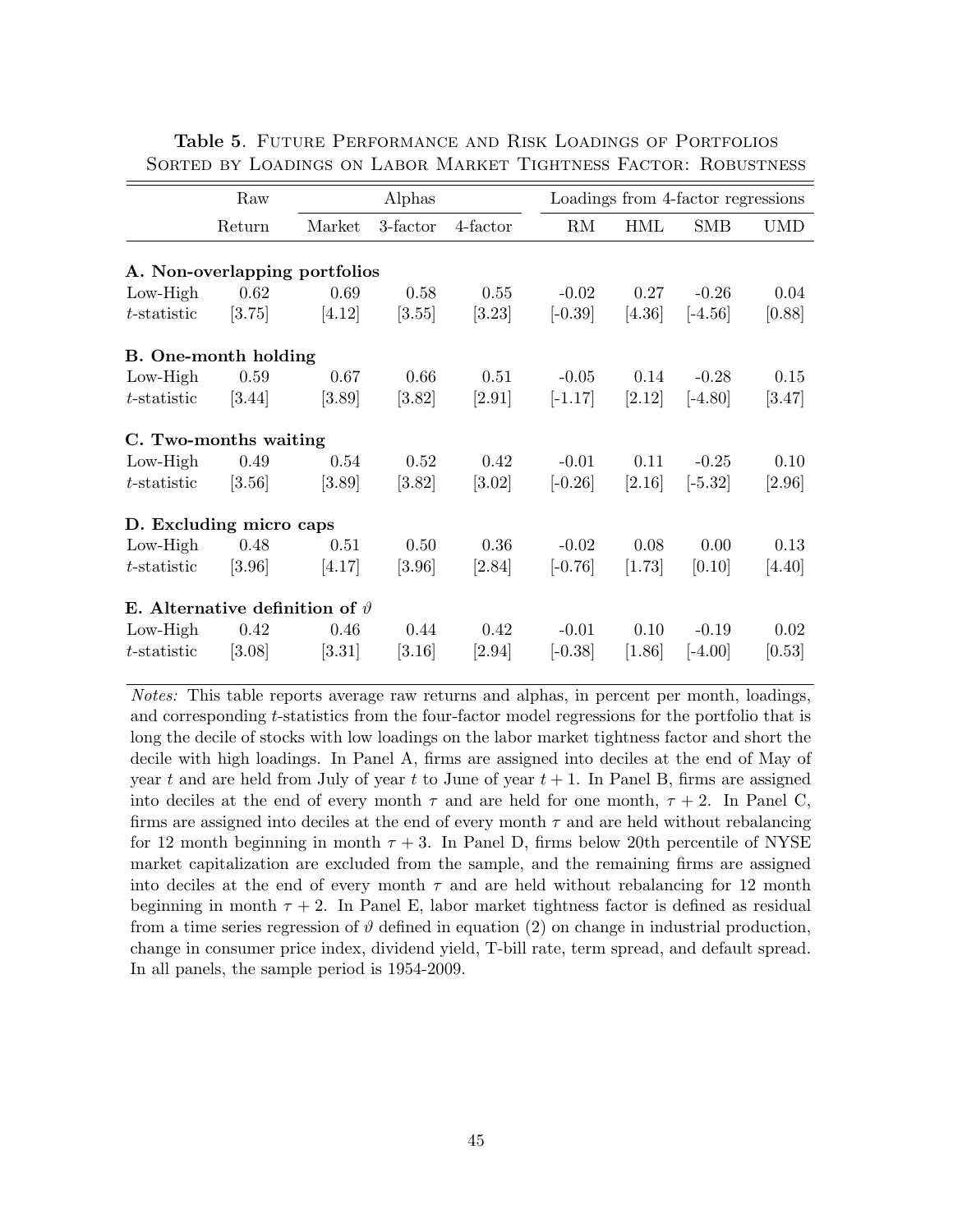| Reg | Const               | $\beta^{\theta}$      | $\beta^M$             | ME                    | BM                    | RU                | HN                    | IK                    | AG                    |
|-----|---------------------|-----------------------|-----------------------|-----------------------|-----------------------|-------------------|-----------------------|-----------------------|-----------------------|
| (1) | $0.388\,$<br>[4.28] | $-0.025$<br>$[-2.13]$ | $-0.012$<br>$[-0.77]$ | $-0.019$<br>$[-2.79]$ |                       |                   |                       |                       |                       |
| (2) | 0.326<br>$[3.63]$   | $-0.025$<br>$[-2.09]$ | $-0.001$<br>$[-0.04]$ | $-0.014$<br>$[-1.97]$ | 0.038<br>[4.07]       |                   |                       |                       |                       |
| (3) | 0.336<br>[3.75]     | $-0.029$<br>$[-2.50]$ | 0.004<br>[0.28]       | $-0.016$<br>$[-2.27]$ | 0.037<br>[4.19]       | 0.047<br>$[2.83]$ |                       |                       |                       |
| (4) | 0.372<br>[4.13]     | $-0.036$<br>$[-2.86]$ | $-0.001$<br>$[-0.08]$ | $-0.019$<br>$[-2.81]$ | 0.028<br>$[2.36]$     | 0.062<br>$[2.94]$ | $-0.059$<br>$[-4.14]$ |                       |                       |
| (5) | 0.386<br>[4.02]     | $-0.038$<br>$[-2.88]$ | 0.000<br>[0.02]       | $-0.019$<br>$[-2.74]$ | $0.026\,$<br>$[2.32]$ | 0.061<br>[2.77]   |                       | $-0.024$<br>$[-1.92]$ |                       |
| (6) | 0.363<br>$[3.90]$   | $-0.029$<br>$[-2.37]$ | 0.003<br>[0.22]       | $-0.017$<br>$[-2.40]$ | $0.025\,$<br>$[2.46]$ | 0.058<br>[2.94]   |                       |                       | $-0.070$<br>$[-3.43]$ |
| (7) | 0.379<br>$[4.23]$   | $-0.035$<br>$[-2.76]$ | 0.001<br>[0.06]       | $-0.019$<br>$[-2.87]$ | 0.023<br>$[2.06]$     | 0.061<br>$[2.90]$ | 0.001<br>[0.04]       |                       | $-0.085$<br>$[-5.55]$ |
| (8) | 0.414<br>[4.15]     | $-0.039$<br>$[-3.03]$ | $-0.011$<br>$[-0.53]$ | $-0.021$<br>$[-2.96]$ | 0.019<br>[1.60]       | 0.057<br>[2.47]   | 0.038<br>[0.89]       | 0.060<br>$[1.72]$     | $-0.170$<br>$[-2.84]$ |

Table 6. Fama-MacBeth Regressions of Annual Stock Returns on Loadings on Labor Market Tightness Factor and Other Variables

Notes: This table reports the results of annual Fama-MacBeth regressions. Stock returns from month July of year t to June of year  $t + 1$  are regressed on  $\beta^{\theta}$ , loading on the labor market tightness factor measured as of the end of May of year  $t$ ;  $\beta^{M}$ , market beta measured as of the same time; ME, log of market equity measured as of the end of June of year t; BM, log of the ratio of book equity to market equity measured following Davis, Fama, and French (2000); RU, 12-month stock return ending in June of year t; and HN, IK, and AG are new hiring, investment, and asset growth rates, respectively, defined as in Bazdresch, Belo, and Lin  $(2012)$ . Reported are average coefficients and the corresponding t-statistics. The sample period is 1960-2009. Details of variable definitions are in the Appendix.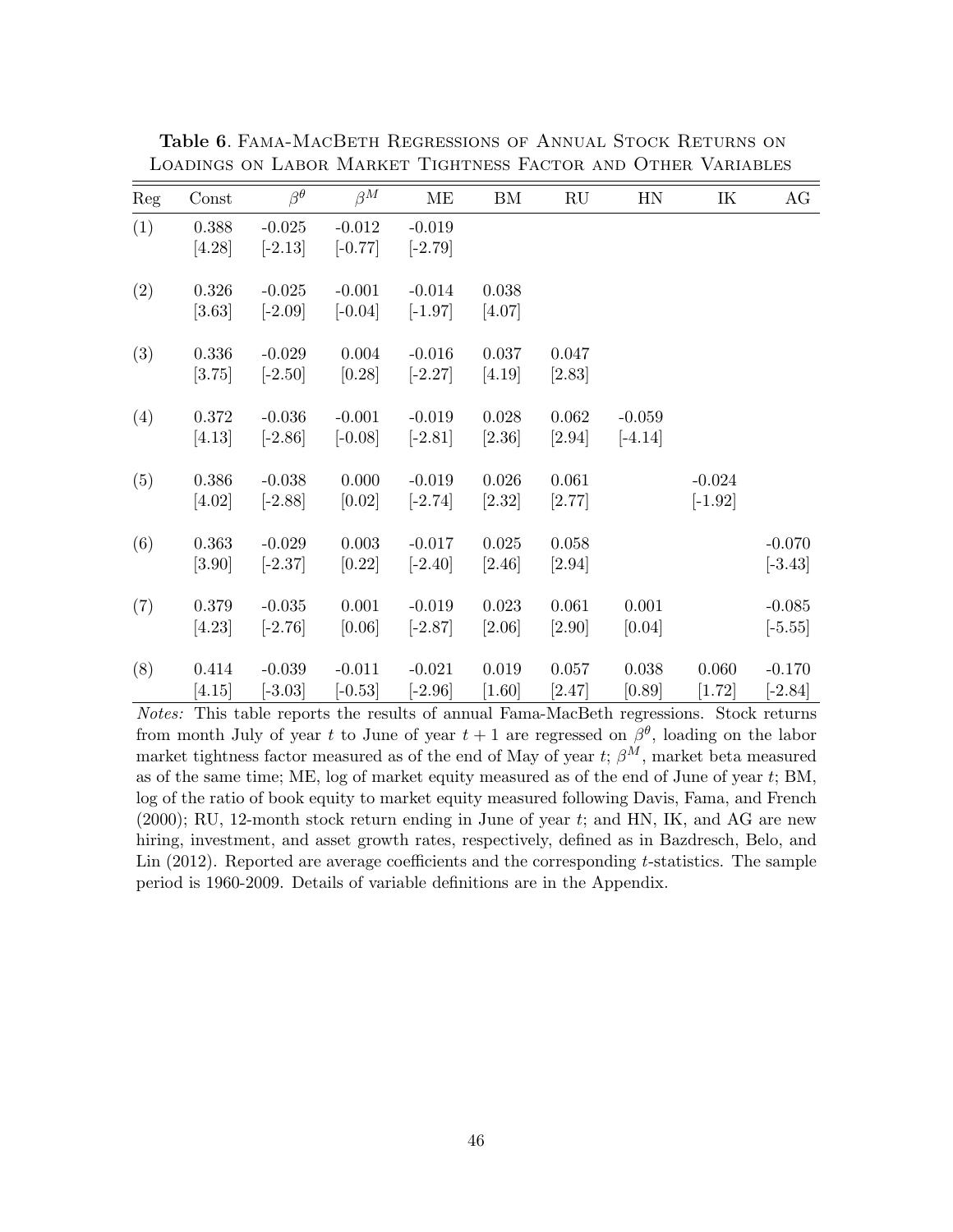| Reg | RM                 | $\vartheta$           | <b>HML</b>            | <b>SMB</b>            | <b>UMD</b>        | $\mathbf{R}^2$ |
|-----|--------------------|-----------------------|-----------------------|-----------------------|-------------------|----------------|
| (1) | 0.000<br>$[-0.26]$ |                       |                       |                       |                   | $-0.020$       |
| (2) | 0.001<br>[1.05]    | $-0.021$<br>$[-2.75]$ |                       |                       |                   | 0.107          |
| (3) | 0.001<br>[0.47]    |                       | $-0.002$<br>$[-2.18]$ | $-0.001$<br>$[-1.63]$ |                   | 0.102          |
| (4) | 0.002<br>$[1.38]$  | $-0.017$<br>$[-2.15]$ | $-0.002$<br>$[-2.46]$ | $-0.001$<br>$[-1.27]$ |                   | 0.169          |
| (5) | 0.002<br>$[1.37]$  |                       | $-0.001$<br>$[-1.73]$ | $-0.001$<br>$[-1.80]$ | 0.005<br>$[1.97]$ | 0.145          |
| (6) | 0.004<br>[2.12]    | $-0.016$<br>$[-2.06]$ | $-0.001$<br>$[-2.00]$ | $-0.001$<br>$[-1.45]$ | 0.003<br>$[1.30]$ | 0.211          |

Table 7. Two-Pass Regressions, Industry Portfolios

Notes: This table reports results of two-pass regressions on 48 valueweighted industry portfolios. In the first pass, excess returns of each portfolio are regressed on factors shown in column headings. Next, average excess returns of the industry portfolios are regressed on the loadings from the first-stage regressions. Shown are coefficients, corresponding  $t$ -statistics, and adjusted  $R^2$  values from the second-stage regressions. Sample period is 1954-2009.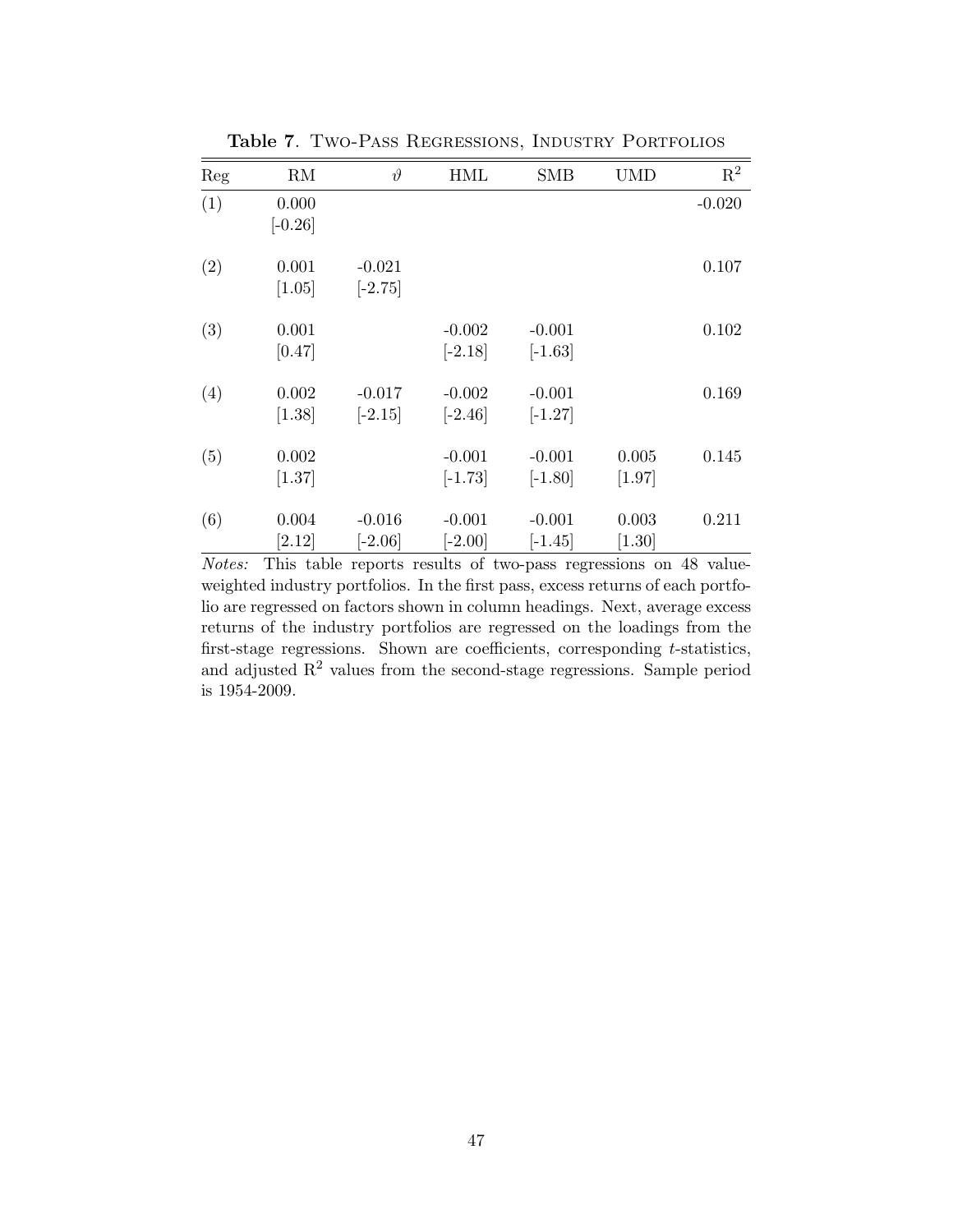| Parameter                                         | <b>Notation</b>  | Value   |
|---------------------------------------------------|------------------|---------|
| Aggregate shock and preference                    |                  |         |
| Persistence of aggregate productivity shock $x$   | $\rho_x$         | 0.9830  |
| Conditional standard deviation of $x$             | $\sigma_x$       | 0.0077  |
| Persistence of participation shock $p$            | $\rho_p$         | 0.9967  |
| Conditional standard deviation of $p$             | $\sigma_p$       | 0.0033  |
| Average risk-free rate                            | $\bar{r}_f$      | 0.005   |
| Affine coefficient of $r_{f,t}$                   | В                | $-0.20$ |
| Price of risk on shock $x$                        | $\gamma_x$       | 24      |
| Price of risk on shock $p$                        | $\gamma_p$       | 28      |
| Labor market parameters                           |                  |         |
| Average monthly job quit rate                     | $\boldsymbol{S}$ | 0.023   |
| Matching function elasticity                      | $\xi$            | 1.28    |
| Returns to scale of labor                         | $\alpha$         | 0.65    |
| Bargaining power of worker                        | $\eta$           | 0.3     |
| Flow cost of vacancy posting                      | $\kappa_h$       | 0.60    |
| Flow cost of firing                               | $\kappa_f$       | 0.85    |
| Benefit of being unemployed                       | $\boldsymbol{b}$ | 0.49    |
| Idiosyncratic shock process                       |                  |         |
| Persistence of idiosyncratic productivity shock z | $\rho_z$         | 0.96    |
| Conditional standard deviation of z               | $\sigma_z$       | 0.08    |

Table 8. BENCHMARK PARAMETER CALIBRATION

Notes: This table lists the parameter values in the benchmark calibration. The model is based on a monthly frequency. We calibrate the aggregate productivity shock to nonfarm business labor productivity (output per hour) index reported by BLS. We estimate  $\rho_x$  and  $\sigma_x$  by fitting an AR(1) process for the percentage deviation from trend of the quarterly series of labor productivity, and transforming to monthly frequency according to Heer and Mauner (2011). Similarly, we normalize the labor force participation rate and fit AR(1) process to estimate  $\rho_p$  and  $\sigma_p$ . We set  $\overline{r_f}$ , and B to match the time series mean and standard deviation of risk free rate.  $\gamma_x$ ,  $\gamma_p$ are set to match the average market excess return and Sharpe ratio. We base the monthly job quit rate on JOLT, as in den Haan, Ramey, and Watson (2000) and Davis, Faberman, and Haltiwanger (2012). Matching parameter  $\xi$  is derived from the steady state value of job finding rate 0.45 and vacancy filling rate 0.71, following Shimer (2005).  $\eta$ ,  $\kappa_h$ ,  $\kappa_f$ ,  $\alpha$ ,  $b$ ,  $\rho_z$  and  $\sigma_z$  are calibrated jointly to match the model simulated moments with a set of empirical moments in Table 9.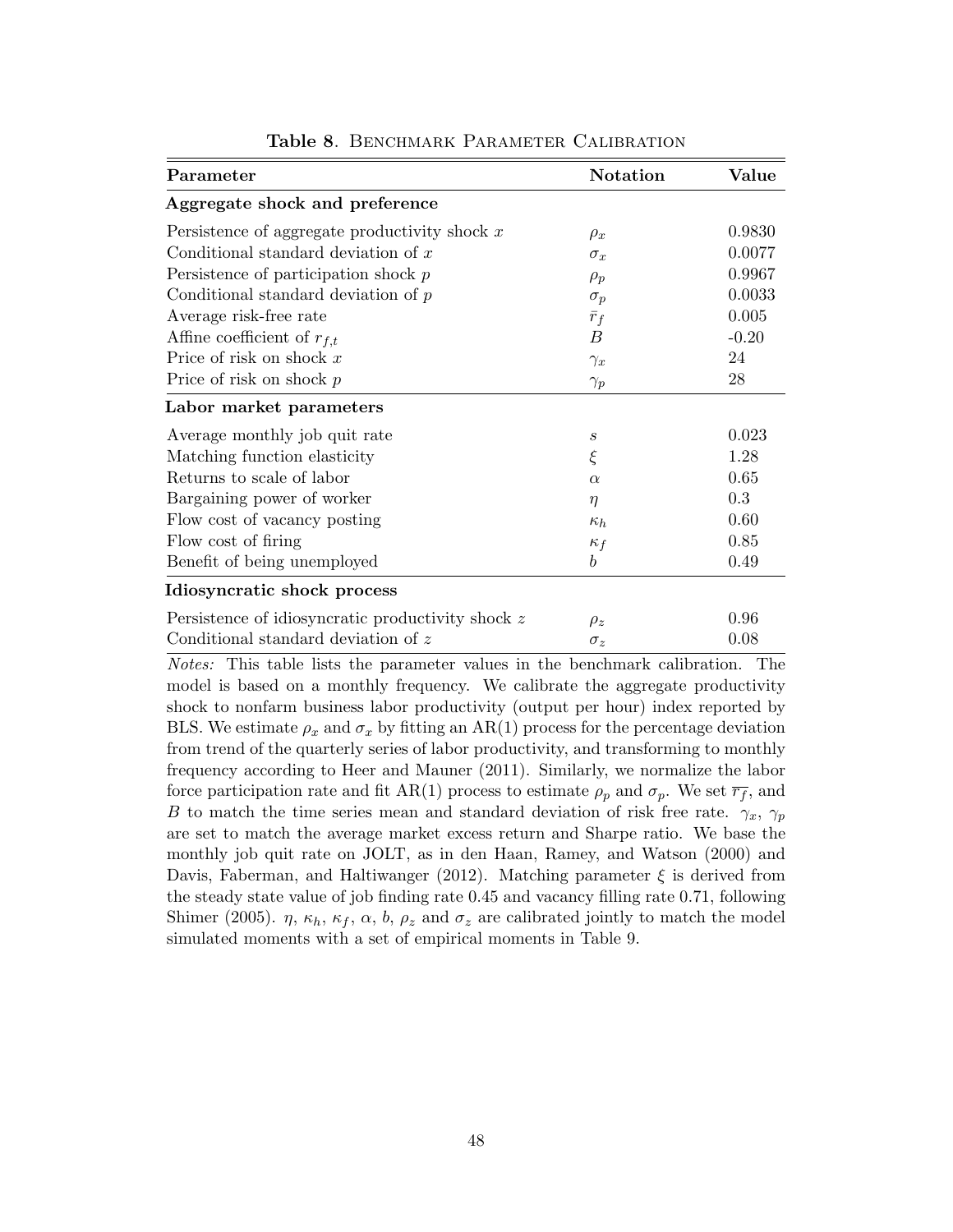| Data  | Model |
|-------|-------|
| 0.057 | 0.051 |
| 0.717 | 0.731 |
| 0.483 | 0.382 |
| 3.630 | 3.006 |
| 0.020 | 0.019 |
| 0.070 | 0.063 |
| 0.250 | 0.261 |
| 0.200 | 0.180 |
|       |       |

Table 9. AGGREGATE AND FIRM-SPECIFIC TARGET MOMENTS

Notes: This table summarizes the empirical aggregate and firm-specific moments used to calibrate model parameters  $(\eta, \kappa_h, \kappa_f, \alpha, b, \rho_z, \sigma_z)$ . The model moments are generated using the benchmark calibration in Table 8, and by a simulation of 100 artificial panels each with 5,000 firms and 5300 months, with the initial 300 months serving as burn-in periods. The average unemployment rate is from BLS. The aggregate labor share of income equals total wage compensation of the economy over total output. Gourio (2007) reports the standard deviation of log-changes of firmspecific wage rate relative to output is 0.483, and that for aggregate after-tax profit is 3.63. Total adjustment costs of a year equal the sum of vacancy posing costs and firing costs for all firms. The average annual inaction fraction accounts the average percentage of Compustat firms with zero net annual employment growth rate during 1980 - 2010. We obtain the average dispersion of annual employment growth rates by taking the cross-sectional standard deviation of Compustat firm for each year, then take the time series average. We follow the moving average formula in Davis, Haltiwanger, Jarmin and Miranda (2006) to get the employment-weighted average volatility of annual employment growth rates.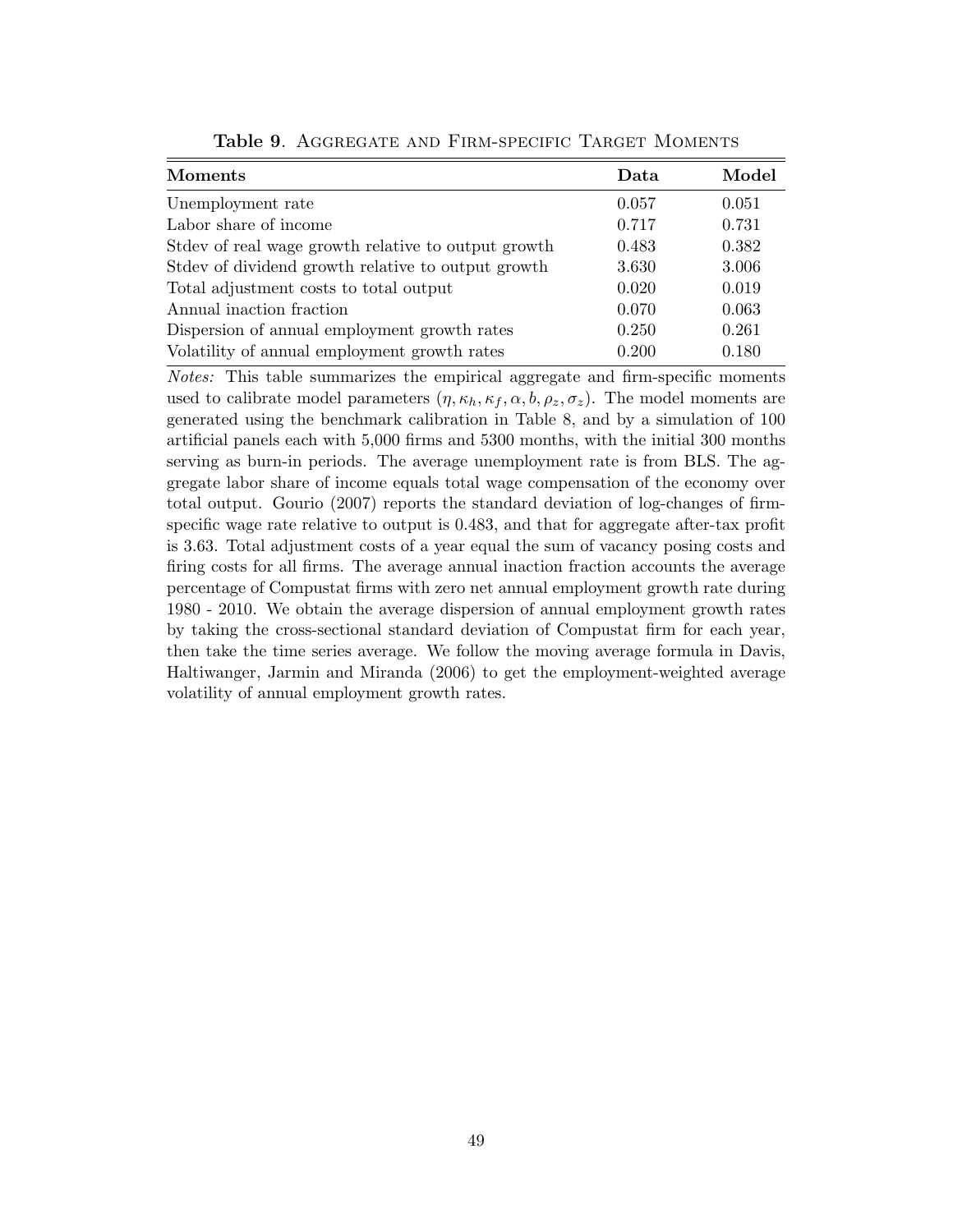|                 | $\theta_{t+1}$ |              | $R^e_{M,t+1}$ |
|-----------------|----------------|--------------|---------------|
| $\tau_0$        | $-0.05$        | $\nu_0$      | 0.01          |
| $\tau_{\theta}$ | 0.81           | $\nu_\theta$ | $-0.01$       |
| $\tau_{x,0}$    | $-3.07$        | $\nu_{x,0}$  | $-6.02$       |
| $\tau_{p,0}$    | 3.83           | $\nu_{p,0}$  | $-11.16$      |
| $\tau_{x,1}$    | 3.76           | $\nu_{x,1}$  | 6.01          |
| $\tau_{p,1}$    | $-3.94$        | $\nu_{p,1}$  | 11.04         |
| $R^2$           | 98.18%         | $R^2$        | 94.71%        |

Table 10. FORECASTING REGRESSIONS

Notes: This table reports the estimates of the equilibrium forecasting rule for labor market tightness specified in (22), as well as the affine function of market excess return in (24). Goodness-of-fit measures  $R^2$  are also reported.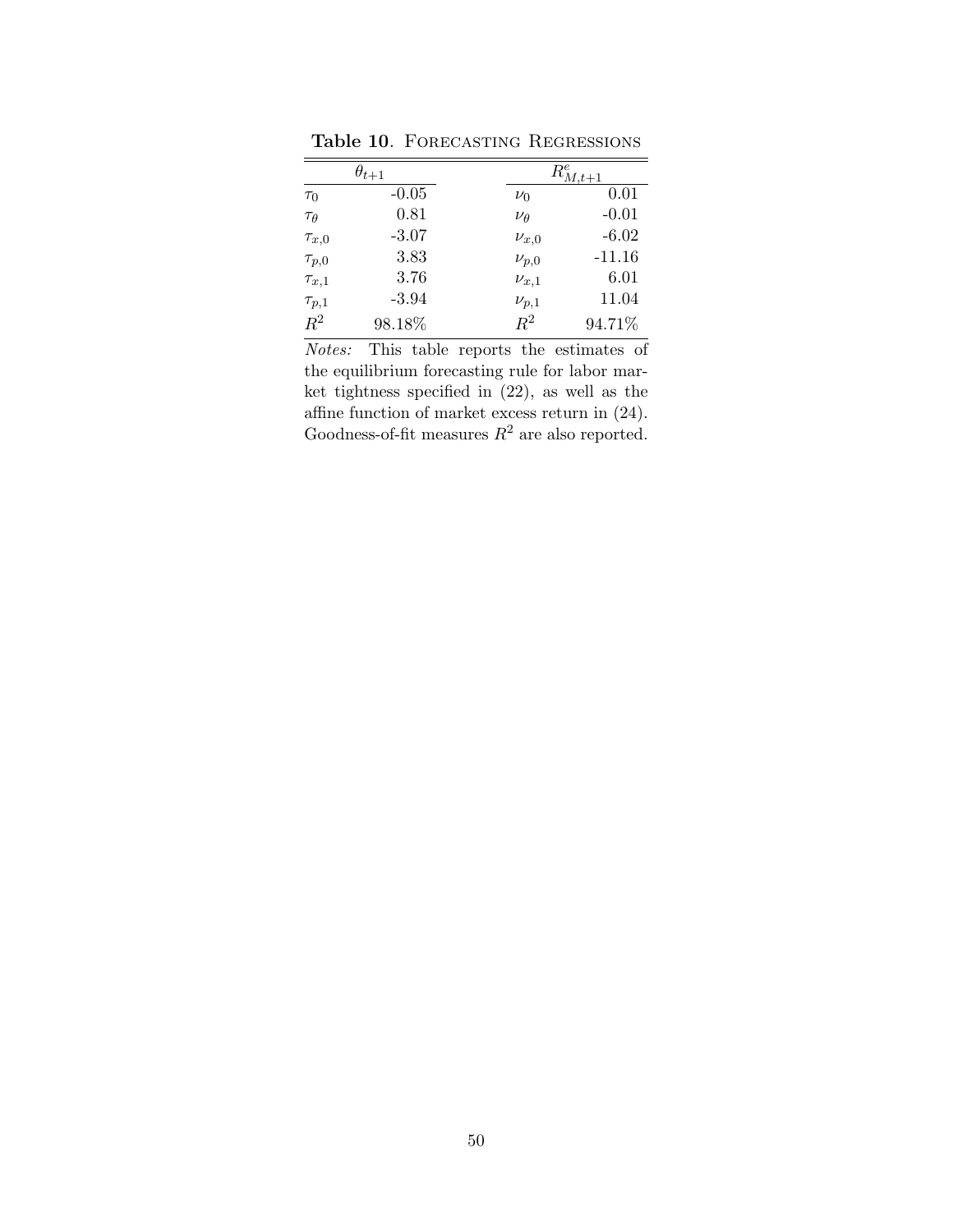|                 |                  | Data  |      |                  | Benchmark Model |         |  |  |
|-----------------|------------------|-------|------|------------------|-----------------|---------|--|--|
| Decile          | $\beta_{\theta}$ | Ret   | HN   | $\beta_{\theta}$ | Ret             | HN      |  |  |
| Low             | $-0.85$          | 13.68 | 6.76 | $-0.13$          | 13.64           | 1.59    |  |  |
| $\overline{2}$  | $-0.41$          | 13.08 | 8.28 | $-0.06$          | 13.06           | 2.26    |  |  |
| 3               | $-0.24$          | 12.60 | 5.93 | $-0.01$          | 12.52           | 12.47   |  |  |
| $\overline{4}$  | $-0.12$          | 11.88 | 7.16 | 0.01             | 12.27           | $-2.90$ |  |  |
| $\overline{5}$  | $-0.02$          | 11.88 | 5.56 | 0.04             | 11.71           | 22.67   |  |  |
| $6\phantom{.}6$ | 0.07             | 11.64 | 5.56 | 0.07             | 11.78           | $-8.97$ |  |  |
| $\overline{7}$  | 0.17             | 11.52 | 6.41 | 0.13             | 11.09           | 16.27   |  |  |
| 8               | 0.30             | 11.04 | 6.38 | 0.15             | 10.95           | $-2.10$ |  |  |
| 9               | 0.49             | 9.84  | 8.01 | 0.20             | 10.28           | 8.36    |  |  |
| High            | 0.99             | 7.68  | 8.05 | 0.27             | 9.29            | $-4.45$ |  |  |
| $Low-High$      | 1.84             | 6.00  |      | 0.40             | 4.34            |         |  |  |

Table 11. PORTFOLIO IN BENCHMARK MODEL VS. DATA Sorted by Loadings on Labor Market Tightness Factor

Notes: This table compares our benchmark model performance with data. All numbers are expressed in percentage terms. Return refers to future portfolio equity return. HN stands for employment growth rate. Under benchmark calibration, we simulate panels of firms and compute their theoretical loadings on the labor market tightness factor. We sort portfolios according to their loadings and calculate the realized and expected future annualized equity returns and annualized employment growth rate. The benchmark model produces monotonically decreasing portfolio returns and non-monotonic employment growth rate, which resembles the data. Note that our model does not consider economic growth, hence firms do not necessarily experience positive employment growth rate on average as in data.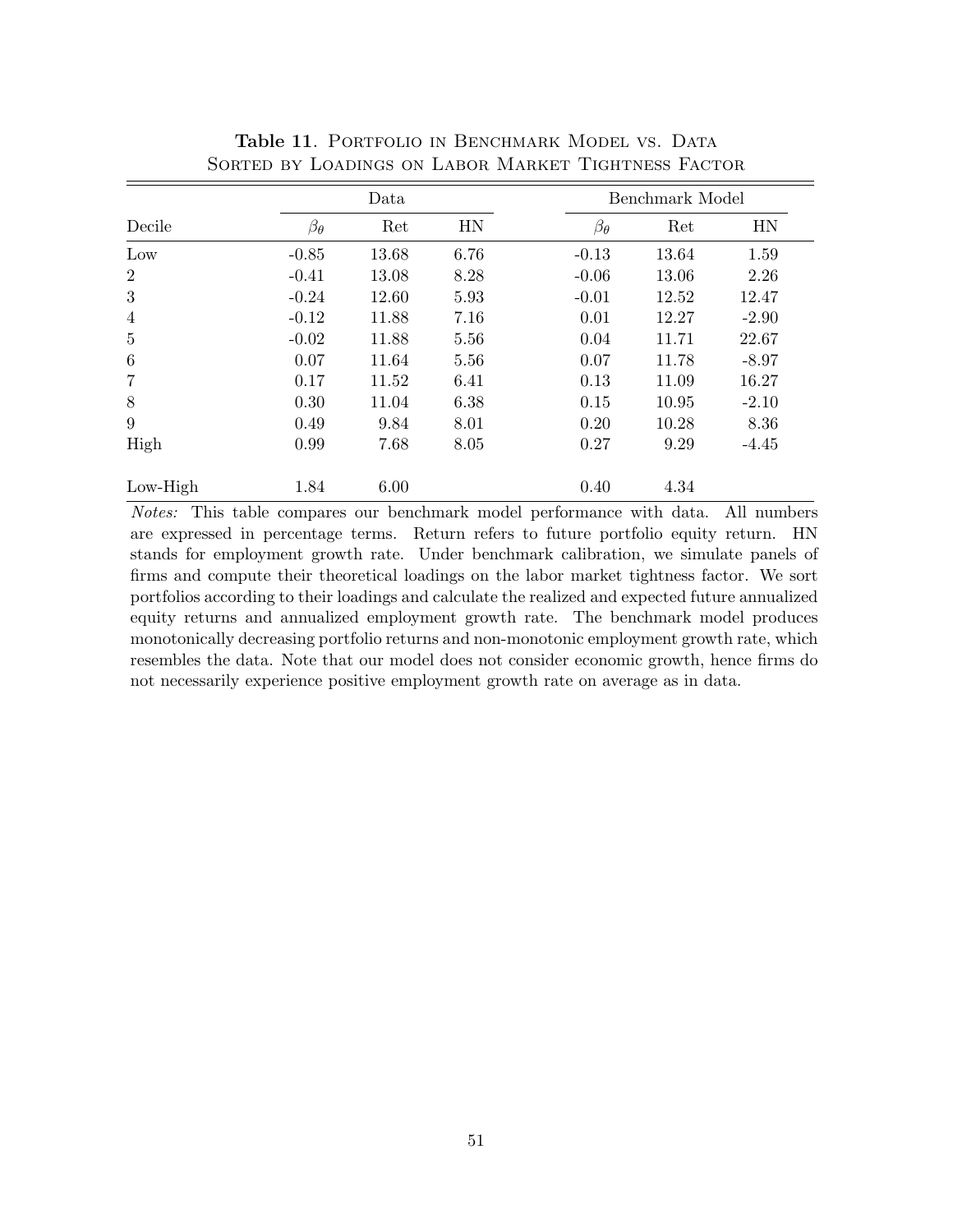| Decile           | 1 month | 2 months | 4 months | 6 months | 12 months |
|------------------|---------|----------|----------|----------|-----------|
| Low              | 13.64   | 13.57    | 13.49    | 13.41    | 13.22     |
| 2                | 13.06   | 13.00    | 12.94    | 12.88    | 12.74     |
| 3                | 12.52   | 12.55    | 12.51    | 12.46    | 12.35     |
| $\overline{4}$   | 12.27   | 12.36    | 12.32    | 12.28    | 12.19     |
| $\overline{5}$   | 11.71   | 11.85    | 11.82    | 11.80    | 11.75     |
| $\boldsymbol{6}$ | 11.78   | 11.79    | 11.78    | 11.76    | 11.72     |
| $\overline{7}$   | 11.09   | 11.21    | 11.21    | 11.21    | 11.22     |
| 8                | 11.95   | 11.02    | 11.03    | 11.04    | 11.07     |
| 9                | 10.28   | 10.39    | 10.42    | 10.46    | 10.55     |
| High             | 9.29    | 9.48     | 9.55     | 9.62     | 9.82      |
| Low-High         | 4.34    | 4.09     | 3.94     | 3.79     | 3.40      |

Table 12. SIMULATED PORTFOLIO RETURNS SORTED BY LOADINGS ON  $\vartheta$  FACTOR, DIFFERENT REBALANCING HORIZON

*Notes:* This table reports the simulated return spread among portfolios sorted by the  $\vartheta$  factor loadings from the benchmark model, with portfolios rebalanced after one month, two months, four months, six months, and 12 months. As we increase the rebalancing horizon, the crosssection portfolio spread decreases slightly and monotonically. This is because the longer the portfolio holding horizon, the more noise we accumulate, hence the weaker the predicative power will be for future returns. However, we still get a significant and sizable spread even at a one year rebalancing horizon, indicating the robustness of our model prediction.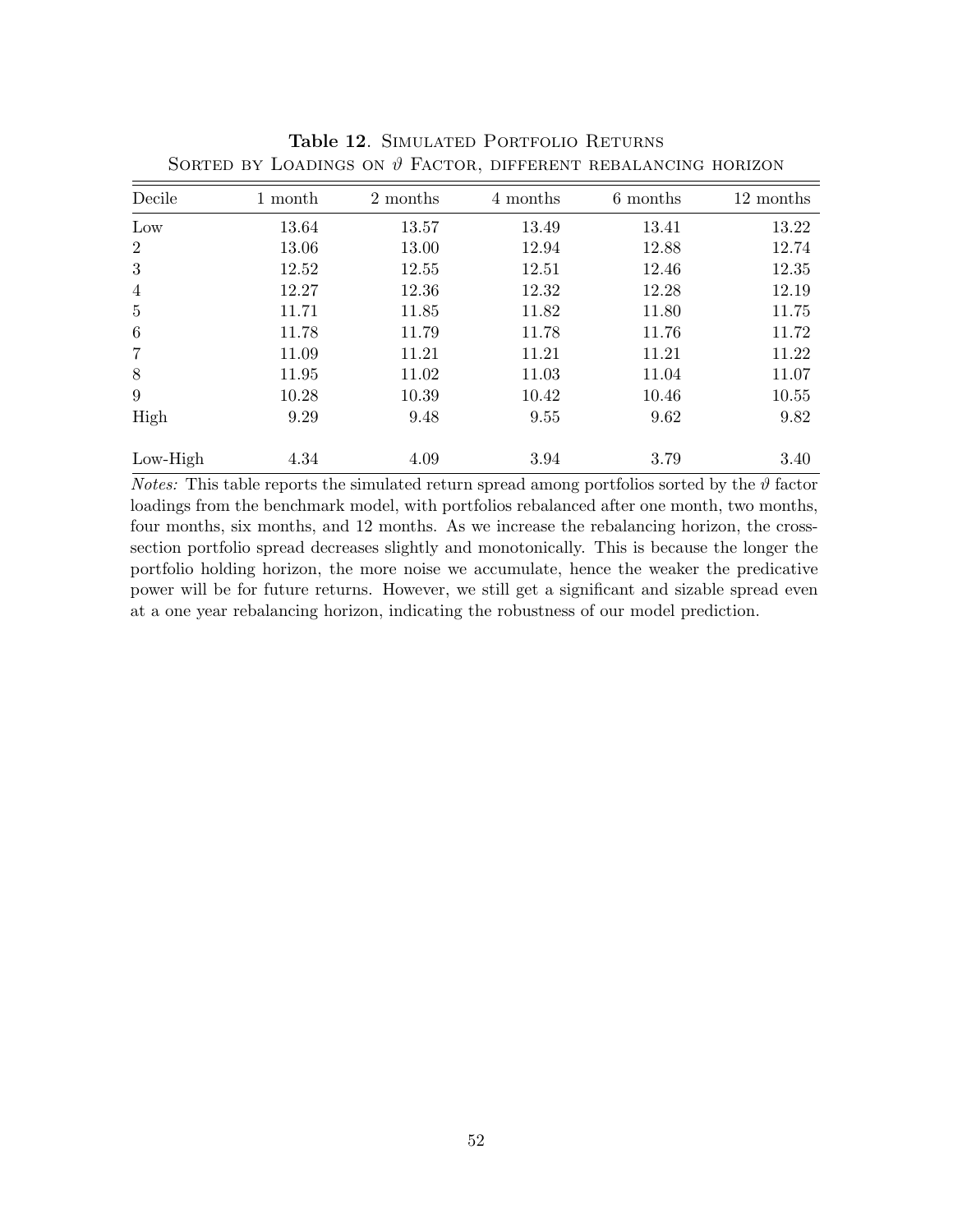| Decile          | Data  | Benchmark | Model 1 | Model 2 | Model 3 |
|-----------------|-------|-----------|---------|---------|---------|
| Low             | 13.68 | 13.64     | 12.63   | 10.40   | 12.51   |
| $\overline{2}$  | 13.08 | 13.06     | 12.11   | 11.06   | 12.06   |
| 3               | 12.60 | 12.52     | 12.15   | 11.50   | 11.70   |
| $\overline{4}$  | 11.88 | 12.27     | 11.46   | 11.64   | 11.53   |
| $\overline{5}$  | 11.88 | 11.71     | 12.02   | 12.04   | 11.12   |
| $6\phantom{.}6$ | 11.64 | 11.78     | 11.20   | 12.08   | 11.05   |
| $\overline{7}$  | 11.52 | 11.09     | 12.05   | 12.44   | 10.58   |
| 8               | 11.04 | 10.95     | 11.09   | 12.57   | 10.40   |
| 9               | 9.84  | 10.28     | 11.45   | 12.89   | 9.87    |
| High            | 7.68  | 9.29      | 11.39   | 13.27   | 9.06    |
| $Low-High$      | 6.00  | 4.34      | 1.25    | $-2.88$ | 3.45    |

Table 13. PORTFOLIO RETURN MODEL COMPARISON Sorted by Loadings on Labor Market Tightness Factor

Notes: This table compares the model simulated expected future equity returns of 10 portfolios sorted by the loadings on labor market tightness factor with their empirical counterpart. Benchmark stands for the benchmark labor capital asset pricing model that we propose in this paper. Model 1 is an economy with the same two aggregate shocks, but no equilibrium mechanism in the labor market. Model 2 is obtained by turning off the participation shock in our benchmark model, i.e. is a one-factor labor market equilibrium model with aggregate technology shock only. Model 3 is obtained by turning off the aggregate technology shock in the benchmark model, i.e. is a one-factor labor market equilibrium model with participation shock only. Note that in Model 2 and Model 3, loadings on the labor market tightness factor are univariate loadings without controlling for market excess return.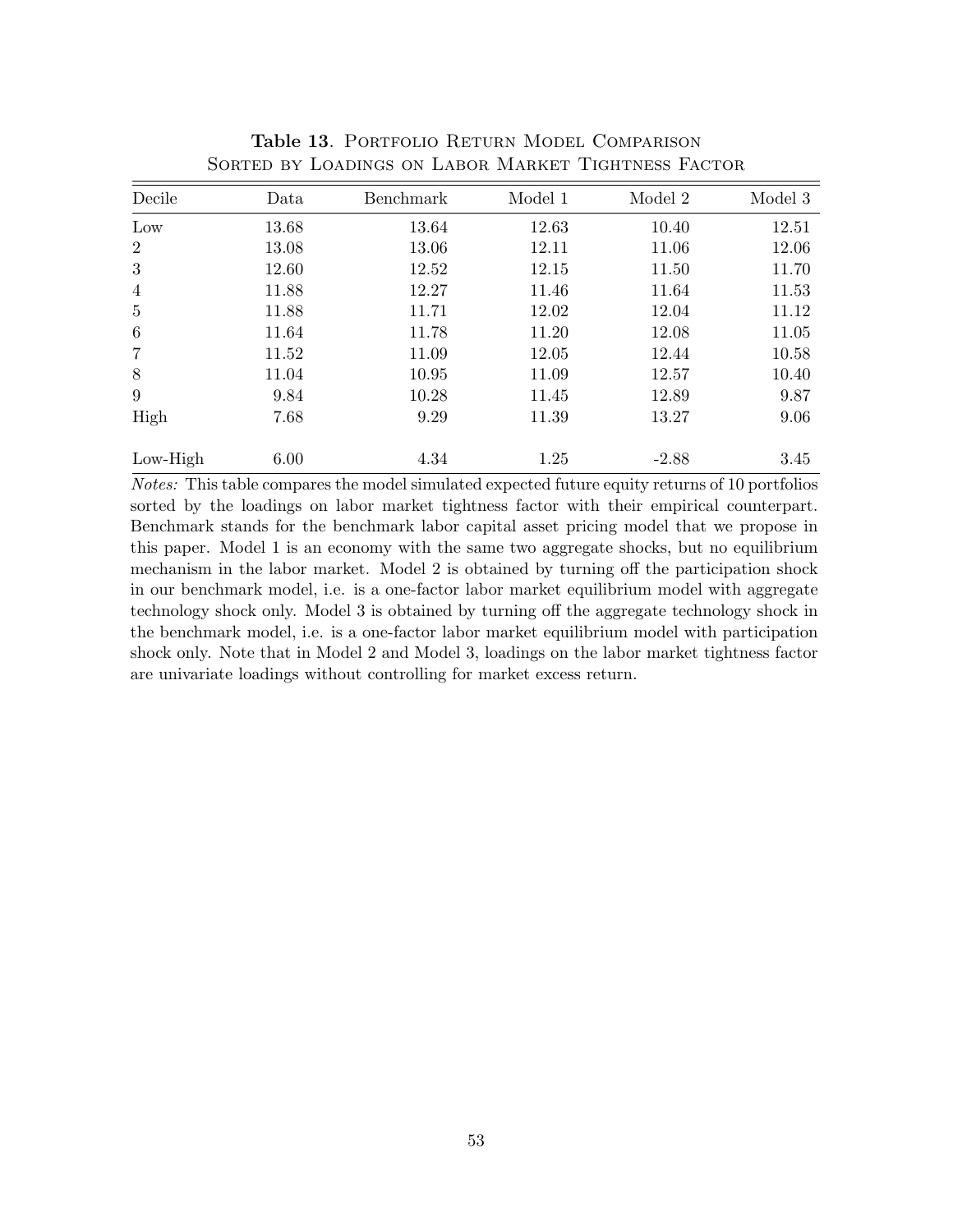|                                                                     | Low $\beta^M$ | $\overline{2}$ | 3        | $\overline{4}$ | High $\beta^M$ |          | $Low-High$ |  |
|---------------------------------------------------------------------|---------------|----------------|----------|----------------|----------------|----------|------------|--|
| A. Independent sorts                                                |               |                |          |                |                |          |            |  |
| Low $\beta^{\theta}$                                                | 0.64          | 0.62           | 0.54     | 0.50           | $0.34\,$       | $0.29\,$ | [1.58]     |  |
| $\overline{2}$                                                      | 0.62          | 0.55           | 0.55     | 0.44           | 0.23           | $0.39\,$ | $[2.30]$   |  |
| 3                                                                   | 0.58          | 0.58           | 0.52     | 0.35           | 0.15           | 0.43     | [2.54]     |  |
| $\overline{4}$                                                      | $0.63\,$      | 0.53           | $0.43\,$ | 0.23           | 0.22           | 0.41     | [2.39]     |  |
| High $\beta^{\theta}$                                               | 0.28          | 0.33           | 0.21     | 0.10           | 0.03           | 0.25     | $[1.32]$   |  |
| $Low-High$                                                          | $0.36\,$      | 0.29           | 0.34     | 0.40           | 0.31           |          |            |  |
| t-statistic                                                         | [2.33]        | [2.35]         | $[2.62]$ | $[2.92]$       | [2.47]         |          |            |  |
| B. Conditional sorts: first on $\beta^{\theta}$ , then on $\beta^M$ |               |                |          |                |                |          |            |  |
| Low $\beta^{\theta}$                                                | 0.62          | 0.62           | 0.47     | 0.43           | 0.34           | 0.28     | [1.45]     |  |
| $\overline{2}$                                                      | 0.63          | 0.58           | 0.57     | 0.48           | 0.33           | 0.29     | $[1.89]$   |  |
| 3                                                                   | 0.60          | 0.59           | 0.51     | 0.43           | 0.21           | 0.39     | [2.59]     |  |
| $\overline{4}$                                                      | 0.66          | 0.54           | 0.40     | 0.28           | 0.17           | $0.49\,$ | [3.04]     |  |
| High $\beta^{\theta}$                                               | 0.31          | 0.31           | 0.05     | 0.06           | 0.01           | 0.30     | $[1.50]$   |  |
| $Low-High$                                                          | 0.31          | 0.31           | 0.42     | $0.37\,$       | 0.33           |          |            |  |
| t-statistic                                                         | [2.07]        | [2.47]         | $[3.12]$ | [2.74]         | [2.38]         |          |            |  |
| C. Conditional sorts: first on $\beta^M$ , then $\beta^{\theta}$    |               |                |          |                |                |          |            |  |
| Low $\beta^{\theta}$                                                | 0.70          | 0.61           | 0.54     | 0.52           | 0.32           | 0.38     | $[1.98]$   |  |
| $\overline{2}$                                                      | 0.62          | 0.54           | 0.56     | 0.42           | 0.21           | 0.41     | [2.36]     |  |
| 3                                                                   | 0.55          | 0.57           | 0.50     | $0.35\,$       | 0.20           | 0.35     | [2.04]     |  |
| $\overline{4}$                                                      | $0.63\,$      | 0.54           | 0.46     | 0.20           | 0.13           | $0.50\,$ | [2.84]     |  |
| High $\beta^{\theta}$                                               | 0.33          | 0.39           | 0.26     | 0.10           | $-0.10$        | $0.43\,$ | [2.05]     |  |
| $Low-High$                                                          | 0.37          | 0.22           | 0.28     | 0.42           | 0.42           |          |            |  |
| t-statistic                                                         | [2.62]        | $[2.02]$       | [2.43]   | [3.15]         | [2.85]         |          |            |  |

Table A1. FUTURE PERFORMANCE OF PORTFOLIOS SORTED BY Loadings on Market and Labor Market Tightness Factors

Notes: This table reports average raw returns, in percent per month, for the quintiles portfolios of stocks sorted on the basis of their loadings on the labor market tightness and market factors, as well as for the portfolio that is long the low quintile and short the high quintile. Firms are assigned into groups at the end of every month  $\tau$  and are held without rebalancing for 12 months beginning in month  $\tau + 2$ . The bottom row and the last columns give t-statistics for the low-high portfolios. The sample period is 1954-2009.